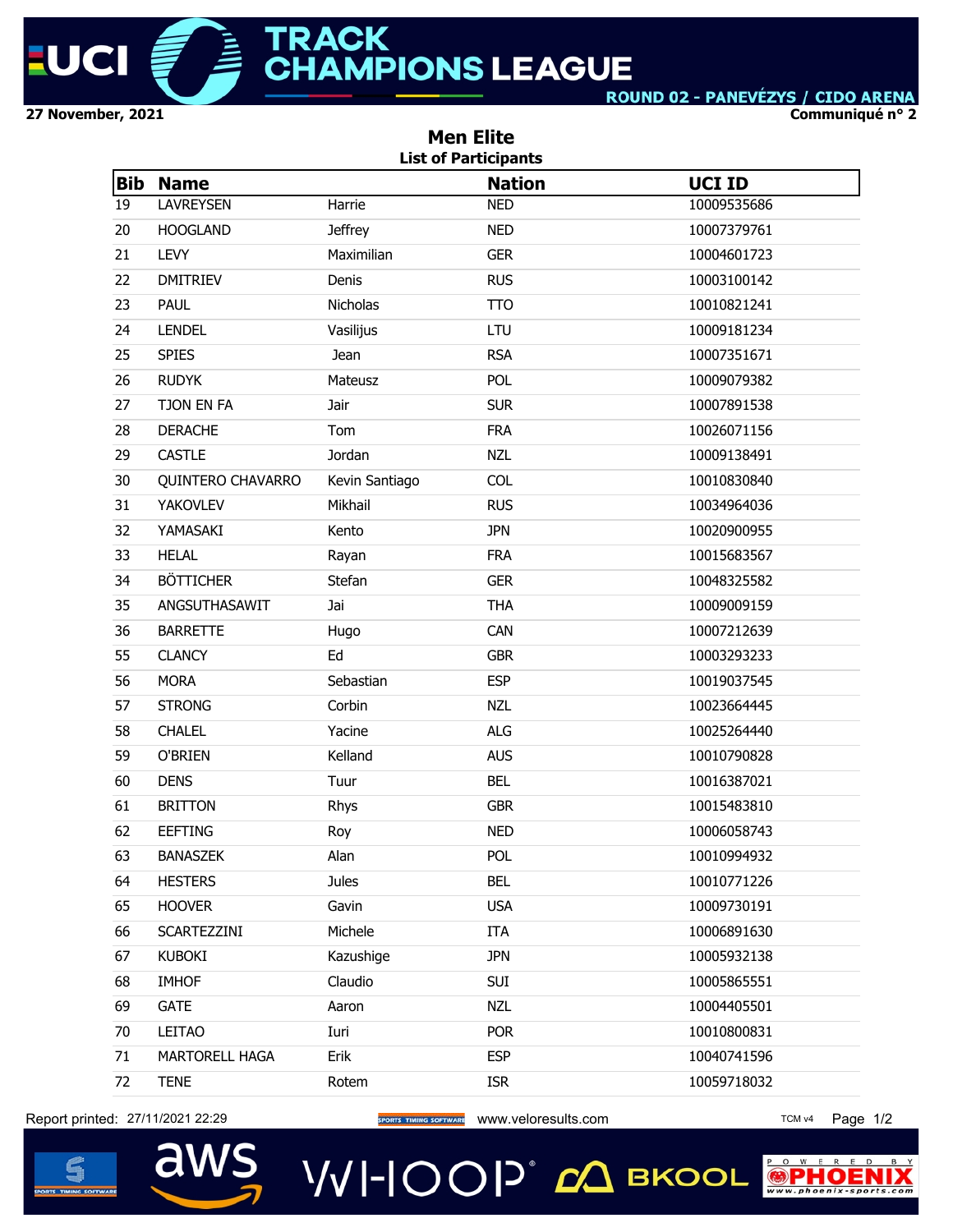

**Communiqué n° 2**

**Men Elite List of Participants**

Communiqué approved by the Secretary of the Commissaires Panel

Report printed: 27/11/2021 22:29 **Website the SPORTS TIMING SOFTWARE** WWW.Veloresults.com TCM V4 Page 2/2

a

**VVI-IOOP** CA BKOOL



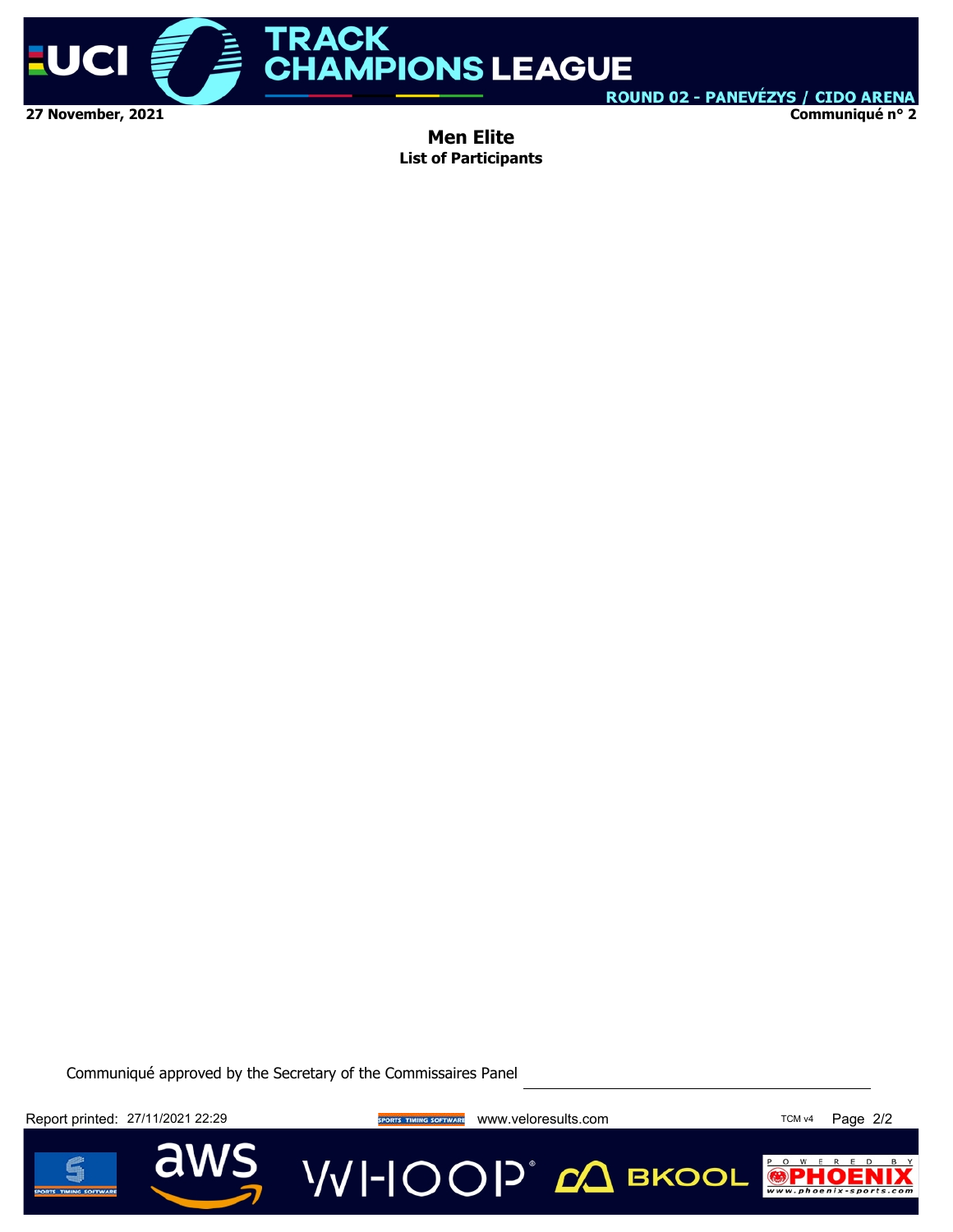

**Communiqué n° 3**

| <b>Bib</b><br>$\mathbf{1}$<br>$\overline{2}$<br>3<br>4<br>5<br>6<br>7<br><b>GROS</b><br>8<br>9<br><b>VECE</b><br>10<br>11<br><b>OHTA</b><br>12<br>13<br>14<br>15<br>16<br><b>SATO</b><br>17<br>18<br>37<br>38<br><b>WILD</b><br>39<br>40<br>41<br>42<br>43<br>44<br>45 | <b>Name</b><br><b>MITCHELL</b><br><b>BRASPENNINCX</b><br><b>HINZE</b><br><b>FRIEDRICH</b><br><b>KRUPECKAITE</b><br><b>STARIKOVA</b><br><b>GENEST</b><br><b>BAYONA PINEDA</b><br><b>CAPEWELL</b><br><b>TYSHCHENKO</b><br><b>SHMELEVA</b><br><b>VAN RIESSEN</b><br>VOINOVA<br><b>VERDUGO</b> | Kelsey<br>Shanne<br>Emma<br>Lea<br>Simona<br>Olena<br>Mathilde<br>Lauriane<br>Miriam<br>Martha<br>Riyu<br>Sophie<br>Yana<br>Daria<br>Laurine<br>Anastasiia<br>Mina | <b>Nation</b><br>CAN<br><b>NED</b><br><b>GER</b><br><b>GER</b><br>LTU<br><b>UKR</b><br><b>FRA</b><br>CAN<br><b>ITA</b><br><b>COL</b><br><b>JPN</b><br><b>GBR</b><br><b>RUS</b><br><b>RUS</b><br><b>NED</b><br><b>RUS</b><br><b>JPN</b> | <b>UCI ID</b><br>10075047668<br>10007618524<br>10010652196<br>10015171184<br>10002501368<br>10009233370<br>10015528367<br>10011157206<br>10010714137<br>10009040279<br>10020981585<br>10010171442<br>10034919778<br>10007272455<br>10010579448<br>10007498484<br>10020784353 |
|------------------------------------------------------------------------------------------------------------------------------------------------------------------------------------------------------------------------------------------------------------------------|--------------------------------------------------------------------------------------------------------------------------------------------------------------------------------------------------------------------------------------------------------------------------------------------|--------------------------------------------------------------------------------------------------------------------------------------------------------------------|----------------------------------------------------------------------------------------------------------------------------------------------------------------------------------------------------------------------------------------|------------------------------------------------------------------------------------------------------------------------------------------------------------------------------------------------------------------------------------------------------------------------------|
|                                                                                                                                                                                                                                                                        |                                                                                                                                                                                                                                                                                            |                                                                                                                                                                    |                                                                                                                                                                                                                                        |                                                                                                                                                                                                                                                                              |
|                                                                                                                                                                                                                                                                        |                                                                                                                                                                                                                                                                                            |                                                                                                                                                                    |                                                                                                                                                                                                                                        |                                                                                                                                                                                                                                                                              |
|                                                                                                                                                                                                                                                                        |                                                                                                                                                                                                                                                                                            |                                                                                                                                                                    |                                                                                                                                                                                                                                        |                                                                                                                                                                                                                                                                              |
|                                                                                                                                                                                                                                                                        |                                                                                                                                                                                                                                                                                            |                                                                                                                                                                    |                                                                                                                                                                                                                                        |                                                                                                                                                                                                                                                                              |
|                                                                                                                                                                                                                                                                        |                                                                                                                                                                                                                                                                                            |                                                                                                                                                                    |                                                                                                                                                                                                                                        |                                                                                                                                                                                                                                                                              |
|                                                                                                                                                                                                                                                                        |                                                                                                                                                                                                                                                                                            |                                                                                                                                                                    |                                                                                                                                                                                                                                        |                                                                                                                                                                                                                                                                              |
|                                                                                                                                                                                                                                                                        |                                                                                                                                                                                                                                                                                            |                                                                                                                                                                    |                                                                                                                                                                                                                                        |                                                                                                                                                                                                                                                                              |
|                                                                                                                                                                                                                                                                        |                                                                                                                                                                                                                                                                                            |                                                                                                                                                                    |                                                                                                                                                                                                                                        |                                                                                                                                                                                                                                                                              |
|                                                                                                                                                                                                                                                                        |                                                                                                                                                                                                                                                                                            |                                                                                                                                                                    |                                                                                                                                                                                                                                        |                                                                                                                                                                                                                                                                              |
|                                                                                                                                                                                                                                                                        |                                                                                                                                                                                                                                                                                            |                                                                                                                                                                    |                                                                                                                                                                                                                                        |                                                                                                                                                                                                                                                                              |
|                                                                                                                                                                                                                                                                        |                                                                                                                                                                                                                                                                                            |                                                                                                                                                                    |                                                                                                                                                                                                                                        |                                                                                                                                                                                                                                                                              |
|                                                                                                                                                                                                                                                                        |                                                                                                                                                                                                                                                                                            |                                                                                                                                                                    |                                                                                                                                                                                                                                        |                                                                                                                                                                                                                                                                              |
|                                                                                                                                                                                                                                                                        |                                                                                                                                                                                                                                                                                            |                                                                                                                                                                    |                                                                                                                                                                                                                                        |                                                                                                                                                                                                                                                                              |
|                                                                                                                                                                                                                                                                        |                                                                                                                                                                                                                                                                                            |                                                                                                                                                                    |                                                                                                                                                                                                                                        |                                                                                                                                                                                                                                                                              |
|                                                                                                                                                                                                                                                                        |                                                                                                                                                                                                                                                                                            |                                                                                                                                                                    |                                                                                                                                                                                                                                        |                                                                                                                                                                                                                                                                              |
|                                                                                                                                                                                                                                                                        |                                                                                                                                                                                                                                                                                            |                                                                                                                                                                    |                                                                                                                                                                                                                                        |                                                                                                                                                                                                                                                                              |
|                                                                                                                                                                                                                                                                        |                                                                                                                                                                                                                                                                                            |                                                                                                                                                                    |                                                                                                                                                                                                                                        |                                                                                                                                                                                                                                                                              |
|                                                                                                                                                                                                                                                                        |                                                                                                                                                                                                                                                                                            |                                                                                                                                                                    |                                                                                                                                                                                                                                        |                                                                                                                                                                                                                                                                              |
|                                                                                                                                                                                                                                                                        |                                                                                                                                                                                                                                                                                            | Yuli                                                                                                                                                               | <b>MEX</b>                                                                                                                                                                                                                             | 10009727767                                                                                                                                                                                                                                                                  |
|                                                                                                                                                                                                                                                                        | ARCHIBALD                                                                                                                                                                                                                                                                                  | Katie                                                                                                                                                              | <b>GBR</b>                                                                                                                                                                                                                             | 10008789695                                                                                                                                                                                                                                                                  |
|                                                                                                                                                                                                                                                                        |                                                                                                                                                                                                                                                                                            | Kirsten                                                                                                                                                            | <b>NED</b>                                                                                                                                                                                                                             | 10002919175                                                                                                                                                                                                                                                                  |
|                                                                                                                                                                                                                                                                        | <b>KAJIHARA</b>                                                                                                                                                                                                                                                                            | Yumi                                                                                                                                                               | <b>JPN</b>                                                                                                                                                                                                                             | 10009668658                                                                                                                                                                                                                                                                  |
|                                                                                                                                                                                                                                                                        | <b>STENBERG</b>                                                                                                                                                                                                                                                                            | Anita Yvonne                                                                                                                                                       | <b>NOR</b>                                                                                                                                                                                                                             | 10008956114                                                                                                                                                                                                                                                                  |
|                                                                                                                                                                                                                                                                        | <b>EDMONDSON</b>                                                                                                                                                                                                                                                                           | Annette                                                                                                                                                            | <b>AUS</b>                                                                                                                                                                                                                             | 10006180193                                                                                                                                                                                                                                                                  |
|                                                                                                                                                                                                                                                                        | <b>COLES-LYSTER</b>                                                                                                                                                                                                                                                                        | Maggie                                                                                                                                                             | CAN                                                                                                                                                                                                                                    | 10010998568                                                                                                                                                                                                                                                                  |
|                                                                                                                                                                                                                                                                        | <b>TSERAKH</b>                                                                                                                                                                                                                                                                             | Hanna                                                                                                                                                              | <b>BLR</b>                                                                                                                                                                                                                             | 10010177910                                                                                                                                                                                                                                                                  |
|                                                                                                                                                                                                                                                                        | CALVO                                                                                                                                                                                                                                                                                      | Tania                                                                                                                                                              | <b>ESP</b>                                                                                                                                                                                                                             | 10006604771                                                                                                                                                                                                                                                                  |
|                                                                                                                                                                                                                                                                        | <b>ANDRES</b>                                                                                                                                                                                                                                                                              | Michelle                                                                                                                                                           | SUI                                                                                                                                                                                                                                    | 10009445154                                                                                                                                                                                                                                                                  |
| 46                                                                                                                                                                                                                                                                     | <b>BACIKOVA</b>                                                                                                                                                                                                                                                                            | Alzbeta                                                                                                                                                            | <b>SVK</b>                                                                                                                                                                                                                             | 10006065716                                                                                                                                                                                                                                                                  |
| 47                                                                                                                                                                                                                                                                     | <b>KHATUNTSEVA</b>                                                                                                                                                                                                                                                                         | Gulnaz                                                                                                                                                             | <b>RUS</b>                                                                                                                                                                                                                             | 10007739974                                                                                                                                                                                                                                                                  |
| KAY<br>48                                                                                                                                                                                                                                                              |                                                                                                                                                                                                                                                                                            | Emily                                                                                                                                                              | IRL                                                                                                                                                                                                                                    | 10008678551                                                                                                                                                                                                                                                                  |
| 49                                                                                                                                                                                                                                                                     | ZANARDI                                                                                                                                                                                                                                                                                    | Silvia                                                                                                                                                             | <b>ITA</b>                                                                                                                                                                                                                             | 10030159607                                                                                                                                                                                                                                                                  |
| 50                                                                                                                                                                                                                                                                     | KARASIEWICZ                                                                                                                                                                                                                                                                                | Karolina                                                                                                                                                           | POL                                                                                                                                                                                                                                    | 10006902643                                                                                                                                                                                                                                                                  |
| 51                                                                                                                                                                                                                                                                     | <b>MARTINS</b>                                                                                                                                                                                                                                                                             | Maria                                                                                                                                                              | <b>POR</b>                                                                                                                                                                                                                             | 10015577574                                                                                                                                                                                                                                                                  |
| 52                                                                                                                                                                                                                                                                     | <b>BALEISYTE</b>                                                                                                                                                                                                                                                                           | Olivija                                                                                                                                                            | LTU                                                                                                                                                                                                                                    | 10010807905                                                                                                                                                                                                                                                                  |
| 53                                                                                                                                                                                                                                                                     |                                                                                                                                                                                                                                                                                            | Eukene                                                                                                                                                             | <b>ESP</b>                                                                                                                                                                                                                             | 10011153667                                                                                                                                                                                                                                                                  |
| 54<br><b>RYAN</b>                                                                                                                                                                                                                                                      | <b>LARRARTE</b>                                                                                                                                                                                                                                                                            |                                                                                                                                                                    | <b>USA</b>                                                                                                                                                                                                                             | 10006655392                                                                                                                                                                                                                                                                  |

Report printed: 27/11/2021 22:29 **Website the SPORTS TIMING SOFTWARE** WWW.Veloresults.com TCM V4 Page 1/2

aws



**VVI-IOOP** ДВКООL

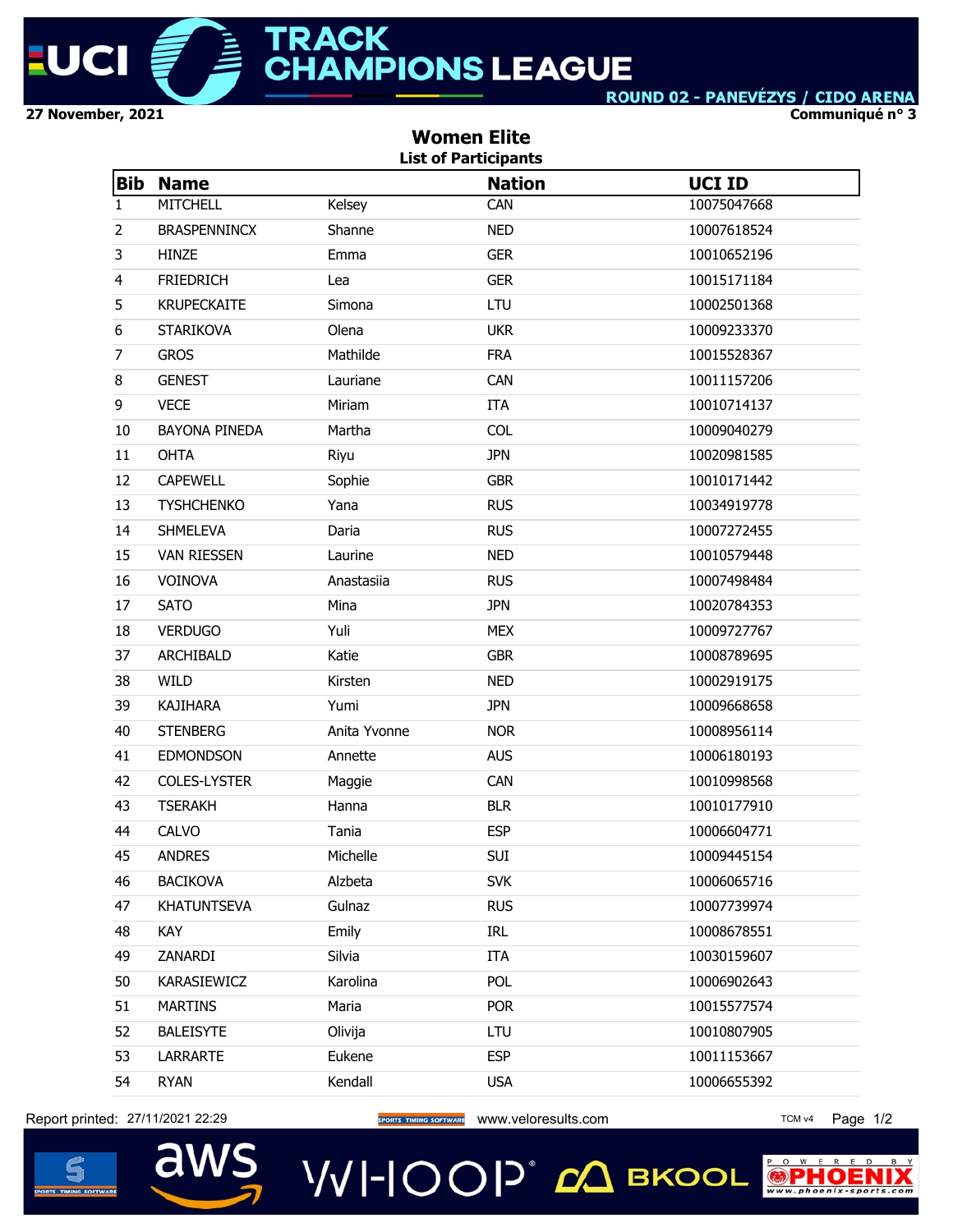

**Communiqué n° 3**

**Women Elite List of Participants**

Communiqué approved by the Secretary of the Commissaires Panel

Report printed: 27/11/2021 22:29 **Website the SPORTS TIMING SOFTWARE** WWW.Veloresults.com TCM V4 Page 2/2

a



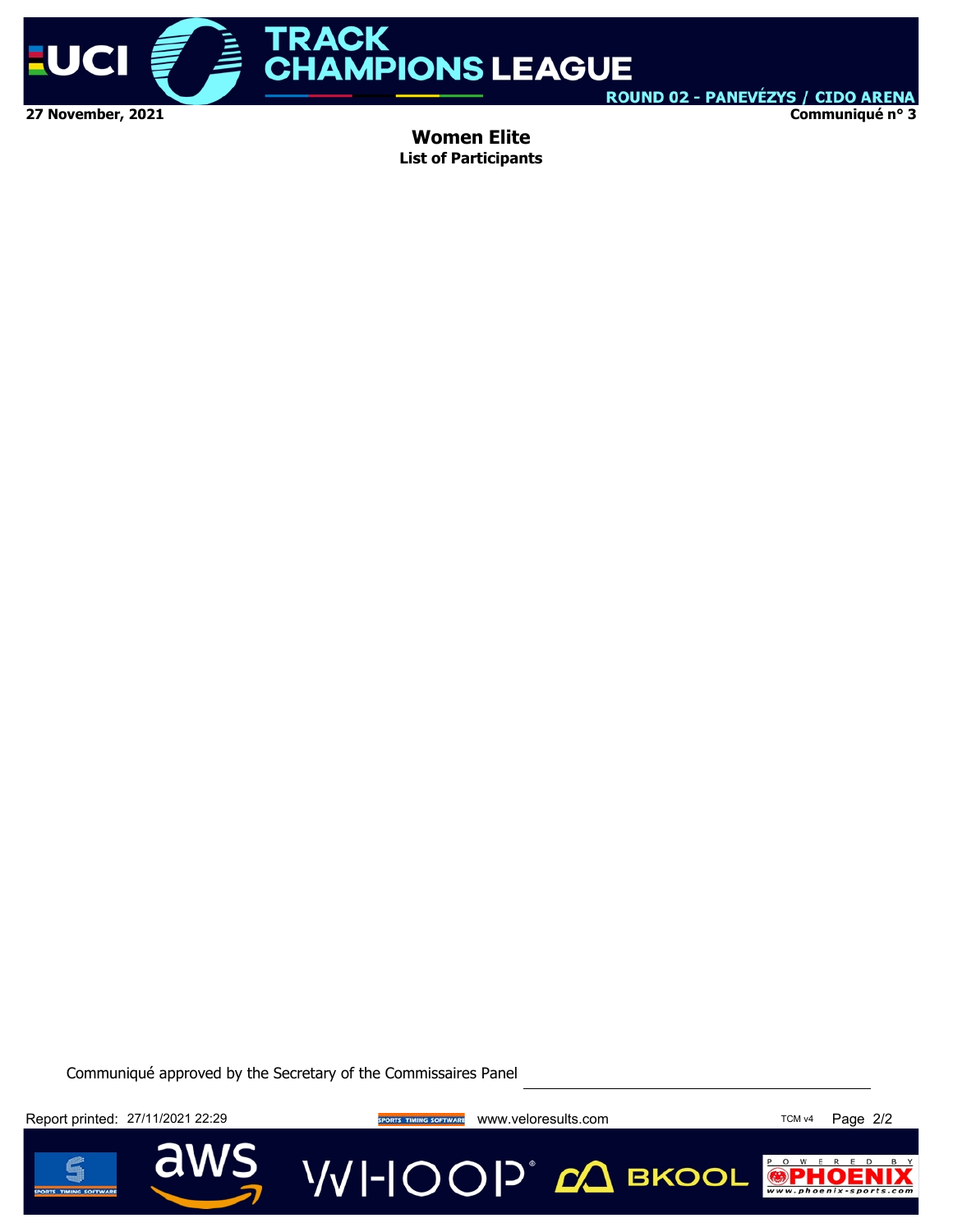

**Communiqué n° 4**

### **Schedule**

| <b>Start</b> | Event                               | <b>Notes</b>             |  |  |  |  |
|--------------|-------------------------------------|--------------------------|--|--|--|--|
| 19:00:00     | <b>START</b>                        |                          |  |  |  |  |
| Event 1      | <b>WOMEN'S SPRINT - First Round</b> | 6 heats of 3 riders      |  |  |  |  |
| Event 2      | <b>MEN'S KEIRIN - First Round</b>   | 3 heats of 6 riders      |  |  |  |  |
|              | TV AD BREAK                         |                          |  |  |  |  |
| Event 3      | <b>MEN'S SCRATCH</b>                | 20 laps                  |  |  |  |  |
| Event 4      | <b>WOMEN'S SPRINT - Semi-Finals</b> | 2 heats of 3 riders      |  |  |  |  |
| Event 5      | <b>MEN'S KEIRIN - Final</b>         | Final - 6 riders         |  |  |  |  |
|              | <b>TV AD BREAK</b>                  |                          |  |  |  |  |
| Event 6      | <b>WOMEN'S SCRATCH</b>              | 20 laps                  |  |  |  |  |
| Event 7      | <b>WOMEN'S SPRINT - Final</b>       | Final - 2 riders         |  |  |  |  |
| Event 8      | <b>MEN'S SPRINT - First Round</b>   | 6 heats of 3 riders      |  |  |  |  |
|              | <b>TV AD BREAK</b>                  |                          |  |  |  |  |
| Event 9      | <b>MEN'S ELIMINATION</b>            | Elimination every 2 laps |  |  |  |  |
| Event 10     | <b>WOMEN'S KEIRIN - First Round</b> | 3 heats of 6 riders      |  |  |  |  |
| Event 11     | <b>MEN'S SPRINT - Semi-Finals</b>   | 2 heats of 3 riders      |  |  |  |  |
|              | TV AD BREAK                         |                          |  |  |  |  |
| Event 12     | <b>WOMEN'S ELIMINATION</b>          | Elimination every 2 laps |  |  |  |  |
| Event 13     | <b>WOMEN'S KEIRIN - Final</b>       | Final - 6 riders         |  |  |  |  |
| Event 14     | <b>MEN'S SPRINT - Final</b>         | Final - 2 riders         |  |  |  |  |
| 22:10:00     | <b>FINISH</b>                       |                          |  |  |  |  |

**VVI-IOOP** ДВКООL

Report printed 27/11/2021 15:59 TCT v2 Page 1/1

í

ī

aws



 $\bullet$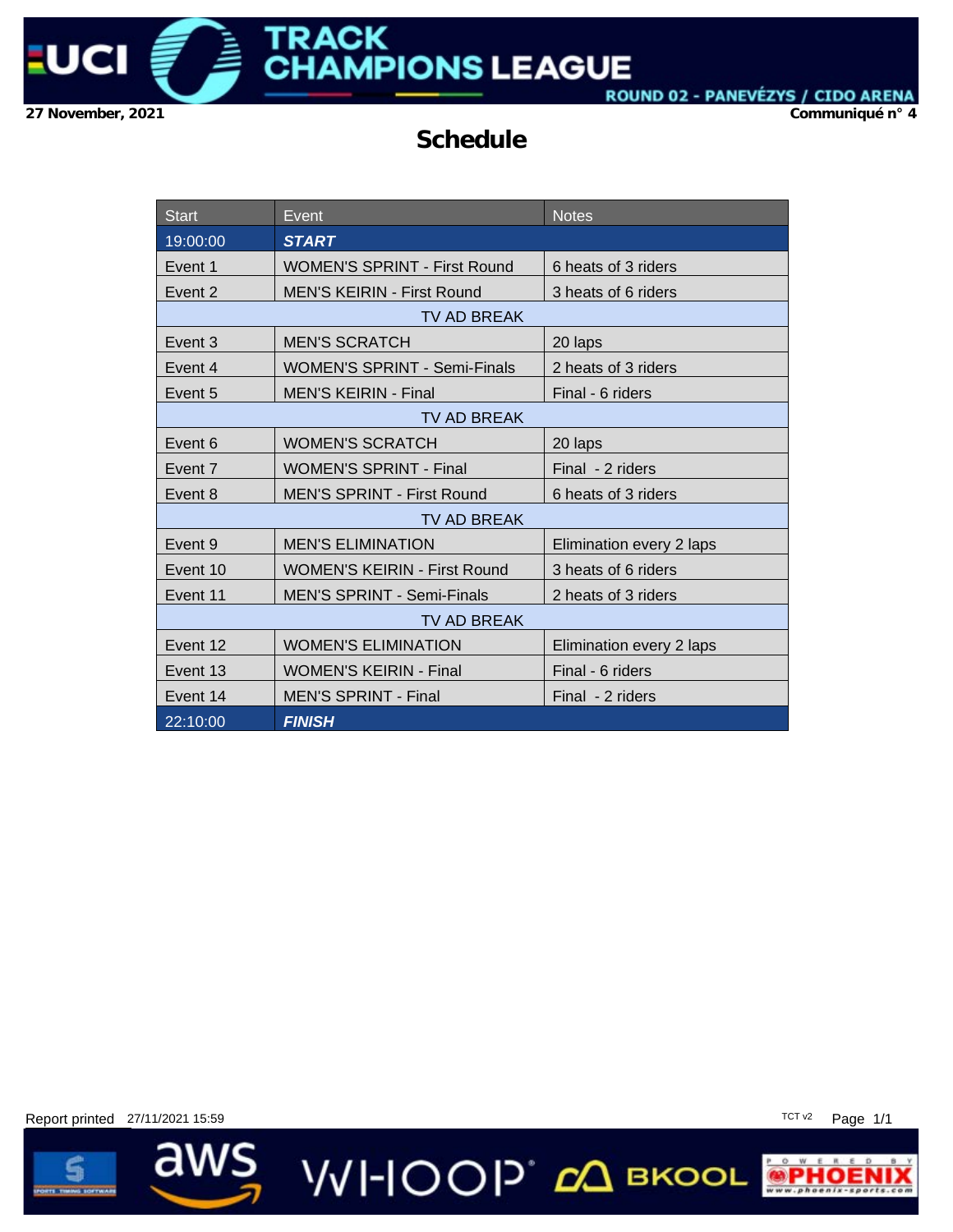

ROUND 02 - PANEVÉZYS / CIDO ARENA **Communiqué n°5.5**

#### **League Women Sprint Results / Résultats**

| Rank No.       |                | <b>Name</b>                | Team                 | Keirin | <b>Sprint</b> | <b>Total Points</b> |
|----------------|----------------|----------------------------|----------------------|--------|---------------|---------------------|
| $\vert$ 1      | 3              | <b>HINZE Emma</b>          | <b>GERMANY</b>       | 20(1)  | 17(2)         | 37                  |
| $\overline{2}$ | 4              | FRIEDRICH Lea              | <b>GERMANY</b>       | 6(10)  | 20(1)         | 26                  |
| $\overline{3}$ | 8              | <b>GENEST Lauriane</b>     | <b>CANADA</b>        | 17(2)  | 6(10)         | 23                  |
| 4              | $\overline{7}$ | <b>GROS Mathilde</b>       | <b>FRANCE</b>        | 13(4)  | 5(11)         | 18                  |
| $\overline{5}$ | 6              | STARIKOVA Olena            | <b>UKRAINE</b>       | 15(3)  | 2(14)         | 17                  |
| $\overline{6}$ | 17             | <b>SATO Mina</b>           | JAPAN                | 7(9)   | 9(7)          | 16                  |
| $\overline{7}$ | $\overline{2}$ | <b>BRASPENNINCX Shanne</b> | <b>NETHERLANDS</b>   | 8(8)   | 8(8)          | 16                  |
| 8              | 13             | <b>TYSHCHENKO Yana</b>     | <b>RUSSIA</b>        | 9(7)   | 7(9)          | 16                  |
| 9              | $\mathbf{1}$   | MITCHELL Kelsey            | CANADA               | 0(16)  | 15(3)         | 15                  |
| 10             | 15             | VAN RIESSEN Laurine        | NETHERLANDS          | 4(12)  | 11(5)         | 15                  |
| 11             | 10             | BAYONA PINEDA Martha       | <b>COLOMBIA</b>      | 1(15)  | 13(4)         | 14                  |
| 12             | 5              | KRUPECKAITE Simoma         | LITHUANIA            | 10(6)  | 4(12)         | 14                  |
| 13             | 18             | VERDUGO Yuli               | MEXICO               | 11(5)  | 0(17)         | 11                  |
| 14             | 11             | <b>OHTA Riyu</b>           | JAPAN                | 0(17)  | 10(6)         | 10                  |
| 15             | 16             | VOINOVA Anastasija         | <b>RUSSIA</b>        | 5(11)  | 3(13)         | 8                   |
| 16             | 9              | VECE Miriam                | <b>ITALY</b>         | 2(14)  | 1(15)         | 3                   |
| 17             | 12             | <b>CAPEWELL Sophie</b>     | <b>GREAT BRITAIN</b> | 3(13)  | 0(18)         | 3                   |
| 18             | 14             | SHMELEVA Daria             | <b>RUSSIA</b>        | 0(18)  | 0(16)         | 0                   |

Communiqué approved by the Secretary of the Commissaires Panel

Report printed: 27/11/2021 22:08 external sports TIMING SOFTWARE WWW.Veloresults.com TCM 4 TCL v1 Page 1/1

VVI-IOOP® сД вкооц



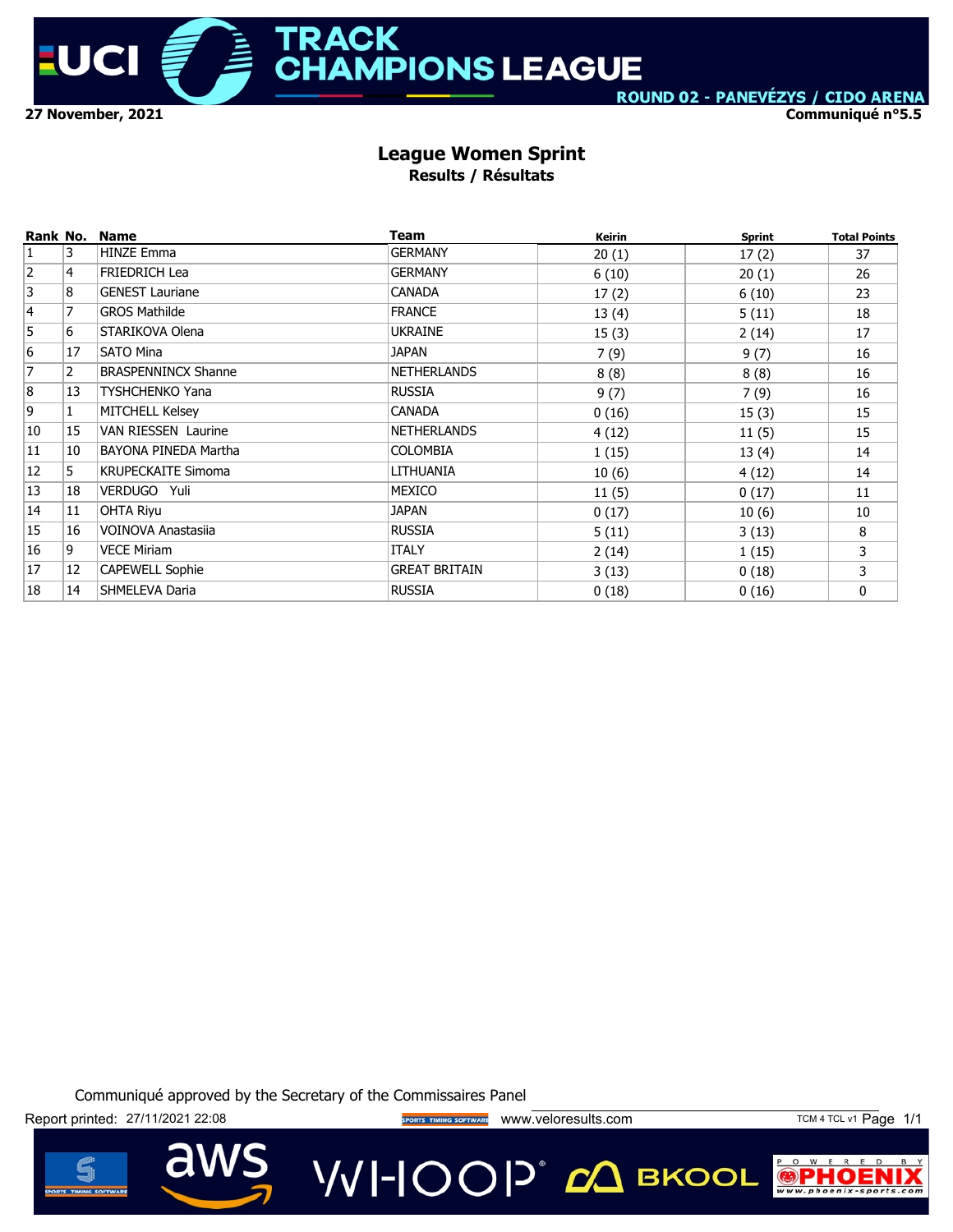

## **TRACK HAMPIONS LEAGUE**

### **League Women's Sprint**

**Results / Résultats**

Results / Résultats

| Rank No.       |    | <b>Name</b>            | <b>Team</b>          | Round 1 | Round 2      | Round 3      | Round 4 | Round 5  | <b>Total Points</b> |
|----------------|----|------------------------|----------------------|---------|--------------|--------------|---------|----------|---------------------|
| 1              | 3  | Emma HINZE             | <b>GERMANY</b>       | 37      | 37           | 0            | 0       | 0        | 74                  |
| $\overline{2}$ | 4  | Lea FRIEDRICH          | <b>GERMANY</b>       | 30      | 26           | $\Omega$     | 0       | 0        | 56                  |
| 3              | ı  | Kelsey MITCHELL        | <b>CANADA</b>        | 35      | 15           | 0            | 0       | 0        | 50                  |
| 4              | 8  | <b>Lauriane GENEST</b> | <b>CANADA</b>        | 13      | 23           | 0            | 0       | 0        | 36                  |
| 5              | 10 | Martha BAYONA PINEDA   | <b>COLOMBIA</b>      | 22      | 14           | $\Omega$     | 0       | 0        | 36                  |
| $\overline{6}$ | 7  | Mathilde GROS          | <b>FRANCE</b>        | 16      | 18           | 0            | 0       | 0        | 34                  |
| 7              | 2  | Shanne BRASPENNINCX    | <b>NETHERLANDS</b>   | 18      | 16           | 0            | 0       | 0        | 34                  |
| 8              | 13 | Yana TYSHCHENKO        | <b>RUSSIA</b>        | 15      | 16           | $\Omega$     | 0       | 0        | 31                  |
| 9              | 6  | Olena STARIKOVA        | <b>UKRAINE</b>       | 11      | 17           | $\Omega$     | 0       | 0        | 28                  |
| 10             | 5  | Simoma KRUPECKAITE     | LITHUANIA            | 9       | 14           | 0            | 0       | 0        | 23                  |
| 11             | 17 | Mina SATO              | <b>JAPAN</b>         | 6       | 16           | 0            | 0       | 0        | 22                  |
| 12             | 9  | Miriam VECE            | <b>ITALY</b>         | 19      | 3            | 0            | 0       | $\Omega$ | 22                  |
| 13             | 15 | Laurine VAN RIESSEN    | <b>NETHERLANDS</b>   | 5       | 15           | 0            | 0       | 0        | 20                  |
| 14             | 18 | Yuli VERDUGO           | <b>MEXICO</b>        | 6       | 11           | $\mathbf{0}$ | 0       | $\Omega$ | 17                  |
| 15             | 11 | Riyu OHTA              | <b>JAPAN</b>         | 7       | 10           | 0            | 0       | 0        | 17                  |
| 16             | 16 | Anastasiia VOINOVA     | <b>RUSSIA</b>        | 7       | 8            | 0            | 0       | 0        | 15                  |
| 17             | 14 | Daria SHMELEVA         | <b>RUSSIA</b>        | 5       | $\mathbf{0}$ | $\mathbf{0}$ | 0       | 0        | 5                   |
| 18             | 12 | Sophie CAPEWELL        | <b>GREAT BRITAIN</b> |         | 3            | $\mathbf{0}$ | 0       | 0        | 4                   |

Notes:

Communiqué approved by the Secretary of the Commissaires Panel

Report printed: 27/11/2021 22:08 external sports TIMING SOFTWARE WWW.Veloresults.com TCM 4 TCL v1 Page 1/1

aw

 $\mathbb{R}$ 

P O W

 $\left( \begin{matrix} 1 \\ 0 \\ 0 \end{matrix} \right)$ 



VVI-IOOP® сД вкооц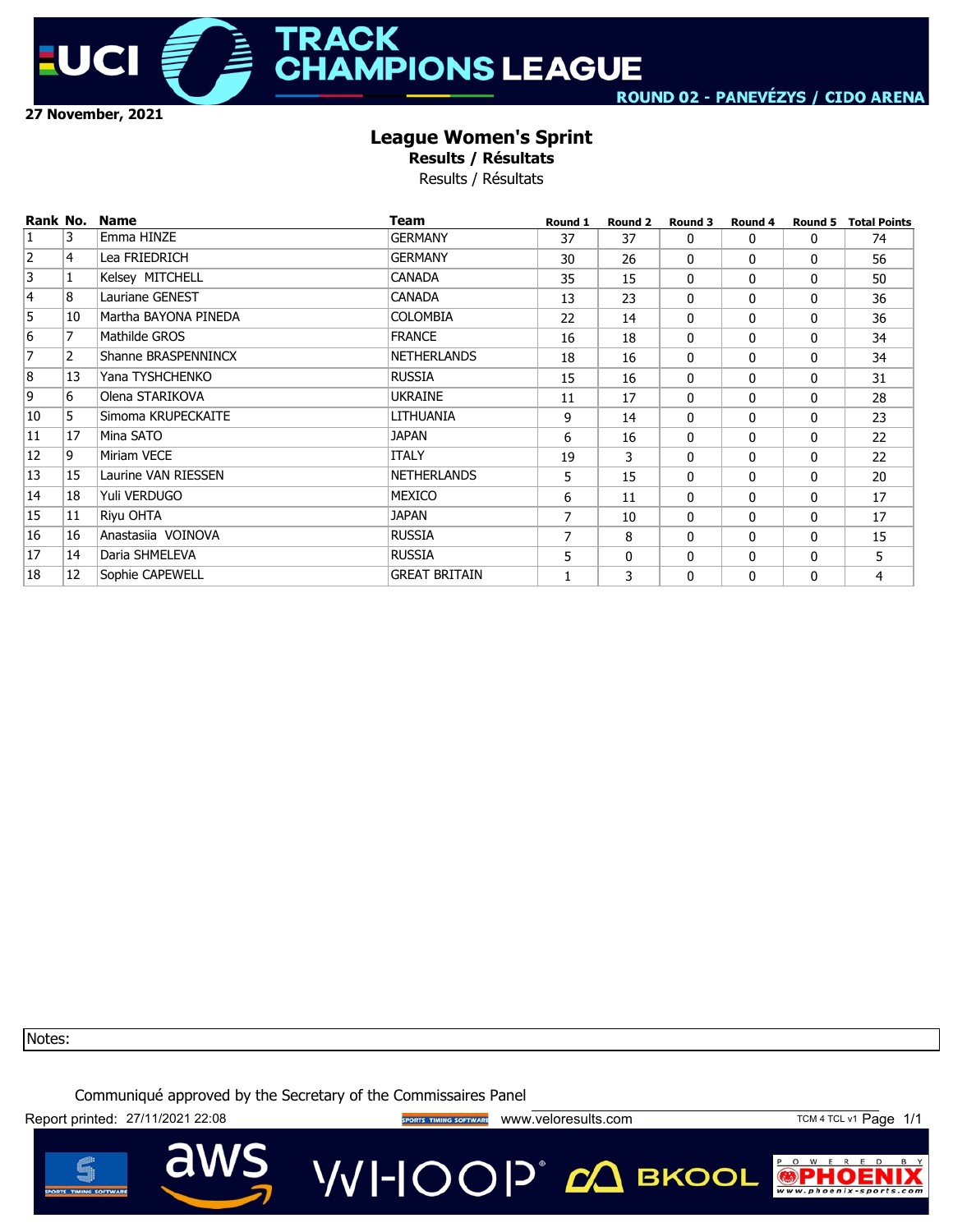

**Communiqué n° 6.6**

#### **League Men Sprint Results / Résultats**

| Rank No.       |    | <b>Name</b>                      | Team                | <b>Keirin</b> | <b>Sprint</b> | <b>Total Points</b> |
|----------------|----|----------------------------------|---------------------|---------------|---------------|---------------------|
| $\vert$ 1      | 19 | <b>LAVREYSEN Harrie</b>          | <b>NETHERLANDS</b>  | 20(1)         | 20(1)         | 40                  |
| 2              | 34 | BÖTTICHER Stefan                 | <b>GERMANY</b>      | 15(3)         | 11(5)         | 26                  |
| $\overline{3}$ | 22 | <b>DMITRIEV Denis</b>            | <b>RUSSIA</b>       | 11(5)         | 13(4)         | 24                  |
| 4              | 24 | <b>LENDEL Vasilijus</b>          | LITHUANIA           | 10(6)         | 9(7)          | 19                  |
| $\overline{5}$ | 23 | PAUL Nicholas                    | TRINIDAD AND TOBAGO | 0(17)         | 17(2)         | 17                  |
| $\overline{6}$ | 35 | ANGSUTHASAWIT Jai                | THAILAND            | 9(7)          | 8(8)          | 17                  |
| 7              | 20 | <b>HOOGLAND Jeffrey</b>          | <b>NETHERLANDS</b>  | 17(2)         | 0(18)         | 17                  |
| 8              | 31 | YAKOVLEV Mikhail                 | <b>RUSSIA</b>       | 6(10)         | 10(6)         | 16                  |
| 9              | 30 | QUINTERO CHAVARRO Kevin Santiago | <b>COLOMBIA</b>     | 0(18)         | 15(3)         | 15                  |
| 10             | 26 | <b>RUDYK Mateusz</b>             | <b>POLAND</b>       | 8(8)          | 6(10)         | 14                  |
| 11             | 33 | <b>HELAL Rayan</b>               | <b>FRANCE</b>       | 13(4)         | 1(15)         | 14                  |
| 12             | 29 | CASTLE Jordan                    | <b>NEW ZEALAND</b>  | 7(9)          | 4(12)         | 11                  |
| 13             | 36 | <b>BARRETTE Hugo</b>             | CANADA              | 2(14)         | 7(9)          | 9                   |
| 14             | 27 | TJON EN FA Jair                  | <b>SURINAME</b>     | 5(11)         | 3(13)         | 8                   |
| 15             | 28 | DERACHE Tom                      | <b>FRANCE</b>       | 1(15)         | 5(11)         | 6                   |
| 16             | 32 | YAMASAKI Kento                   | JAPAN               | 4(12)         | 0(16)         | 4                   |
| 17             | 25 | SPIES Jean                       | SOUTH AFRICA        | 3(13)         | 0(17)         | 3                   |
| 18             | 21 | <b>LEVY Maximilian</b>           | <b>GERMANY</b>      | 0(16)         | 2(14)         | $\overline{2}$      |

Communiqué approved by the Secretary of the Commissaires Panel

Report printed: 27/11/2021 22:15 <br>
Report printed: 27/11/2021 22:15 <br>
Www.veloresults.com TCM 4 TCL v1 Page 1/1



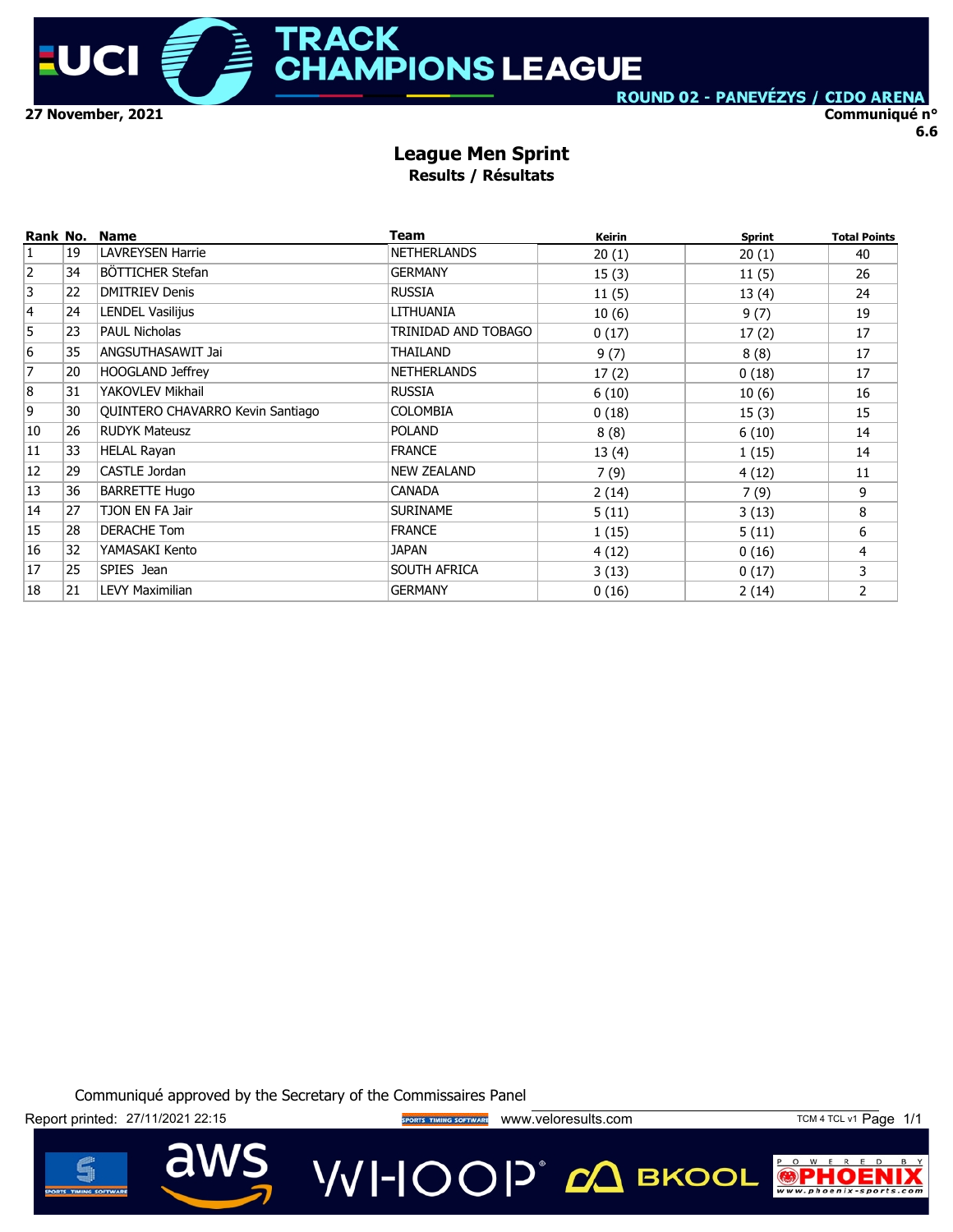

## **TRACK HAMPIONS LEAGUE**

### **League Men's Sprint**

**Results / Résultats**

Results / Résultats

| Rank No.       |    | <b>Name</b>                      | <b>Team</b>         | Round 1        | Round 2 | Round 3  | Round 4 | Round 5  | <b>Total Points</b> |
|----------------|----|----------------------------------|---------------------|----------------|---------|----------|---------|----------|---------------------|
| $\mathbf{1}$   | 19 | <b>Harrie LAVREYSEN</b>          | <b>NETHERLANDS</b>  | 37             | 40      | $\Omega$ | 0       | 0        | 77                  |
| $\overline{2}$ | 34 | Stefan BÖTTICHER                 | <b>GERMANY</b>      | 33             | 26      | $\Omega$ | 0       | $\Omega$ | 59                  |
| 3              | 20 | Jeffrey HOOGLAND                 | <b>NETHERLANDS</b>  | 30             | 17      | $\Omega$ | 0       | 0        | 47                  |
| 14             | 23 | Nicholas PAUL                    | TRINIDAD AND TOBAGO | 24             | 17      | $\Omega$ | 0       | 0        | 41                  |
| 5              | 31 | Mikhail YAKOVLEV                 | <b>RUSSIA</b>       | 18             | 16      | $\Omega$ | 0       | 0        | 34                  |
| 6              | 24 | Vasilijus LENDEL                 | LITHUANIA           | 13             | 19      | $\Omega$ | 0       | $\Omega$ | 32                  |
| $\overline{7}$ | 30 | Kevin Santiago QUINTERO CHAVARRO | <b>COLOMBIA</b>     | 16             | 15      | $\Omega$ | 0       | $\Omega$ | 31                  |
| 8              | 22 | Denis DMITRIEV                   | <b>RUSSIA</b>       | 6              | 24      | $\Omega$ | 0       | $\Omega$ | 30                  |
| 9              | 33 | Rayan HELAL                      | <b>FRANCE</b>       | 14             | 14      | $\Omega$ | 0       | $\Omega$ | 28                  |
| 10             | 26 | Mateusz RUDYK                    | <b>POLAND</b>       | 10             | 14      | $\Omega$ | 0       | $\Omega$ | 24                  |
| 11             | 36 | Hugo BARRETTE                    | <b>CANADA</b>       | 11             | 9       | $\Omega$ | 0       | 0        | 20                  |
| 12             | 35 | Jai ANGSUTHASAWIT                | THAILAND            | $\overline{2}$ | 17      | $\Omega$ | 0       | 0        | 19                  |
| 13             | 28 | Tom DERACHE                      | <b>FRANCE</b>       | 12             | 6       | $\Omega$ | 0       | $\Omega$ | 18                  |
| 14             | 27 | Jair TJON EN FA                  | <b>SURINAME</b>     | 9              | 8       | $\Omega$ | 0       | $\Omega$ | 17                  |
| 15             | 29 | Jordan CASTLE                    | <b>NEW ZEALAND</b>  | 4              | 11      | $\Omega$ | 0       | $\Omega$ | 15                  |
| 16             | 32 | Kento YAMASAKI                   | JAPAN               | 11             | 4       | $\Omega$ | 0       | $\Omega$ | 15                  |
| 17             | 25 | jean SPIES                       | SOUTH AFRICA        | 6              | 3       | $\Omega$ | 0       | 0        | 9                   |
| 18             | 21 | <b>Maximilian LEVY</b>           | <b>GERMANY</b>      | 6              | 2       | $\Omega$ | 0       | 0        | 8                   |

Notes:

Communiqué approved by the Secretary of the Commissaires Panel

Report printed: 27/11/2021 22:16 **Wave String of TIMING SOFTWARE** WWW.Veloresults.com TCM 4 TCL v1 Page 1/1

a



VVI-IOOP® сД вкооц

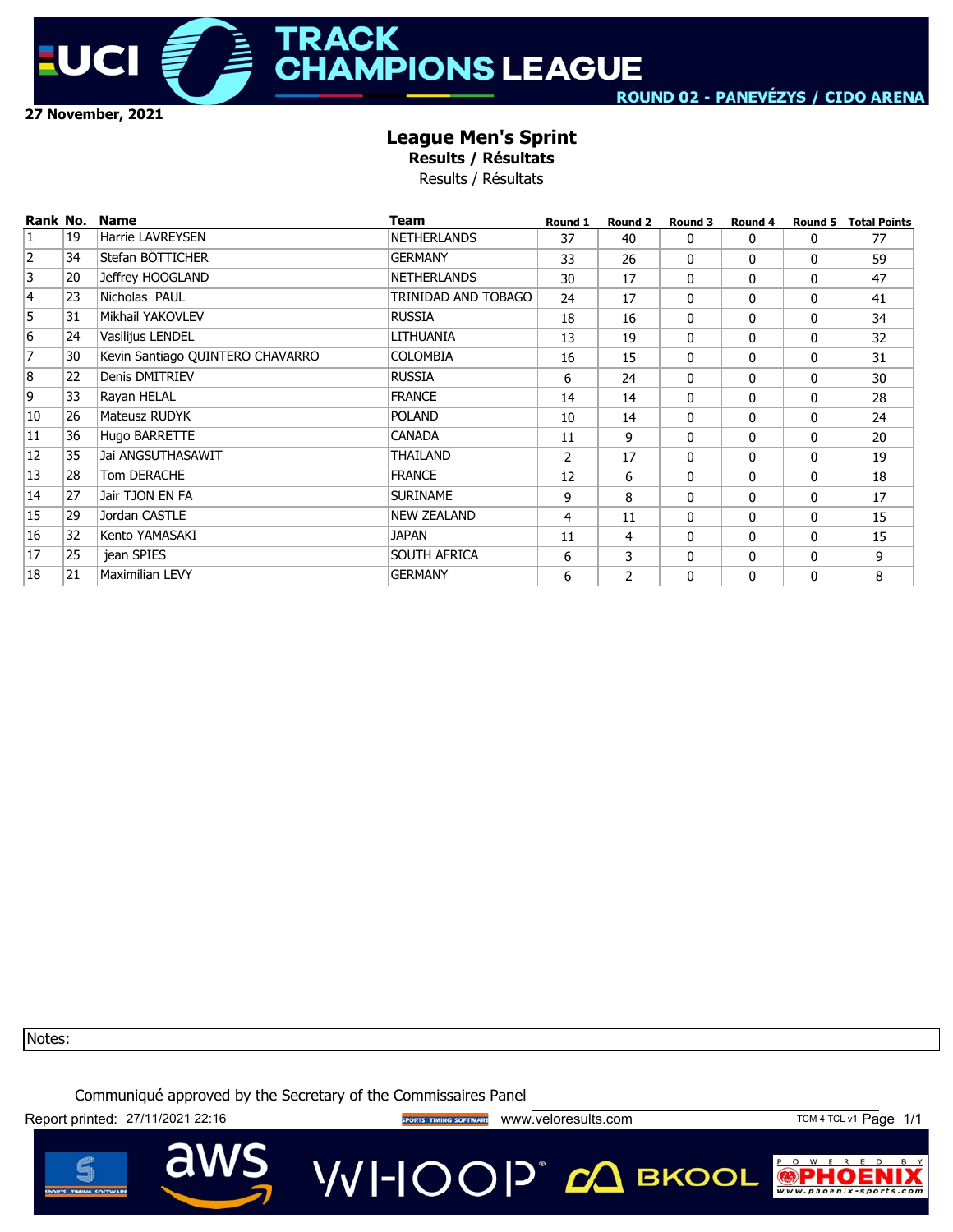

**Communiqué n° 77**

#### **League Women Endurance Results / Résultats**

| Rank No.       |    | <b>Name</b>                  | Team                 | <b>Scratch</b> | <b>Elimination</b> | <b>Total Points</b> |
|----------------|----|------------------------------|----------------------|----------------|--------------------|---------------------|
| 1              | 37 | <b>ARCHIBALD Katie</b>       | <b>GREAT BRITAIN</b> | 20(1)          | 20(1)              | 40                  |
| $\overline{2}$ | 42 | <b>COLES-LYSTER Maggie</b>   | <b>CANADA</b>        | 17(2)          | 13(4)              | 30                  |
| 3              | 40 | <b>STENBERG Anita Yvonne</b> | <b>NORWAY</b>        | 11(5)          | 17(2)              | 28                  |
| $\overline{4}$ | 41 | <b>EDMONDSON Annette</b>     | <b>AUSTRALIA</b>     | 13(4)          | 11(5)              | 24                  |
| 5              | 49 | <b>ZANARDI Silvia</b>        | <b>ITALY</b>         | 6(10)          | 15(3)              | 21                  |
| 6              | 52 | <b>BALEISYTE Olivija</b>     | LITHUANIA            | 7(9)           | 9(7)               | 16                  |
| $\overline{7}$ | 39 | KAJIHARA Yumi                | <b>JAPAN</b>         | 15(3)          | 0(16)              | 15                  |
| 8              | 51 | <b>MARTINS Maria</b>         | <b>PORTUGAL</b>      | 8(8)           | 5(11)              | 13                  |
| 9              | 48 | <b>KAY Emily</b>             | <b>IRELAND</b>       | 9(7)           | 4(12)              | 13                  |
| 10             | 54 | <b>RYAN Kendall</b>          | <b>USA</b>           | 2(14)          | 10(6)              | 12                  |
| 11             | 38 | <b>WILD Kirsten</b>          | <b>NETHERLANDS</b>   | 10(6)          | 0(18)              | 10                  |
| 12             | 44 | CALVO Tania                  | <b>SPAIN</b>         | 1(15)          | 8(8)               | 9                   |
| 13             | 45 | <b>ANDRES Michelle</b>       | SWITZERLAND          | 3(13)          | 6(10)              | 9                   |
| 14             | 50 | KARASIEWICZ Karolina         | <b>POLAND</b>        | 0(18)          | 7(9)               | 7                   |
| 15             | 47 | <b>KHATUNTSEVA Gulnaz</b>    | <b>RUSSIA</b>        | 4(12)          | 2(14)              | 6                   |
| 16             | 53 | <b>LARRARTE Eukene</b>       | <b>SPAIN</b>         | 5(11)          | 1(15)              | 6                   |
| 17             | 46 | <b>BACIKOVA Alzbeta</b>      | <b>SLOVAKIA</b>      | 0(16)          | 3(13)              | 3                   |
| 18             | 43 | <b>TSERAKH Hanna</b>         | <b>BELARUS</b>       | 0(17)          | 0(17)              | 0                   |

Communiqué approved by the Secretary of the Commissaires Panel

Report printed: 27/11/2021 22:02 **www.printed: 27/11/2021 22:02** www.veloresults.com TCM 4 TCL v1 Page 1/1



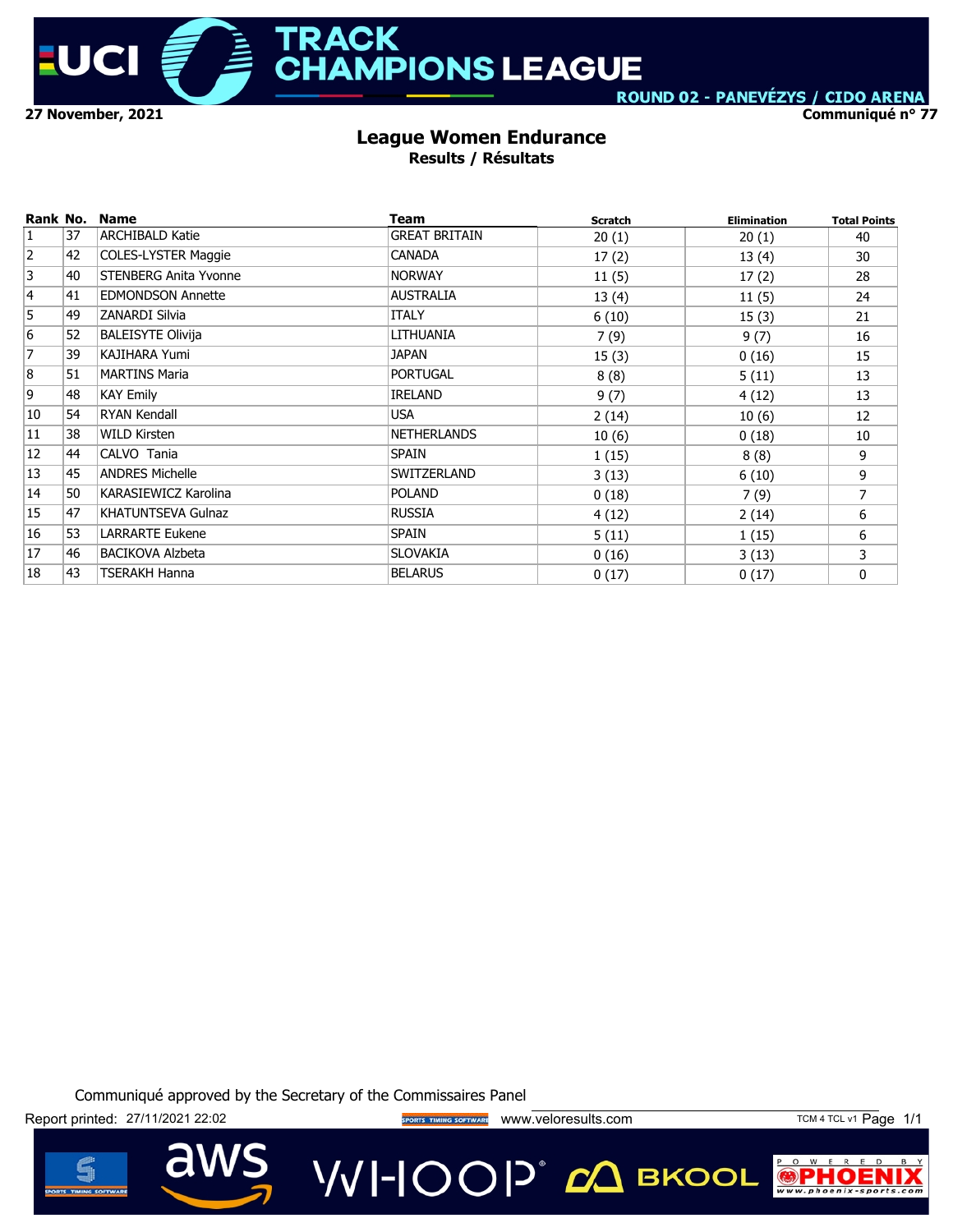

### **League Women's Endurance**

**Results / Résultats**

Results / Résultats

| Rank No.       |    | <b>Name</b>           | <b>Team</b>          | Round 1      | Round 2        | Round 3  | Round 4 | Round 5      | <b>Total Points</b> |
|----------------|----|-----------------------|----------------------|--------------|----------------|----------|---------|--------------|---------------------|
| 1              | 37 | Katie ARCHIBALD       | <b>GREAT BRITAIN</b> | 33           | 40             | 0        | 0       | 0            | 73                  |
| 2              | 42 | Maggie COLES-LYSTER   | <b>CANADA</b>        | 30           | 30             | 0        | 0       | $\mathbf{0}$ | 60                  |
| 3              | 40 | Anita Yvonne STENBERG | <b>NORWAY</b>        | 22           | 28             | 0        | 0       | 0            | 50                  |
| 4              | 41 | Annette EDMONDSON     | <b>AUSTRALIA</b>     | 23           | 24             | $\Omega$ | 0       | $\mathbf{0}$ | 47                  |
| $\overline{5}$ | 52 | Olivija BALEISYTE     | LITHUANIA            | 28           | 16             | 0        | 0       | 0            | 44                  |
| $\overline{6}$ | 38 | Kirsten WILD          | <b>NETHERLANDS</b>   | 25           | 10             | 0        | 0       | $\mathbf{0}$ | 35                  |
| $\overline{7}$ | 49 | Silvia ZANARDI        | <b>ITALY</b>         | 11           | 21             | 0        | 0       | 0            | 32                  |
| 8              | 39 | Yumi KAJIHARA         | <b>JAPAN</b>         | 13           | 15             | 0        | 0       | 0            | 28                  |
| 9              | 51 | Maria MARTINS         | <b>PORTUGAL</b>      | 13           | 13             | 0        | 0       | 0            | 26                  |
| 10             | 48 | <b>Emily KAY</b>      | <b>IRELAND</b>       | 9            | 13             | 0        | 0       | $\mathbf{0}$ | 22                  |
| 11             | 43 | Hanna TSERAKH         | <b>BELARUS</b>       | 22           | 0              | 0        | 0       | 0            | 22                  |
| 12             | 54 | Kendall RYAN          | <b>USA</b>           | 6            | 12             | 0        | 0       | $\mathbf{0}$ | 18                  |
| 13             | 44 | Tania CALVO           | <b>SPAIN</b>         | 9            | 9              | 0        | 0       | $\mathbf{0}$ | 18                  |
| 14             | 45 | Michelle ANDRES       | SWITZERLAND          | 6            | 9              | 0        | 0       | 0            | 15                  |
| 15             | 50 | Karolina KARASIEWICZ  | <b>POLAND</b>        | 4            | $\overline{7}$ | $\Omega$ | 0       | 0            | 11                  |
| 16             | 53 | Eukene LARRARTE       | <b>SPAIN</b>         | 4            | 6              | $\Omega$ | 0       | $\mathbf{0}$ | 10                  |
| 17             | 46 | Alzbeta BACIKOVA      | <b>SLOVAKIA</b>      | 4            | 3              | $\Omega$ | 0       | 0            | 7                   |
| 18             | 47 | Gulnaz KHATUNTSEVA    | <b>RUSSIA</b>        | $\mathbf{0}$ | 6              | $\Omega$ | 0       | $\mathbf{0}$ | 6                   |

Notes:

Communiqué approved by the Secretary of the Commissaires Panel

Report printed: 27/11/2021 22:01 **Wave String of TIMING SOFTWARE** WWW.Veloresults.com TCM 4 TCL v1 Page 1/1

a

VVI-IOOP<sup>\*</sup> сД вкооц



 $P$  0 W  $\mathbb{R}$ 

 $\odot$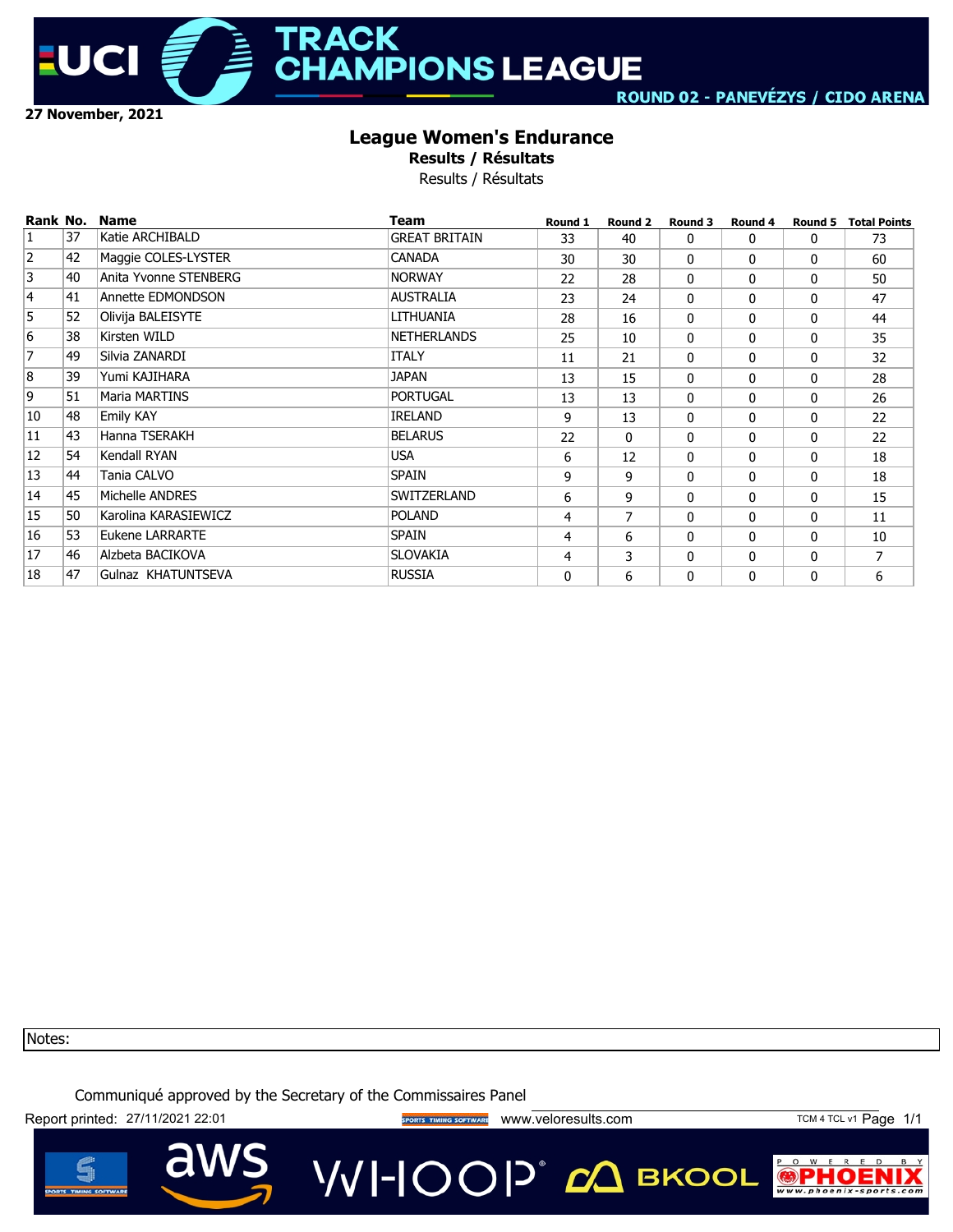

**Communiqué n° 8**

#### **League Men Endurance Results / Résultats**

| Rank No.       |    | <b>Name</b>                | Team                 | <b>Scratch</b> | <b>Elimination</b> | <b>Total Points</b> |
|----------------|----|----------------------------|----------------------|----------------|--------------------|---------------------|
| $\mathbf{1}$   | 56 | <b>MORA Sebastian</b>      | <b>SPAIN</b>         | 20(1)          | 20(1)              | 40                  |
| $\overline{2}$ | 59 | O'BRIEN Kelland            | <b>AUSTRALIA</b>     | 13(4)          | 15(3)              | 28                  |
| 3              | 65 | <b>HOOVER Gavin</b>        | <b>USA</b>           | 15(3)          | 11(5)              | 26                  |
| $\overline{4}$ | 66 | <b>SCARTEZZINI Michele</b> | <b>ITALY</b>         | 10(6)          | 13(4)              | 23                  |
| 5              | 61 | <b>BRITTON Rhys</b>        | <b>GREAT BRITAIN</b> | 17(2)          | 5(11)              | 22                  |
| 6              | 69 | <b>GATE Aaron</b>          | NEW ZEALAND          | 4(12)          | 17(2)              | 21                  |
| $\overline{7}$ | 57 | <b>STRONG Corbin</b>       | NEW ZEALAND          | 8(8)           | 9(7)               | 17                  |
| $\bf{8}$       | 67 | KUBOKI Kazushige           | JAPAN                | 6(10)          | 10(6)              | 16                  |
| 9              | 70 | LEITAO Iuri                | <b>PORTUGAL</b>      | 7(9)           | 7(9)               | 14                  |
| 10             | 68 | <b>IMHOF Claudio</b>       | SWITZERLAND          | 11(5)          | 3(13)              | 14                  |
| 11             | 63 | <b>BANASZEK Alan</b>       | <b>POLAND</b>        | 9(7)           | 2(14)              | 11                  |
| 12             | 64 | <b>HESTERS Jules</b>       | <b>BELGIUM</b>       | 2(14)          | 8(8)               | 10                  |
| 13             | 62 | <b>EEFTING Roy</b>         | <b>NETHERLANDS</b>   | 3(13)          | 6(10)              | 9                   |
| 14             | 55 | <b>CLANCY Ed</b>           | <b>GREAT BRITAIN</b> | 5(11)          | 0(17)              | 5                   |
| 15             | 72 | <b>TENE Rotem</b>          | <b>ISRAEL</b>        | 0(16)          | 4(12)              | 4                   |
| 16             | 71 | <b>MARTORELL HAGA Erik</b> | <b>SPAIN</b>         | 1(15)          | 1(15)              | $\overline{2}$      |
| 17             | 58 | <b>CHALEL Yacine</b>       | <b>ALGERIA</b>       | 0(17)          | 0(16)              | 0                   |
| 18             | 60 | <b>DENS Tuur</b>           | <b>BELGIUM</b>       | 0(18)          | 0(18)              | 0                   |

Communiqué approved by the Secretary of the Commissaires Panel

Report printed: 27/11/2021 21:21 **Wave String of TIMING SOTTWARE** WWW.Veloresults.com TCM 4 TCL v1 Page 1/1

aw

VVI-IOOP® сД вкооц



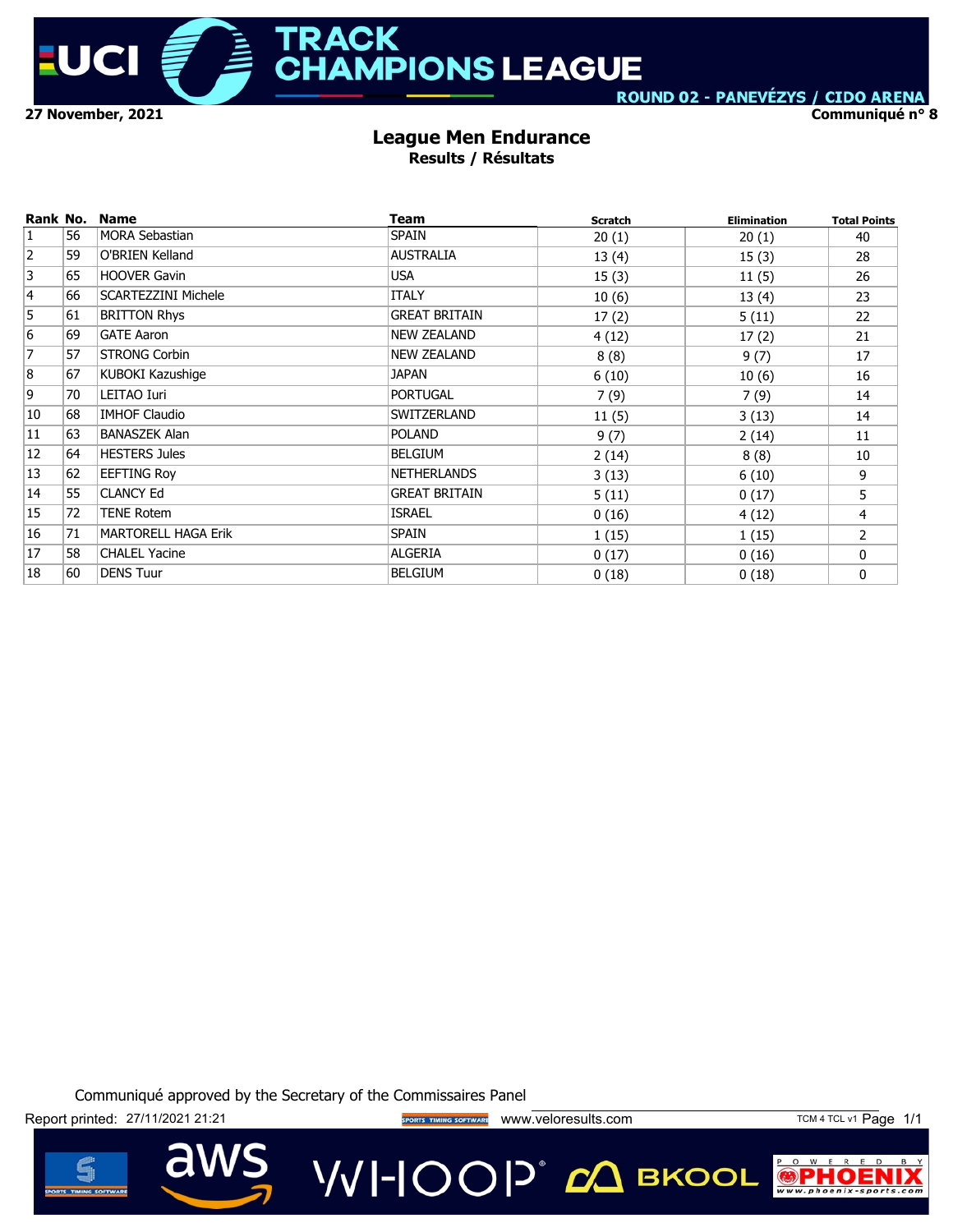

**lblComNumber**

### **League Men's Endurance**

**Results / Résultats**

Results / Résultats

| Rank No.       |    | <b>Name</b>         | <b>Team</b>          | Round 1 | Round 2        | Round 3      | Round 4  | Round 5      | <b>Total Points</b> |
|----------------|----|---------------------|----------------------|---------|----------------|--------------|----------|--------------|---------------------|
| $\overline{1}$ | 56 | Sebastian MORA      | <b>SPAIN</b>         | 19      | 40             | 0            | 0        | $\mathbf{0}$ | 59                  |
| $\overline{2}$ | 57 | Corbin STRONG       | <b>NEW ZEALAND</b>   | 40      | 17             | 0            | $\Omega$ | $\mathbf{0}$ | 57                  |
| 3              | 65 | Gavin HOOVER        | <b>USA</b>           | 27      | 26             | 0            | 0        | 0            | 53                  |
| 4              | 70 | Iuri LEITAO         | <b>PORTUGAL</b>      | 30      | 14             | 0            | $\Omega$ | $\mathbf{0}$ | 44                  |
| $\overline{5}$ | 69 | Aaron GATE          | <b>NEW ZEALAND</b>   | 20      | 21             | 0            | 0        | 0            | 41                  |
| $\overline{6}$ | 59 | Kelland O'BRIEN     | <b>AUSTRALIA</b>     | 12      | 28             | 0            | $\Omega$ | $\mathbf{0}$ | 40                  |
| 7              | 61 | Rhys BRITTON        | <b>GREAT BRITAIN</b> | 16      | 22             | 0            | 0        | 0            | 38                  |
| 8              | 67 | Kazushige KUBOKI    | <b>JAPAN</b>         | 16      | 16             | 0            | 0        | 0            | 32                  |
| 9              | 66 | Michele SCARTEZZINI | <b>ITALY</b>         | 7       | 23             | 0            | $\Omega$ | 0            | 30                  |
| 10             | 62 | Roy EEFTING         | <b>NETHERLANDS</b>   | 20      | 9              | 0            | 0        | 0            | 29                  |
| 11             | 63 | Alan BANASZEK       | <b>POLAND</b>        | 16      | 11             | 0            | $\Omega$ | 0            | 27                  |
| 12             | 64 | Jules HESTERS       | <b>BELGIUM</b>       | 7       | 10             | 0            | 0        | 0            | 17                  |
| 13             | 71 | Erik MARTORELL HAGA | <b>SPAIN</b>         | 15      | $\overline{2}$ | 0            | 0        | 0            | 17                  |
| 14             | 68 | Claudio IMHOF       | SWITZERLAND          | 0       | 14             | 0            | 0        | 0            | 14                  |
| 15             | 72 | Rotem TENE          | <b>ISRAEL</b>        | 5       | 4              | $\Omega$     | 0        | $\mathbf{0}$ | 9                   |
| 16             | 55 | <b>Ed CLANCY</b>    | <b>GREAT BRITAIN</b> | 1       | 5              | $\Omega$     | 0        | 0            | 6                   |
| 17             | 58 | Yacine CHALEL       | <b>ALGERIA</b>       | 6       | 0              | $\Omega$     | 0        | 0            | 6                   |
| 18             | 60 | Tuur DENS           | <b>BELGIUM</b>       | 5       | $\mathbf{0}$   | $\mathbf{0}$ | 0        | 0            | 5                   |

Notes:

Communiqué approved by the Secretary of the Commissaires Panel

Report printed: 27/11/2021 21:22 **Wave September 2018 WWW.**veloresults.com TCM 4 TCL v1 Page 1/1



VVI-IOOP® сД вкооц

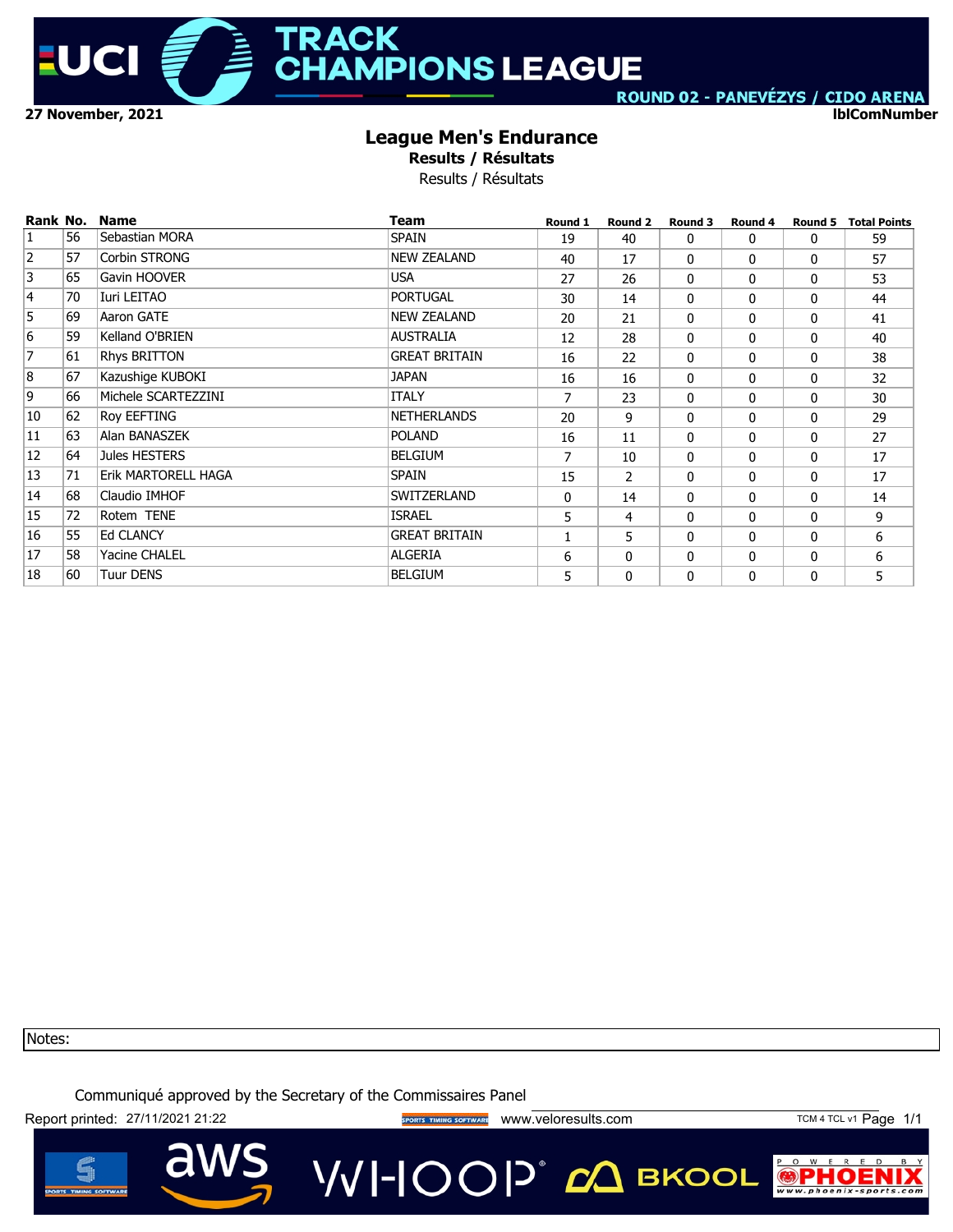

**Communiqué n° 10**

# **Women's Sprint**

**Results / Résultats**

| <b>First Round Heat 6</b> |                         |                            |                      |       |           |                   |
|---------------------------|-------------------------|----------------------------|----------------------|-------|-----------|-------------------|
| Rank                      | <b>Bib</b>              | <b>Name</b>                | <b>Team</b>          |       |           |                   |
| 1                         | $\overline{\mathbf{z}}$ | <b>GROS Mathilde</b>       | <b>FRANCE</b>        | Time: | 11.237    | Speed: 64.074km/h |
| $\overline{2}$            | $\overline{2}$          | <b>BRASPENNINCX Shanne</b> | <b>NETHERLANDS</b>   |       | $+0.0782$ |                   |
| 3                         | 16                      | VOINOVA Anastasija         | <b>RUSSIA</b>        |       | $+0.1412$ |                   |
|                           |                         |                            |                      |       |           |                   |
| <b>First Round Heat 5</b> |                         |                            |                      |       |           |                   |
| <b>Rank</b>               | <b>Bib</b>              | <b>Name</b>                | <b>Team</b>          |       |           |                   |
| 1                         | 18                      | <b>VERDUGO Yuli</b>        | <b>MEXICO</b>        | Time: | 11.322    | Speed: 63.593km/h |
| $\overline{2}$            | 13                      | <b>TYSHCHENKO Yana</b>     | <b>RUSSIA</b>        |       | $+0.04$   |                   |
| 3                         | 9                       | <b>VECE Miriam</b>         | <b>ITALY</b>         |       | $+0.196$  |                   |
|                           |                         |                            |                      |       |           |                   |
| <b>First Round Heat 4</b> |                         |                            |                      |       |           |                   |
| Rank                      | <b>Bib</b>              | <b>Name</b>                | <b>Team</b>          |       |           |                   |
| 1                         | 8                       | <b>GENEST Lauriane</b>     | <b>CANADA</b>        | Time: | 11.308    | Speed: 63.671km/h |
| $\overline{2}$            | 17                      | <b>SATO Mina</b>           | <b>JAPAN</b>         |       | $+0.111$  |                   |
| 3                         | 10                      | BAYONA PINEDA Martha       | <b>COLOMBIA</b>      |       | $+0.262$  |                   |
| <b>First Round Heat 3</b> |                         |                            |                      |       |           |                   |
|                           |                         |                            |                      |       |           |                   |
| Rank                      | <b>Bib</b>              | <b>Name</b>                | <b>Team</b>          |       |           |                   |
| $\mathbf{1}$              | 6                       | <b>STARIKOVA Olena</b>     | <b>UKRAINE</b>       | Time: | 11.424    | Speed: 63.025km/h |
| $\overline{2}$            | $\overline{4}$          | <b>FRIEDRICH Lea</b>       | <b>GERMANY</b>       |       | $+0.125$  |                   |
| 3                         | 15                      | <b>VAN RIESSEN Laurine</b> | <b>NETHERLANDS</b>   |       | $+0.154$  |                   |
| <b>First Round Heat 2</b> |                         |                            |                      |       |           |                   |
| Rank                      | <b>Bib</b>              | <b>Name</b>                | <b>Team</b>          |       |           |                   |
| 1                         | 5                       | <b>KRUPECKAITE Simoma</b>  | <b>LITHUANIA</b>     | Time: | 11.422    | Speed: 63.036km/h |
| $\overline{2}$            | $\mathbf{1}$            | MITCHELL Kelsey            | <b>CANADA</b>        |       | $+0.343$  |                   |
| 3                         | 14                      | SHMELEVA Daria             | <b>RUSSIA</b>        |       | $+1.566$  |                   |
|                           |                         |                            |                      |       |           |                   |
| <b>First Round Heat 1</b> |                         |                            |                      |       |           |                   |
| <b>Rank</b>               | <b>Bib</b>              | <b>Name</b>                | <b>Team</b>          |       |           |                   |
| 1                         | 3                       | <b>HINZE Emma</b>          | <b>GERMANY</b>       | Time: | 11.013    | Speed: 65.377km/h |
| $\overline{2}$            | 12                      | CAPEWELL Sophie            | <b>GREAT BRITAIN</b> |       | $+0.196$  |                   |
| 3                         | 11                      | <b>OHTA Riyu</b>           | <b>JAPAN</b>         |       | $+0.348$  |                   |

**VVI-IOOP** CA BKOOL

Communiqué approved by the Secretary of the Commissaires Panel

Report printed: 27/11/2021 20:05 TCT v2.0 Page 1/1

a



 $P$  O W E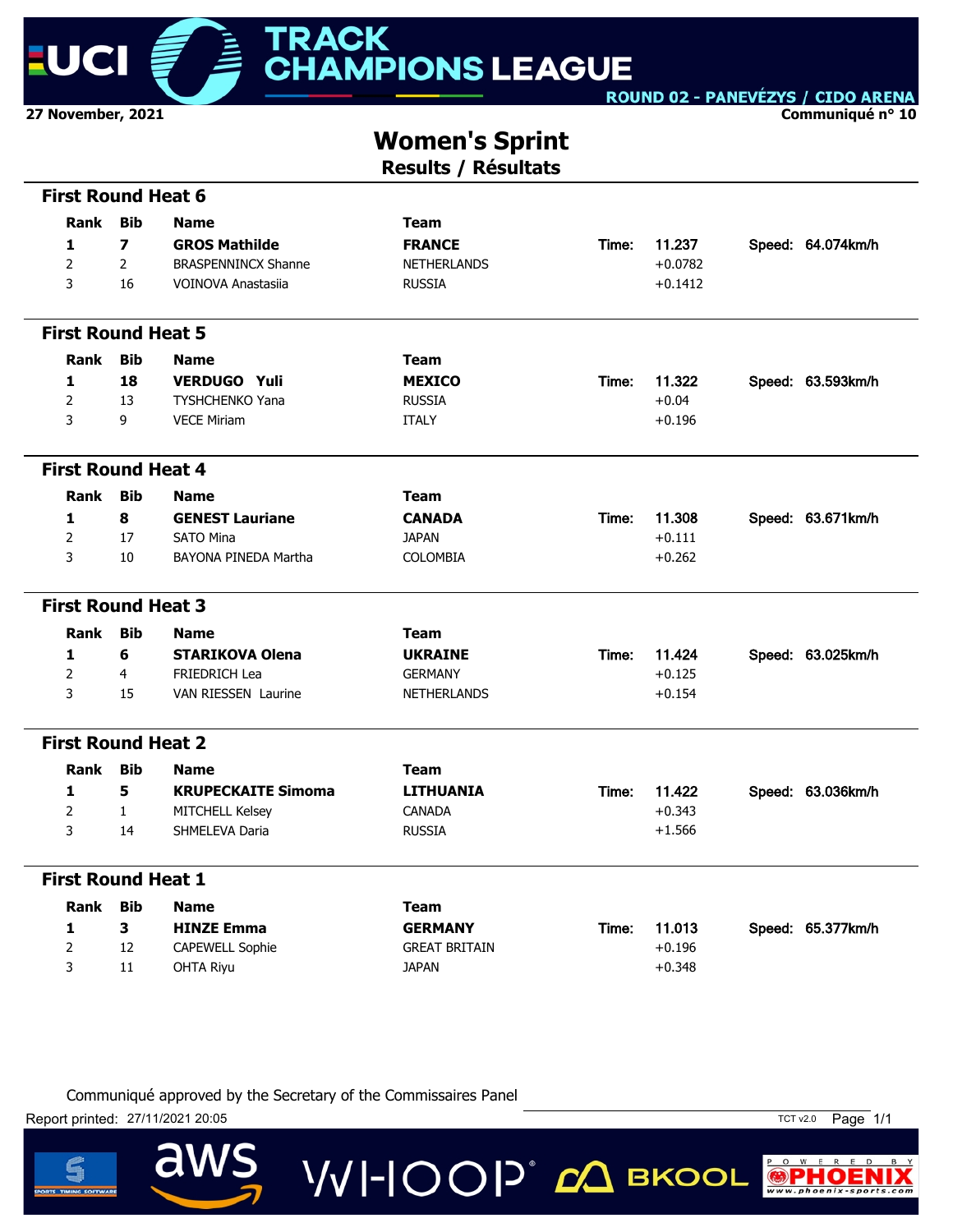

**Communiqué n° 11**

## **Women's Sprint**

### **Start List / Liste de départ**

| <b>Semi-Finals Heat 1</b> | <b>Bib</b> | <b>Name</b>               | <b>Team</b>    |
|---------------------------|------------|---------------------------|----------------|
|                           | 7          | <b>GROS Mathilde</b>      | <b>FRANCE</b>  |
|                           | 3          | <b>HINZE Emma</b>         | <b>GERMANY</b> |
|                           | 6          | STARIKOVA Olena           | <b>UKRAINE</b> |
|                           |            |                           |                |
| <b>Semi-Finals Heat 2</b> | <b>Bib</b> | <b>Name</b>               | <b>Team</b>    |
|                           | 8          | <b>GENEST Lauriane</b>    | <b>CANADA</b>  |
|                           | 5          | <b>KRUPECKAITE Simoma</b> | LITHUANIA      |
|                           | 18         | VERDUGO Yuli              | MEXICO         |





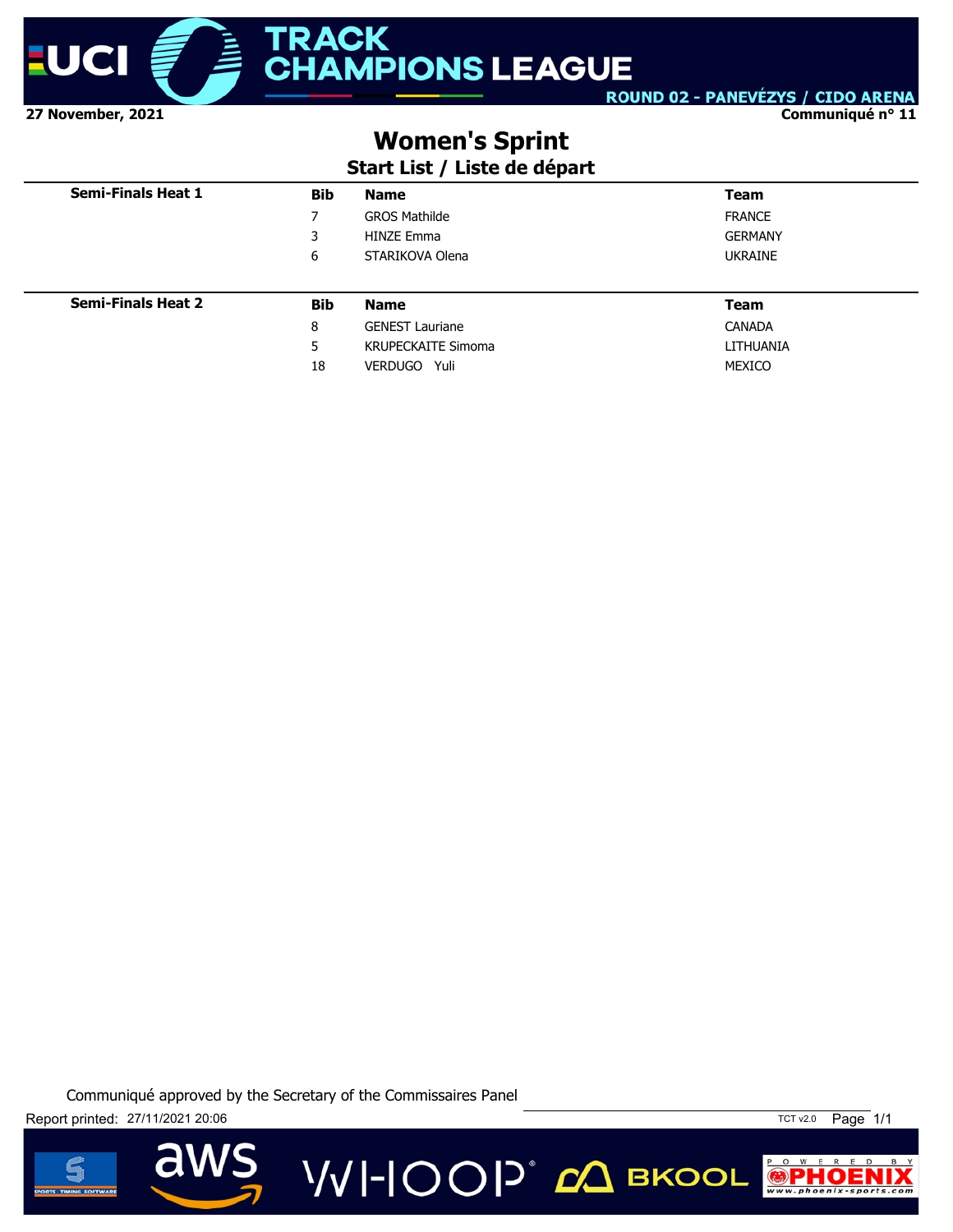

 **Semi-Finals Heat 1**

ROUND 02 - PANEVÉZYS / CIDO ARENA

**Communiqué n° 12**

# **Women's Sprint**

**Results / Résultats**

| Rank                      | <b>Bib</b> | <b>Name</b>            | <b>Team</b>    |       |          |                   |
|---------------------------|------------|------------------------|----------------|-------|----------|-------------------|
| 1                         | 3          | <b>HINZE Emma</b>      | <b>GERMANY</b> | Time: | 11.193   | Speed: 64.325km/h |
| 2                         | 6          | STARIKOVA Olena        | <b>UKRAINE</b> |       | $+0.03$  |                   |
| 3                         | 7          | <b>GROS Mathilde</b>   | <b>FRANCE</b>  |       | $+0.053$ |                   |
|                           |            |                        |                |       |          |                   |
|                           |            |                        |                |       |          |                   |
| <b>Semi-Finals Heat 2</b> |            |                        |                |       |          |                   |
| Rank                      | <b>Bib</b> | <b>Name</b>            | <b>Team</b>    |       |          |                   |
| 1                         | 8          | <b>GENEST Lauriane</b> | <b>CANADA</b>  | Time: | 11.096   | Speed: 64.888km/h |
| 2                         | 18         | VERDUGO<br>Yuli        | <b>MEXICO</b>  |       | $+0.059$ |                   |





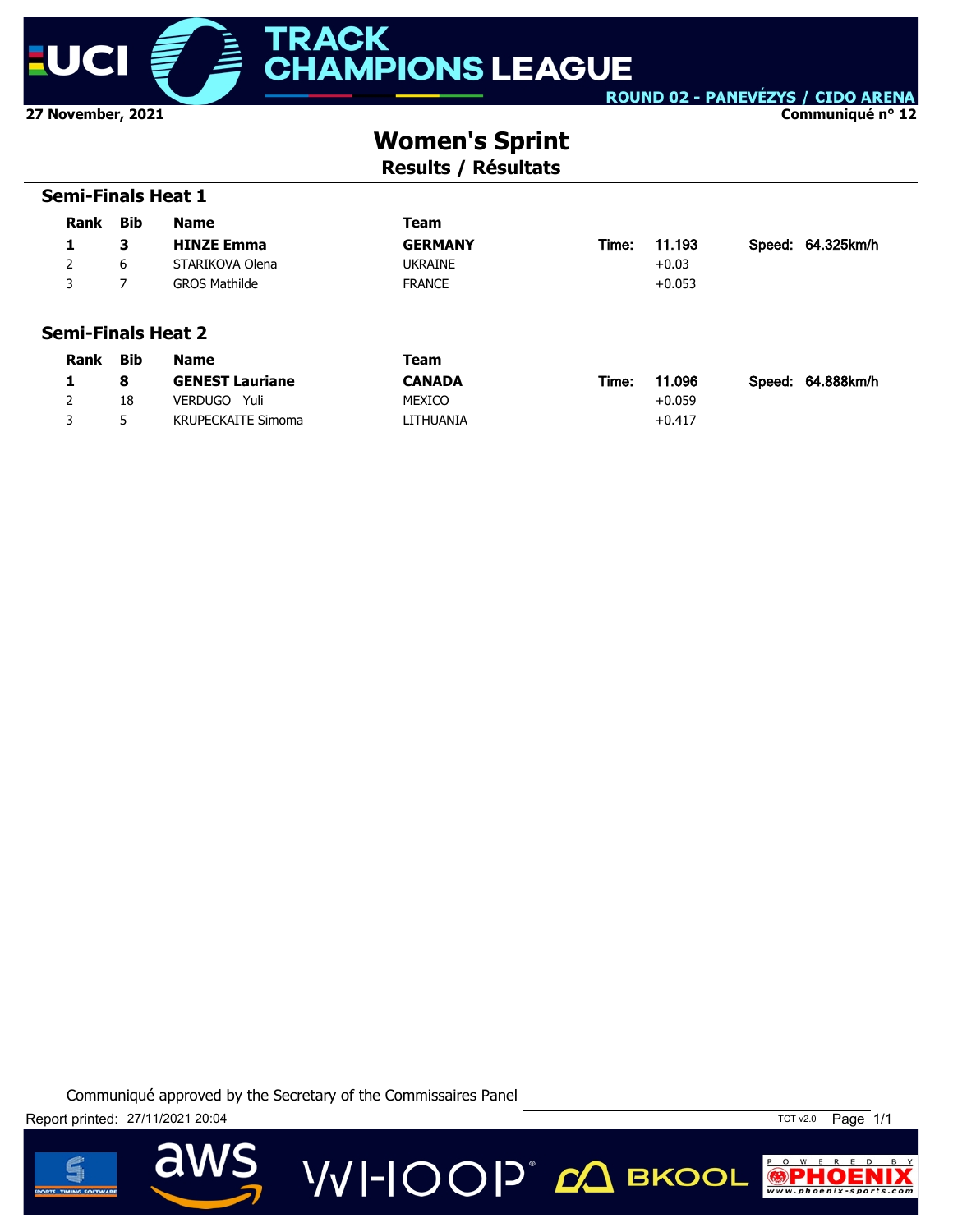

**Communiqué n° 13**

## **Women's Sprint**

**Start List / Liste de départ**

VVI-IOOP<sup>®</sup> с вкооц

| <b>Final</b> | <b>Bib</b> | <b>Name</b>            | Team           |
|--------------|------------|------------------------|----------------|
|              | ₹          | <b>HINZE Emma</b>      | <b>GERMANY</b> |
|              | 8          | <b>GENEST Lauriane</b> | <b>CANADA</b>  |
|              |            |                        |                |

Communiqué approved by the Secretary of the Commissaires Panel

Report printed: 27/11/2021 20:04 TCT v2 Page 1/1



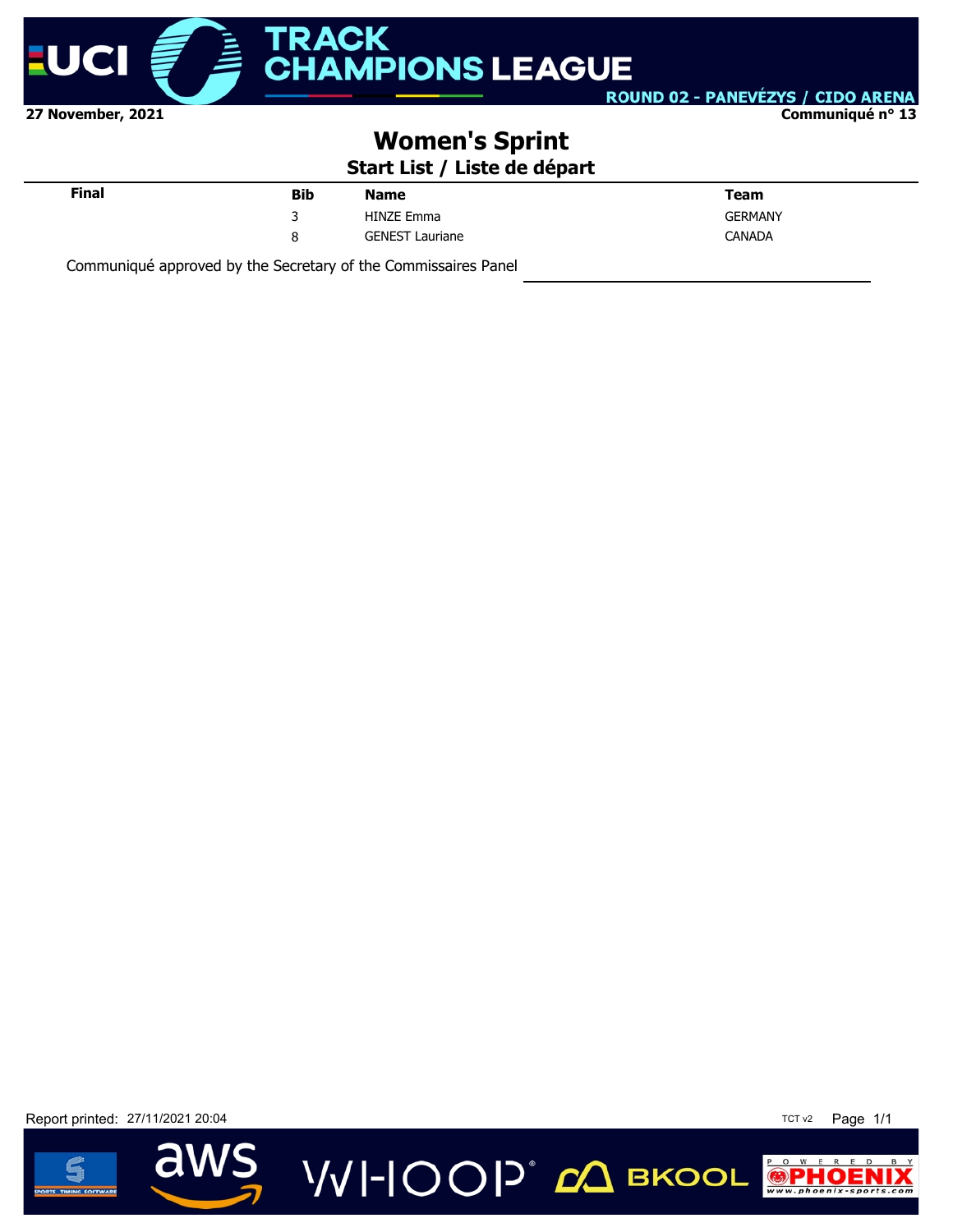

**Communiqué n° 14**

### **Men's Sprint Results / Résultats**

| <b>First Round Heat 1</b> |             |            |                                    |                            |       |          |                   |
|---------------------------|-------------|------------|------------------------------------|----------------------------|-------|----------|-------------------|
|                           | <b>Rank</b> | <b>Bib</b> | <b>Name</b>                        | <b>Team</b>                |       |          |                   |
| 1                         |             | 19         | <b>LAVREYSEN Harrie</b>            | <b>NETHERLANDS</b>         | Time: | 10.191   | Speed: 70.65km/h  |
| $\overline{2}$            |             | 35         | ANGSUTHASAWIT Jai                  | THAILAND                   |       | $+0.052$ |                   |
| 3                         |             | 26         | <b>RUDYK Mateusz</b>               | <b>POLAND</b>              |       | $+0.076$ |                   |
| <b>First Round Heat 2</b> |             |            |                                    |                            |       |          |                   |
|                           | Rank        | <b>Bib</b> | <b>Name</b>                        | <b>Team</b>                |       |          |                   |
| $\mathbf{1}$              |             | 34         | <b>BÖTTICHER Stefan</b>            | <b>GERMANY</b>             | Time: | 10.210   | Speed: 70.519km/h |
| $\overline{2}$            |             | 29         | <b>CASTLE Jordan</b>               | <b>NEW ZEALAND</b>         |       | $+0.095$ |                   |
| 3                         |             | 32         | YAMASAKI Kento                     | <b>JAPAN</b>               |       | $+0.227$ |                   |
| <b>First Round Heat 3</b> |             |            |                                    |                            |       |          |                   |
|                           | Rank        | <b>Bib</b> | <b>Name</b>                        | <b>Team</b>                |       |          |                   |
| $\mathbf{1}$              |             | 22         | <b>DMITRIEV Denis</b>              | <b>RUSSIA</b>              | Time: | 10.317   | Speed: 69.787km/h |
| $\overline{2}$            |             | 36         | <b>BARRETTE Hugo</b>               | CANADA                     |       | $+0.058$ |                   |
| 3                         |             | 20         | HOOGLAND Jeffrey                   | <b>NETHERLANDS</b>         |       | $+0.495$ |                   |
| <b>First Round Heat 4</b> |             |            |                                    |                            |       |          |                   |
|                           | Rank        | <b>Bib</b> | <b>Name</b>                        | <b>Team</b>                |       |          |                   |
| 1                         |             | 23         | <b>PAUL Nicholas</b>               | <b>TRINIDAD AND TOBAGO</b> | Time: | 10.371   | Speed: 69.424km/h |
| 2                         |             | 28         | <b>DERACHE Tom</b>                 | <b>FRANCE</b>              |       | $+0.08$  |                   |
| 3                         |             | 21         | <b>LEVY Maximilian</b>             | <b>GERMANY</b>             |       | $+0.102$ |                   |
| <b>First Round Heat 5</b> |             |            |                                    |                            |       |          |                   |
|                           | Rank        | <b>Bib</b> | <b>Name</b>                        | <b>Team</b>                |       |          |                   |
| 1                         |             | 31         | <b>YAKOVLEV Mikhail</b>            | <b>RUSSIA</b>              | Time: | 10.137   | Speed: 71.026km/h |
| $\overline{2}$            |             | 24         | <b>LENDEL Vasilijus</b>            | LITHUANIA                  |       | $+0.003$ |                   |
| 3                         |             | 25         | SPIES Jean                         | SOUTH AFRICA               |       | $+0.284$ |                   |
| <b>First Round Heat 6</b> |             |            |                                    |                            |       |          |                   |
|                           | <b>Rank</b> | <b>Bib</b> | <b>Name</b>                        | <b>Team</b>                |       |          |                   |
| 1                         |             | 30         | QUINTERO CHAVARRO Kevin S COLOMBIA |                            | Time: | 10.180   | Speed: 70.726km/h |
| $\overline{2}$            |             | 27         | TJON EN FA Jair                    | <b>SURINAME</b>            |       | $+0.096$ |                   |
| 3                         |             | 33         | <b>HELAL Rayan</b>                 | <b>FRANCE</b>              |       | $+0.104$ |                   |

**VVI-IOOP** CA BKOOL

Communiqué approved by the Secretary of the Commissaires Panel

Report printed: 27/11/2021 21:00

 $\overline{\mathbf{d}}$ 



 $P$  O W E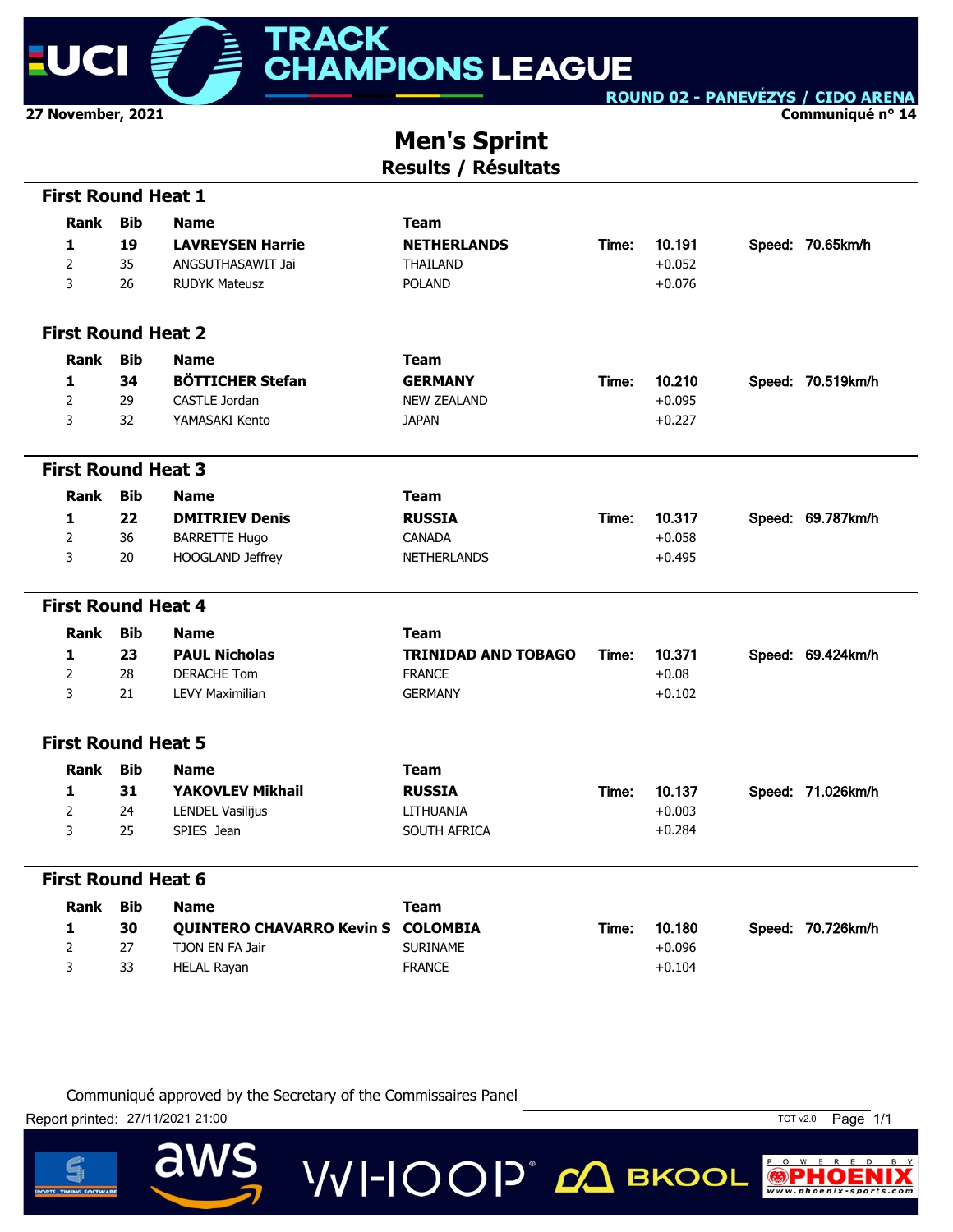

#### **Communiqué n° 14**

## **Women's Sprint**

### **Results / Résultats**

|              |    |    | <b>Rank Bib Name</b>   | Team           |              |                   |
|--------------|----|----|------------------------|----------------|--------------|-------------------|
| <b>Final</b> |    |    |                        |                |              |                   |
|              | 1. | -3 | <b>HINZE Emma</b>      | <b>GERMANY</b> | Time: 11.101 | Speed: 64.859km/h |
|              |    | 8  | <b>GENEST Lauriane</b> | CANADA         | $+0.077$     |                   |





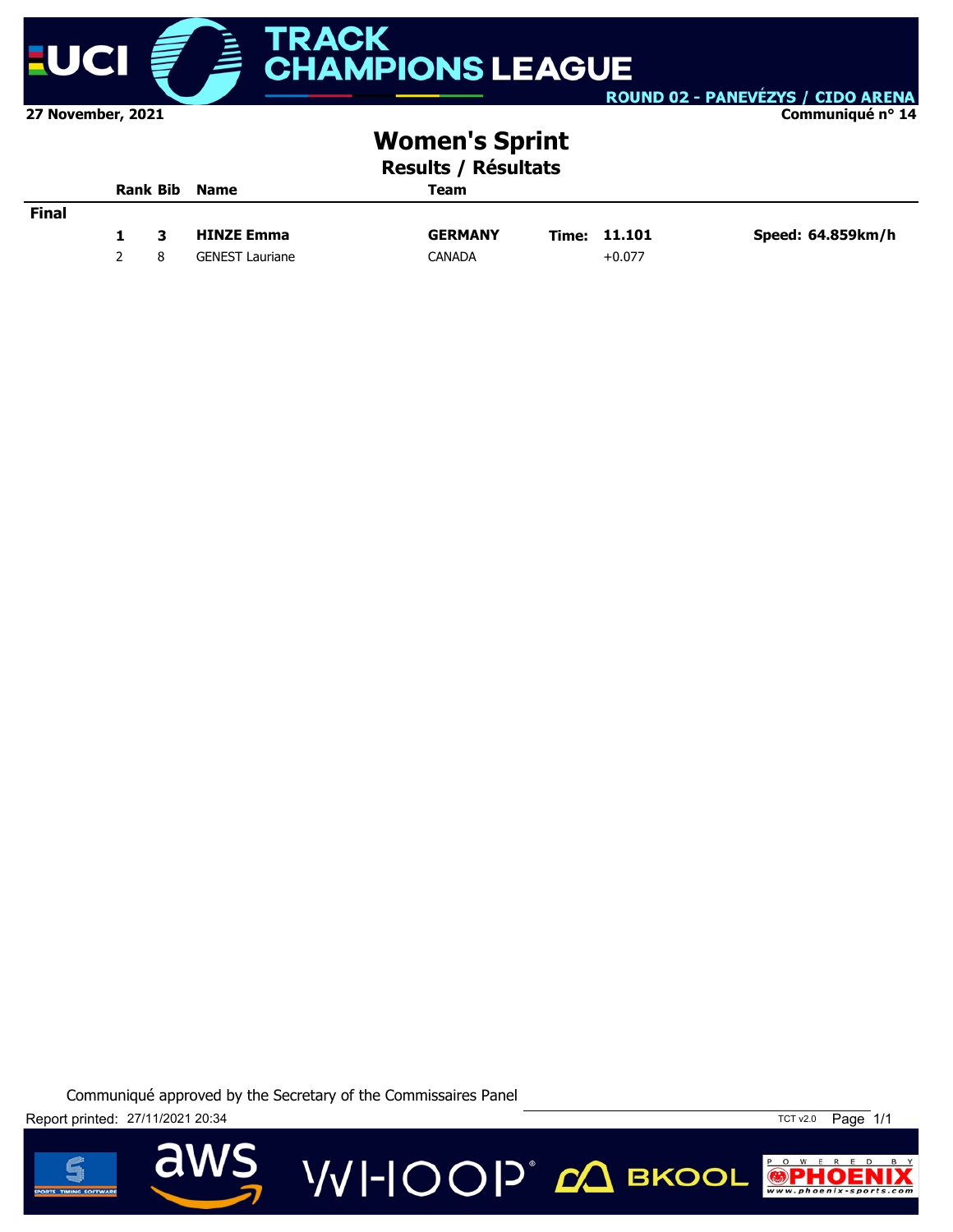

**Communiqué n° 13**

## **Women's Sprint**

**Start List / Liste de départ**

| <b>Final</b> | <b>Bib</b> | <b>Name</b>            | Team           |
|--------------|------------|------------------------|----------------|
|              | ₹          | <b>HINZE Emma</b>      | <b>GERMANY</b> |
|              | 8          | <b>GENEST Lauriane</b> | <b>CANADA</b>  |
|              |            |                        |                |

Communiqué approved by the Secretary of the Commissaires Panel

Report printed: 27/11/2021 20:16 **TCT v2** Page 1/1



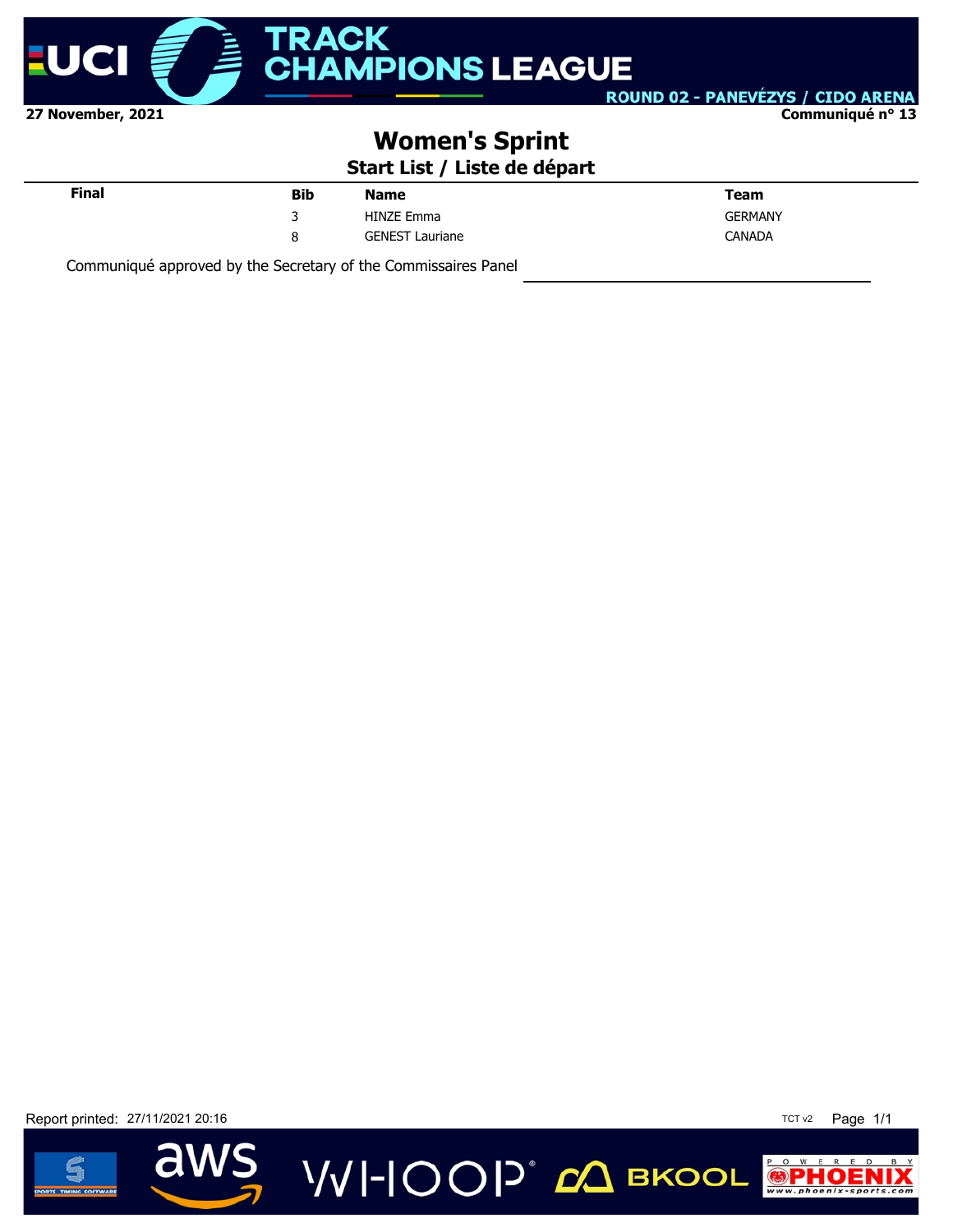

**Communiqué n° 16**

#### **Women's Keirin - First Round Results / Résultats**

|        | Rank | No.            | <b>Rider</b>               | <b>Nation</b> | <b>Team</b>          | Time / Diff  |                              |
|--------|------|----------------|----------------------------|---------------|----------------------|--------------|------------------------------|
| Heat 1 |      |                |                            |               |                      |              |                              |
|        | 1    | 11             | <b>OHTA Rivu</b>           | <b>JPN</b>    | <b>JAPAN</b>         | Time: 11.446 | Speed:62.899km/h             |
|        | 2    | 3              | <b>HINZE Emma</b>          | <b>GER</b>    | <b>GERMANY</b>       | $+0.002$     |                              |
|        | 3    | $\overline{2}$ | <b>BRASPENNINCX Shanne</b> | <b>NED</b>    | <b>NETHERLANDS</b>   | $+0.101$     |                              |
|        | 4    | $\overline{7}$ | <b>GROS Mathilde</b>       | <b>FRA</b>    | <b>FRANCE</b>        | $+0.356$     |                              |
|        | 5    | 16             | VOINOVA Anastasija         | <b>RUS</b>    | <b>RUSSIA</b>        | $+0.369$     |                              |
|        | 6    | 12             | <b>CAPEWELL Sophie</b>     | <b>GBR</b>    | <b>GREAT BRITAIN</b> | $+2.569$     |                              |
| Heat 2 |      |                |                            |               |                      |              |                              |
|        | 1    | 1              | <b>MITCHELL Kelsey</b>     | <b>CAN</b>    | <b>CANADA</b>        |              | Time:11.416 Speed:63.064km/h |
|        | 2    | 15             | <b>VAN RIESSEN Laurine</b> | <b>NED</b>    | <b>NETHERLANDS</b>   | $+0.066$     |                              |
|        | 3    | 13             | <b>TYSHCHENKO Yana</b>     | <b>RUS</b>    | <b>RUSSIA</b>        | $+0.224$     |                              |
|        | 4    | 5              | <b>KRUPECKAITE Simoma</b>  | LTU           | LITHUANIA            | $+0.369$     |                              |
|        | 5    | 9              | <b>VECE Miriam</b>         | <b>ITA</b>    | <b>ITALY</b>         | $+0.548$     |                              |
|        | 6    | 18             | VERDUGO Yuli               | <b>MEX</b>    | MEXICO               | $+0.774$     |                              |
| Heat 3 |      |                |                            |               |                      |              |                              |
|        |      | 4              | <b>FRIEDRICH Lea</b>       | <b>GER</b>    | <b>GERMANY</b>       |              | Time:11.416 Speed:63.064km/h |
|        | 2    | 10             | BAYONA PINEDA Martha       | <b>COL</b>    | <b>COLOMBIA</b>      | $+0.022$     |                              |
|        | 3    | 17             | <b>SATO Mina</b>           | <b>JPN</b>    | <b>JAPAN</b>         | $+0.095$     |                              |
|        | 4    | 8              | <b>GENEST Lauriane</b>     | <b>CAN</b>    | <b>CANADA</b>        | $+0.253$     |                              |
|        | 5    | 6              | STARIKOVA Olena            | <b>UKR</b>    | <b>UKRAINE</b>       | $+0.41$      |                              |
|        | 6    | 14             | SHMELEVA Daria             | <b>RUS</b>    | <b>RUSSIA</b>        | $+0.612$     |                              |

**VVI-IOOP** CA BKOOL

Communiqué approved by the Secretary of the Commissaires Panel



 $\overline{\mathbf{d}}$ 





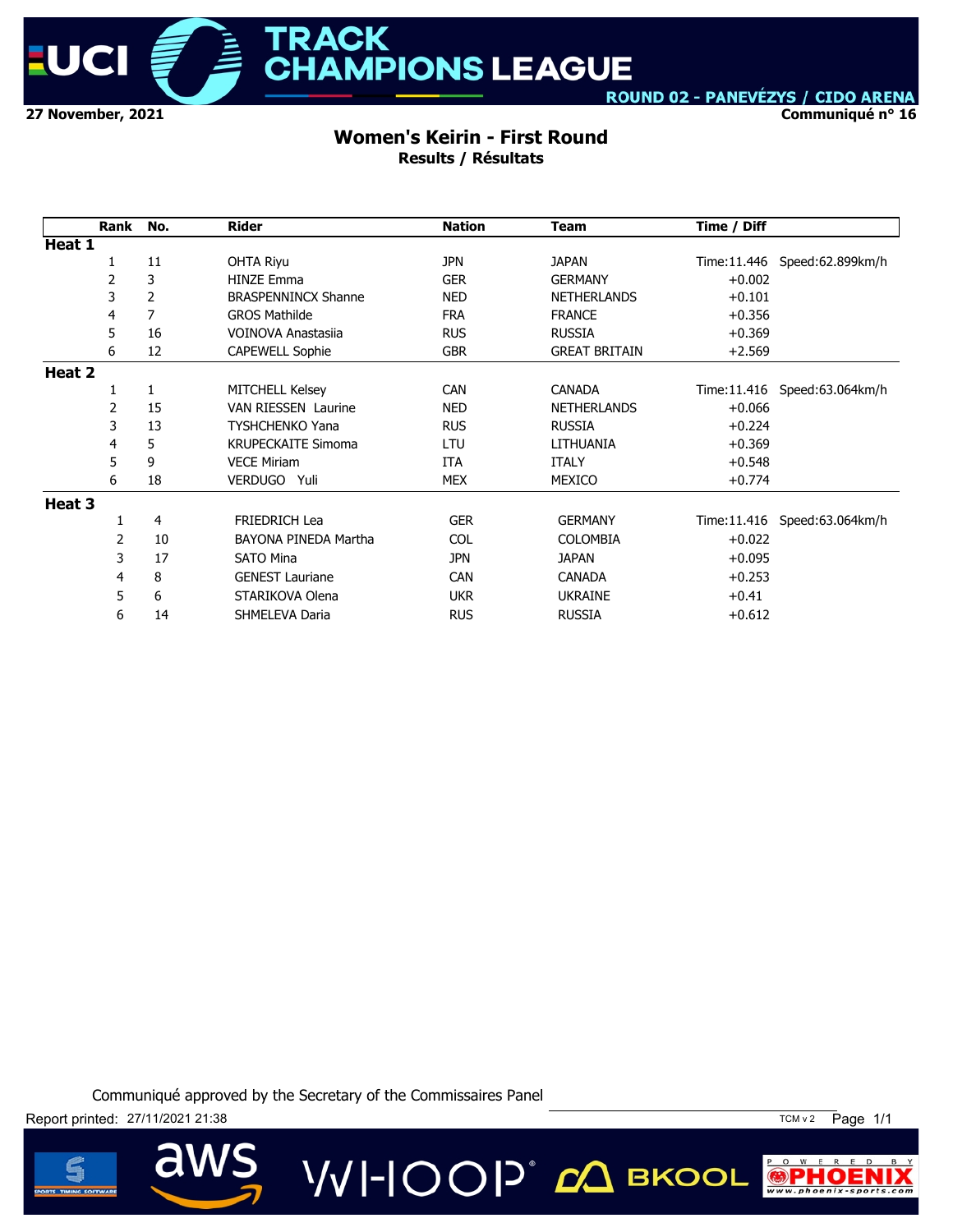

**Communiqué n° 17**

### **Women's Keirin - Final Start List / Liste de départ**

| Race distance: 5 laps |  |
|-----------------------|--|
|-----------------------|--|

|     | Heat 1               |         |               |                    |  |  |
|-----|----------------------|---------|---------------|--------------------|--|--|
| No. | <b>Rider</b>         |         | <b>Nation</b> | Team               |  |  |
|     | <b>MITCHELL</b>      | Kelsey  | <b>CAN</b>    | <b>CANADA</b>      |  |  |
| 3   | HINZE                | Emma    | <b>GER</b>    | <b>GERMANY</b>     |  |  |
| 4   | <b>FRIEDRICH</b>     | Lea     | <b>GER</b>    | <b>GERMANY</b>     |  |  |
| 10  | <b>BAYONA PINEDA</b> | Martha  | <b>COL</b>    | <b>COLOMBIA</b>    |  |  |
| 11  | <b>OHTA</b>          | Riyu    | jpn           | <b>JAPAN</b>       |  |  |
| 15  | <b>VAN RIESSEN</b>   | Laurine | <b>NED</b>    | <b>NETHERLANDS</b> |  |  |

Communiqué approved by the Secretary of the Commissaires Panel

**VVI-IOOP** CA BKOOL

Report printed: 27/11/2021 21:40



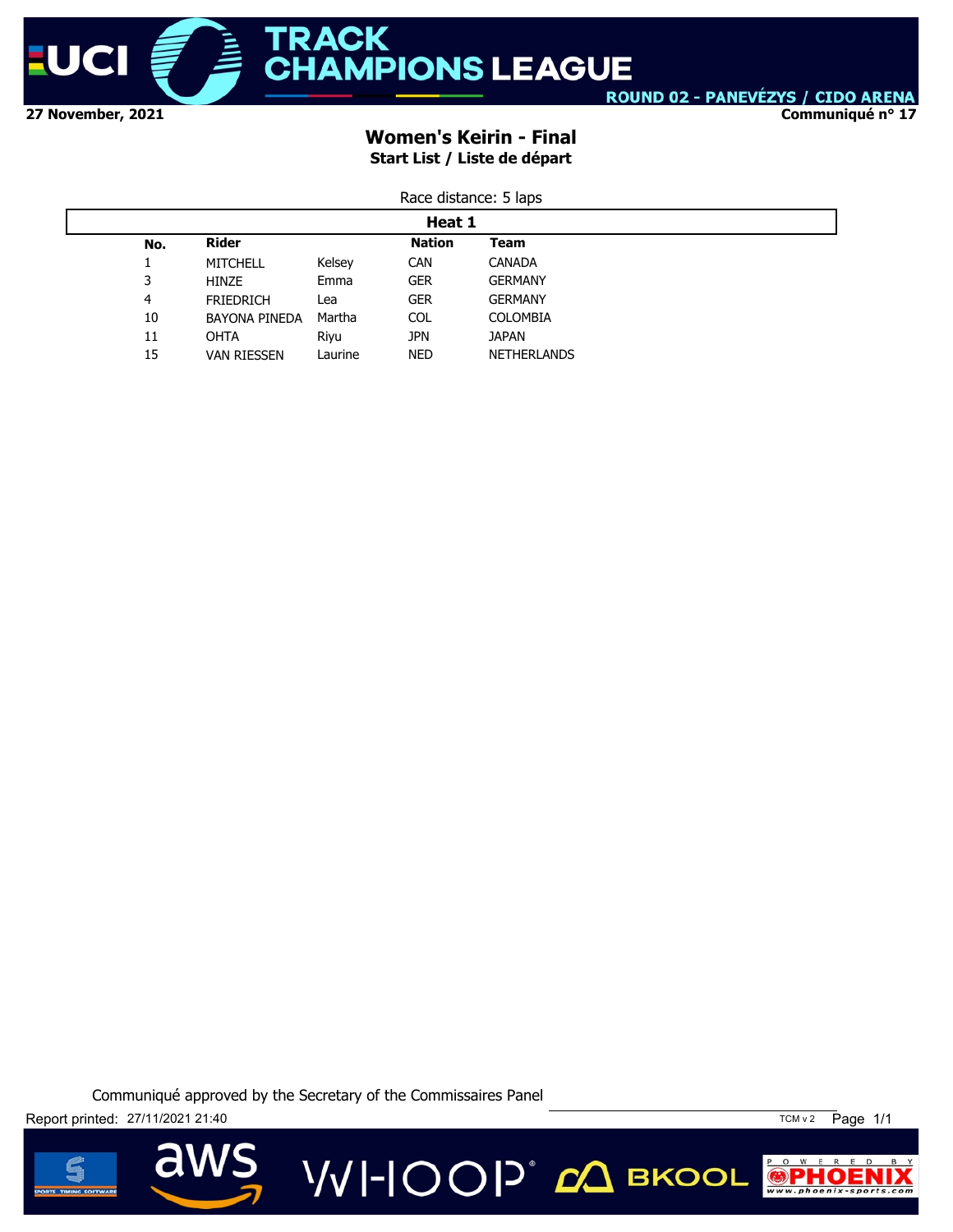

**Communiqué n° 18**

### **Women's Keirin - Final Results / Résultats**

|        | Rank No. |    | Rider                      | Nation     | Team               | Time / Diff |                              |
|--------|----------|----|----------------------------|------------|--------------------|-------------|------------------------------|
| Heat 1 |          |    |                            |            |                    |             |                              |
|        |          | 4  | <b>FRIEDRICH Lea</b>       | GER        | <b>GERMANY</b>     |             | Time:11.166 Speed:64.481km/h |
|        |          |    | <b>HINZE Emma</b>          | <b>GER</b> | <b>GERMANY</b>     | $+0.078$    |                              |
|        | 3        |    | MITCHELL Kelsey            | <b>CAN</b> | <b>CANADA</b>      | $+0.14$     |                              |
|        | 4        | 10 | BAYONA PINEDA Martha       | COL        | <b>COLOMBIA</b>    | $+0.2$      |                              |
|        | 5        | 15 | <b>VAN RIESSEN Laurine</b> | <b>NED</b> | <b>NETHERLANDS</b> | $+0.229$    |                              |
|        | ь        | 11 | OHTA Riyu                  | <b>JPN</b> | <b>JAPAN</b>       | $+0.299$    |                              |

Communiqué approved by the Secretary of the Commissaires Panel



**a** 



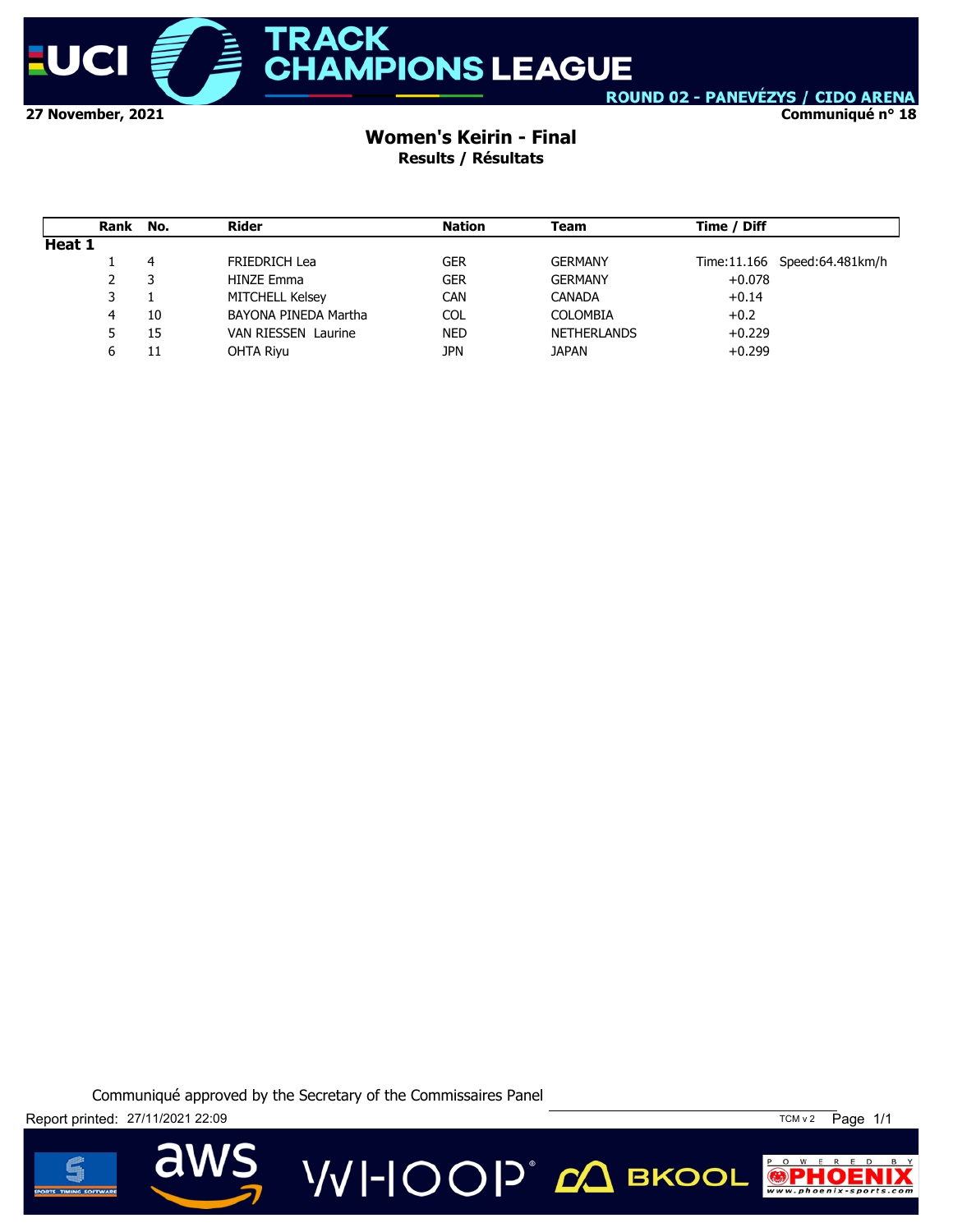

**Communiqué n° 20**

### **Men's Sprint Results / Résultats**

| <b>First Round Heat 1</b> |             |            |                                    |                            |       |          |                   |
|---------------------------|-------------|------------|------------------------------------|----------------------------|-------|----------|-------------------|
|                           | <b>Rank</b> | <b>Bib</b> | <b>Name</b>                        | <b>Team</b>                |       |          |                   |
| 1                         |             | 19         | <b>LAVREYSEN Harrie</b>            | <b>NETHERLANDS</b>         | Time: | 10.191   | Speed: 70.65km/h  |
| $\overline{2}$            |             | 35         | ANGSUTHASAWIT Jai                  | THAILAND                   |       | $+0.052$ |                   |
| 3                         |             | 26         | <b>RUDYK Mateusz</b>               | <b>POLAND</b>              |       | $+0.076$ |                   |
| <b>First Round Heat 2</b> |             |            |                                    |                            |       |          |                   |
|                           | Rank        | <b>Bib</b> | <b>Name</b>                        | <b>Team</b>                |       |          |                   |
| $\mathbf{1}$              |             | 34         | <b>BÖTTICHER Stefan</b>            | <b>GERMANY</b>             | Time: | 10.210   | Speed: 70.519km/h |
| $\overline{2}$            |             | 29         | <b>CASTLE Jordan</b>               | <b>NEW ZEALAND</b>         |       | $+0.095$ |                   |
| 3                         |             | 32         | YAMASAKI Kento                     | <b>JAPAN</b>               |       | $+0.227$ |                   |
| <b>First Round Heat 3</b> |             |            |                                    |                            |       |          |                   |
|                           | Rank        | <b>Bib</b> | <b>Name</b>                        | <b>Team</b>                |       |          |                   |
| $\mathbf{1}$              |             | 22         | <b>DMITRIEV Denis</b>              | <b>RUSSIA</b>              | Time: | 10.317   | Speed: 69.787km/h |
| $\overline{2}$            |             | 36         | <b>BARRETTE Hugo</b>               | CANADA                     |       | $+0.058$ |                   |
| 3                         |             | 20         | HOOGLAND Jeffrey                   | <b>NETHERLANDS</b>         |       | $+0.495$ |                   |
| <b>First Round Heat 4</b> |             |            |                                    |                            |       |          |                   |
|                           | Rank        | <b>Bib</b> | <b>Name</b>                        | <b>Team</b>                |       |          |                   |
| 1                         |             | 23         | <b>PAUL Nicholas</b>               | <b>TRINIDAD AND TOBAGO</b> | Time: | 10.371   | Speed: 69.424km/h |
| 2                         |             | 28         | <b>DERACHE Tom</b>                 | <b>FRANCE</b>              |       | $+0.08$  |                   |
| 3                         |             | 21         | <b>LEVY Maximilian</b>             | <b>GERMANY</b>             |       | $+0.102$ |                   |
| <b>First Round Heat 5</b> |             |            |                                    |                            |       |          |                   |
|                           | Rank        | <b>Bib</b> | <b>Name</b>                        | <b>Team</b>                |       |          |                   |
| 1                         |             | 31         | <b>YAKOVLEV Mikhail</b>            | <b>RUSSIA</b>              | Time: | 10.137   | Speed: 71.026km/h |
| $\overline{2}$            |             | 24         | <b>LENDEL Vasilijus</b>            | LITHUANIA                  |       | $+0.003$ |                   |
| 3                         |             | 25         | SPIES Jean                         | SOUTH AFRICA               |       | $+0.284$ |                   |
| <b>First Round Heat 6</b> |             |            |                                    |                            |       |          |                   |
|                           | <b>Rank</b> | <b>Bib</b> | <b>Name</b>                        | <b>Team</b>                |       |          |                   |
| 1                         |             | 30         | QUINTERO CHAVARRO Kevin S COLOMBIA |                            | Time: | 10.180   | Speed: 70.726km/h |
| $\overline{2}$            |             | 27         | TJON EN FA Jair                    | <b>SURINAME</b>            |       | $+0.096$ |                   |
| 3                         |             | 33         | <b>HELAL Rayan</b>                 | <b>FRANCE</b>              |       | $+0.104$ |                   |

**VVI-IOOP** ДВКООL

Communiqué approved by the Secretary of the Commissaires Panel

Report printed: 27/11/2021 21:01

 $\overline{\mathbf{d}}$ 



 $P$  O W E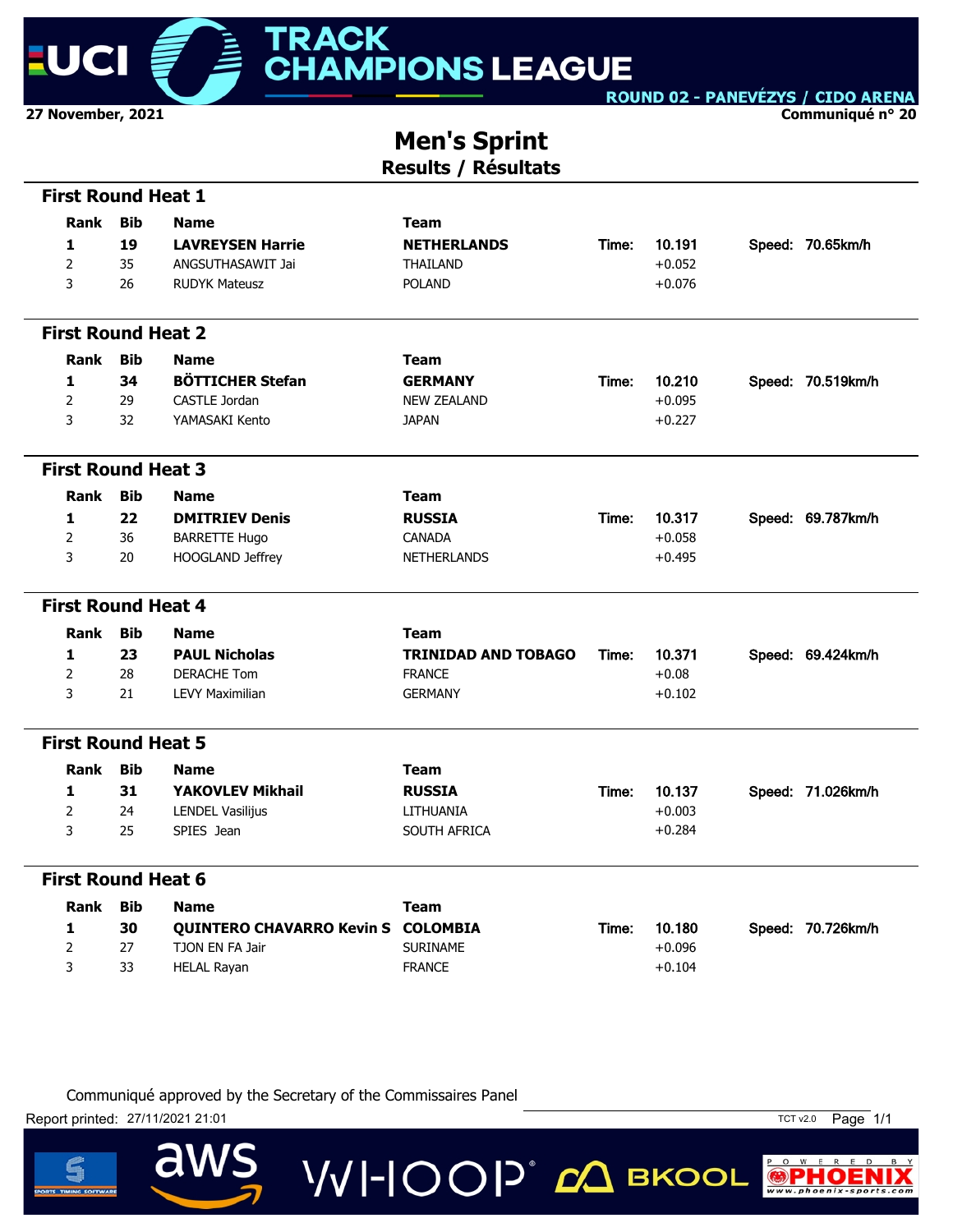

**Communiqué n° 20**

# **Women's Sprint**

**Results / Résultats**

|                | <b>First Round Heat 6</b> |                            |                      |       |           |                   |
|----------------|---------------------------|----------------------------|----------------------|-------|-----------|-------------------|
| Rank           | <b>Bib</b>                | <b>Name</b>                | <b>Team</b>          |       |           |                   |
| 1              | $\overline{z}$            | <b>GROS Mathilde</b>       | <b>FRANCE</b>        | Time: | 11.237    | Speed: 64.074km/h |
| $\overline{2}$ | $\overline{2}$            | <b>BRASPENNINCX Shanne</b> | <b>NETHERLANDS</b>   |       | $+0.0782$ |                   |
| 3              | 16                        | <b>VOINOVA Anastasija</b>  | <b>RUSSIA</b>        |       | $+0.1412$ |                   |
|                |                           |                            |                      |       |           |                   |
|                | <b>First Round Heat 5</b> |                            |                      |       |           |                   |
| <b>Rank</b>    | <b>Bib</b>                | <b>Name</b>                | Team                 |       |           |                   |
| 1              | 18                        | <b>VERDUGO Yuli</b>        | <b>MEXICO</b>        | Time: | 11.322    | Speed: 63.593km/h |
| $\overline{2}$ | 13                        | TYSHCHENKO Yana            | <b>RUSSIA</b>        |       | $+0.04$   |                   |
| 3              | 9                         | <b>VECE Miriam</b>         | <b>ITALY</b>         |       | $+0.196$  |                   |
|                |                           |                            |                      |       |           |                   |
|                | <b>First Round Heat 4</b> |                            |                      |       |           |                   |
| Rank           | <b>Bib</b>                | <b>Name</b>                | <b>Team</b>          |       |           |                   |
| $\mathbf{1}$   | 8                         | <b>GENEST Lauriane</b>     | <b>CANADA</b>        | Time: | 11.308    | Speed: 63.671km/h |
| $\overline{2}$ | 17                        | <b>SATO Mina</b>           | <b>JAPAN</b>         |       | $+0.111$  |                   |
| 3              | 10                        | BAYONA PINEDA Martha       | <b>COLOMBIA</b>      |       | $+0.262$  |                   |
|                |                           |                            |                      |       |           |                   |
|                | <b>First Round Heat 3</b> |                            |                      |       |           |                   |
| <b>Rank</b>    | <b>Bib</b>                | <b>Name</b>                | <b>Team</b>          |       |           |                   |
| 1              | 6                         | <b>STARIKOVA Olena</b>     | <b>UKRAINE</b>       | Time: | 11.424    | Speed: 63.025km/h |
| 2              | 4                         | FRIEDRICH Lea              | <b>GERMANY</b>       |       | $+0.125$  |                   |
| 3              | 15                        | <b>VAN RIESSEN Laurine</b> | <b>NETHERLANDS</b>   |       | $+0.154$  |                   |
|                |                           |                            |                      |       |           |                   |
|                | <b>First Round Heat 2</b> |                            |                      |       |           |                   |
| <b>Rank</b>    | <b>Bib</b>                | <b>Name</b>                | <b>Team</b>          |       |           |                   |
| 1              | 5                         | <b>KRUPECKAITE Simoma</b>  | <b>LITHUANIA</b>     | Time: | 11.422    | Speed: 63.036km/h |
| $\overline{2}$ | $\mathbf{1}$              | <b>MITCHELL Kelsey</b>     | <b>CANADA</b>        |       | $+0.343$  |                   |
| 3              | 14                        | SHMELEVA Daria             | <b>RUSSIA</b>        |       | $+1.566$  |                   |
|                |                           |                            |                      |       |           |                   |
|                | <b>First Round Heat 1</b> |                            |                      |       |           |                   |
| <b>Rank</b>    | <b>Bib</b>                | <b>Name</b>                | <b>Team</b>          |       |           |                   |
| 1              | $\mathbf{3}$              | <b>HINZE Emma</b>          | <b>GERMANY</b>       | Time: | 11.013    | Speed: 65.377km/h |
| $\overline{2}$ | 12                        | CAPEWELL Sophie            | <b>GREAT BRITAIN</b> |       | $+0.196$  |                   |
| 3              | 11                        | <b>OHTA Riyu</b>           | <b>JAPAN</b>         |       | $+0.348$  |                   |
|                |                           |                            |                      |       |           |                   |

**VVI-IOOP** CA BKOOL

Communiqué approved by the Secretary of the Commissaires Panel

Report printed: 27/11/2021 19:28 TCT v2.0 Page 1/1

a



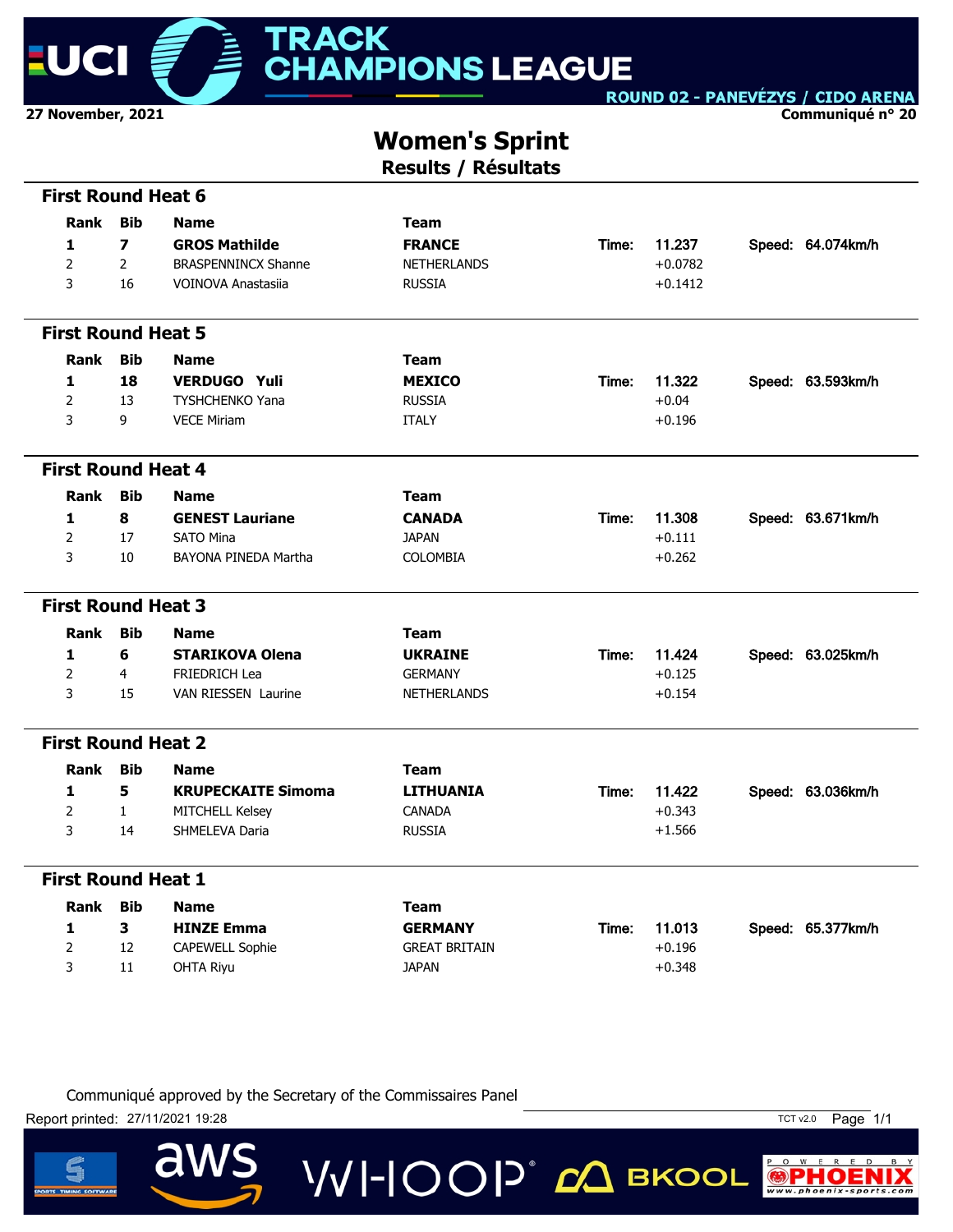

**Communiqué n° 21**

## **Men's Sprint**

### **Start List / Liste de départ**

| <b>Semi-Finals Heat 1</b> | <b>Bib</b> | <b>Name</b>                      | <b>Team</b>        |
|---------------------------|------------|----------------------------------|--------------------|
|                           | 30         | QUINTERO CHAVARRO Kevin Santiago | <b>COLOMBIA</b>    |
|                           | 19         | <b>LAVREYSEN Harrie</b>          | <b>NETHERLANDS</b> |
|                           | 22         | <b>DMITRIEV Denis</b>            | <b>RUSSIA</b>      |
|                           |            |                                  |                    |
| <b>Semi-Finals Heat 2</b> | Bib        | <b>Name</b>                      | Team               |
|                           | 34         | BÖTTICHER Stefan                 | <b>GERMANY</b>     |
|                           |            |                                  |                    |
|                           | 31         | YAKOVLEV Mikhail                 | <b>RUSSIA</b>      |

**VVI-IOOP** 20 BKOOL





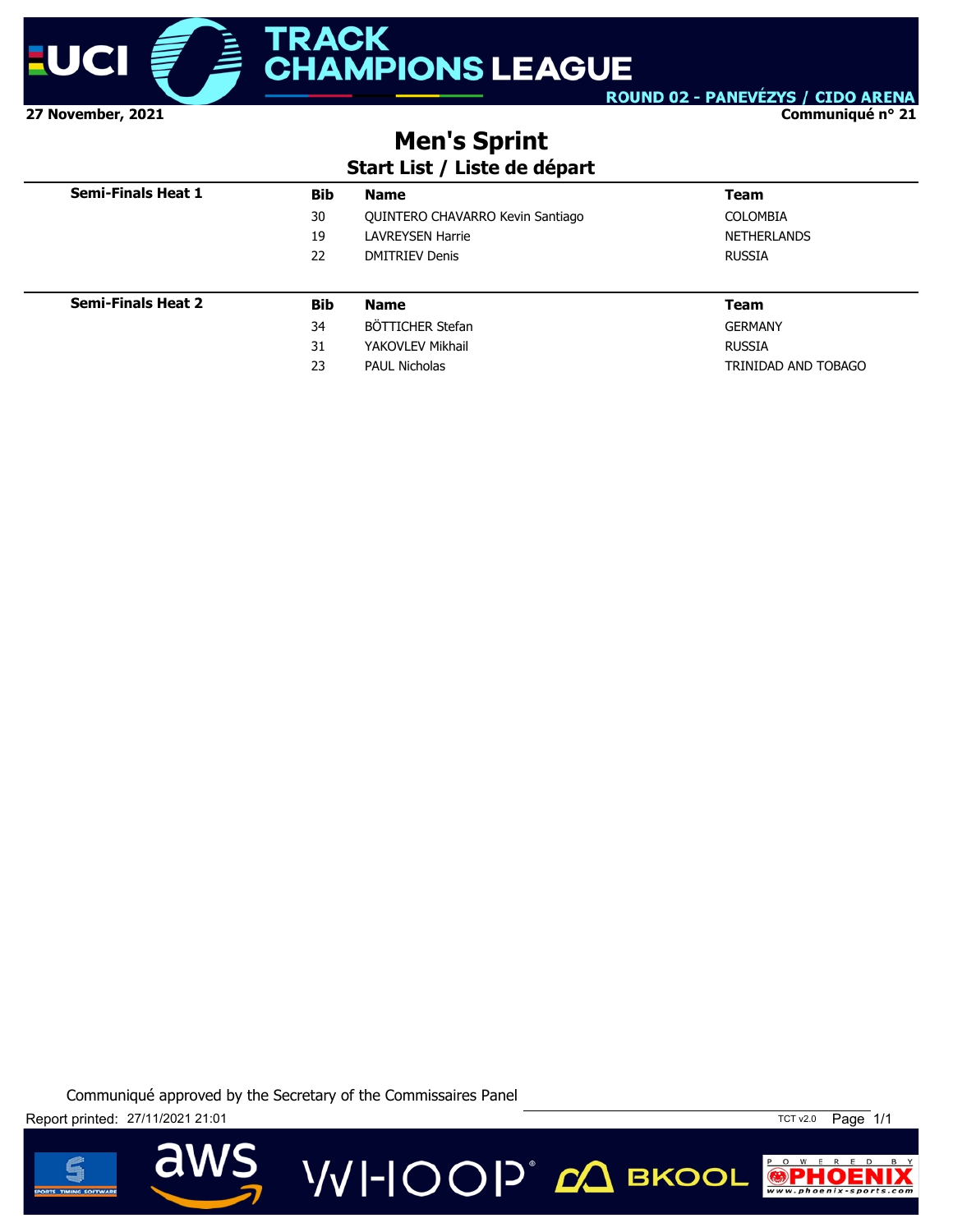

**Communiqué n° 21**

## **Women's Sprint**

### **Start List / Liste de départ**

| <b>Semi-Finals Heat 1</b> | <b>Bib</b> | <b>Name</b>               | <b>Team</b>    |
|---------------------------|------------|---------------------------|----------------|
|                           | 7          | <b>GROS Mathilde</b>      | <b>FRANCE</b>  |
|                           | 3          | <b>HINZE Emma</b>         | <b>GERMANY</b> |
|                           | 6          | STARIKOVA Olena           | <b>UKRAINE</b> |
|                           |            |                           |                |
| <b>Semi-Finals Heat 2</b> | <b>Bib</b> | <b>Name</b>               | <b>Team</b>    |
|                           | 8          | <b>GENEST Lauriane</b>    | <b>CANADA</b>  |
|                           | 5          | <b>KRUPECKAITE Simoma</b> | LITHUANIA      |
|                           | 18         | VERDUGO Yuli              | MEXICO         |

**VVI-IOOP** CA BKOOL





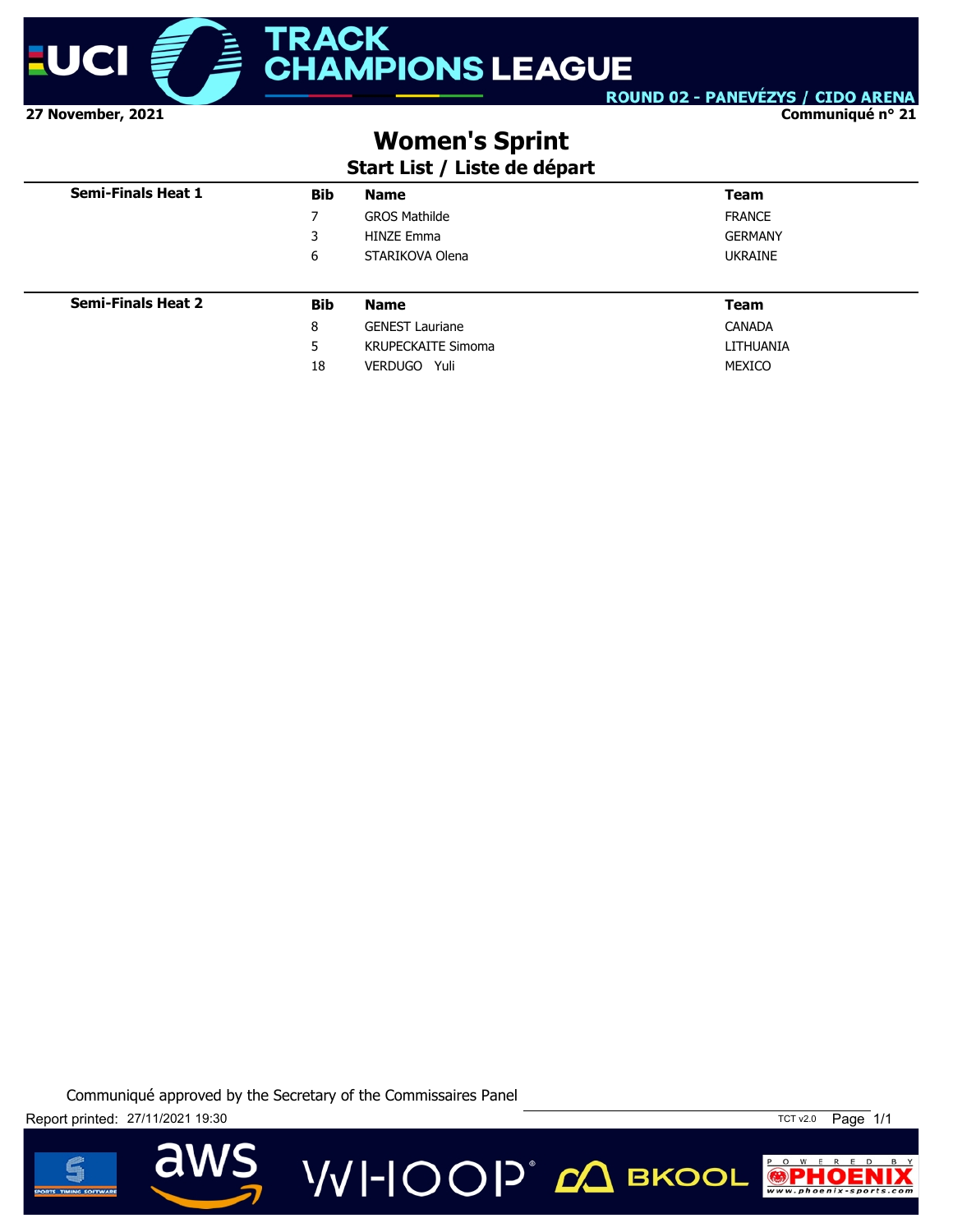

**Communiqué n° 22**

### **Men's Sprint Results / Résultats**

#### **Semi-Finals Heat 1**

| <b>Rank</b> | Bib | <b>Name</b>                               | Team               |       |          |                   |
|-------------|-----|-------------------------------------------|--------------------|-------|----------|-------------------|
|             | 19  | <b>LAVREYSEN Harrie</b>                   | <b>NETHERLANDS</b> | Time: | 09.940   | Speed: 72.434km/h |
| 2           | 30  | QUINTERO CHAVARRO Kevin Santiago COLOMBIA |                    |       | $+0.048$ |                   |
|             | 22  | DMITRIEV Denis                            | <b>RUSSIA</b>      |       | $+0.325$ |                   |

#### **Semi-Finals Heat 2**

| <b>Rank</b> | Bib | <b>Name</b>          | Team                       |       |          |                  |
|-------------|-----|----------------------|----------------------------|-------|----------|------------------|
|             | 23  | <b>PAUL Nicholas</b> | <b>TRINIDAD AND TOBAGO</b> | Time: | 09.840   | Speed: 73.17km/h |
|             | 34  | BÖTTICHER Stefan     | GERMANY                    |       | $+0.332$ |                  |
|             | 31  | YAKOVLEV Mikhail     | <b>RUSSIA</b>              |       | $+0.403$ |                  |





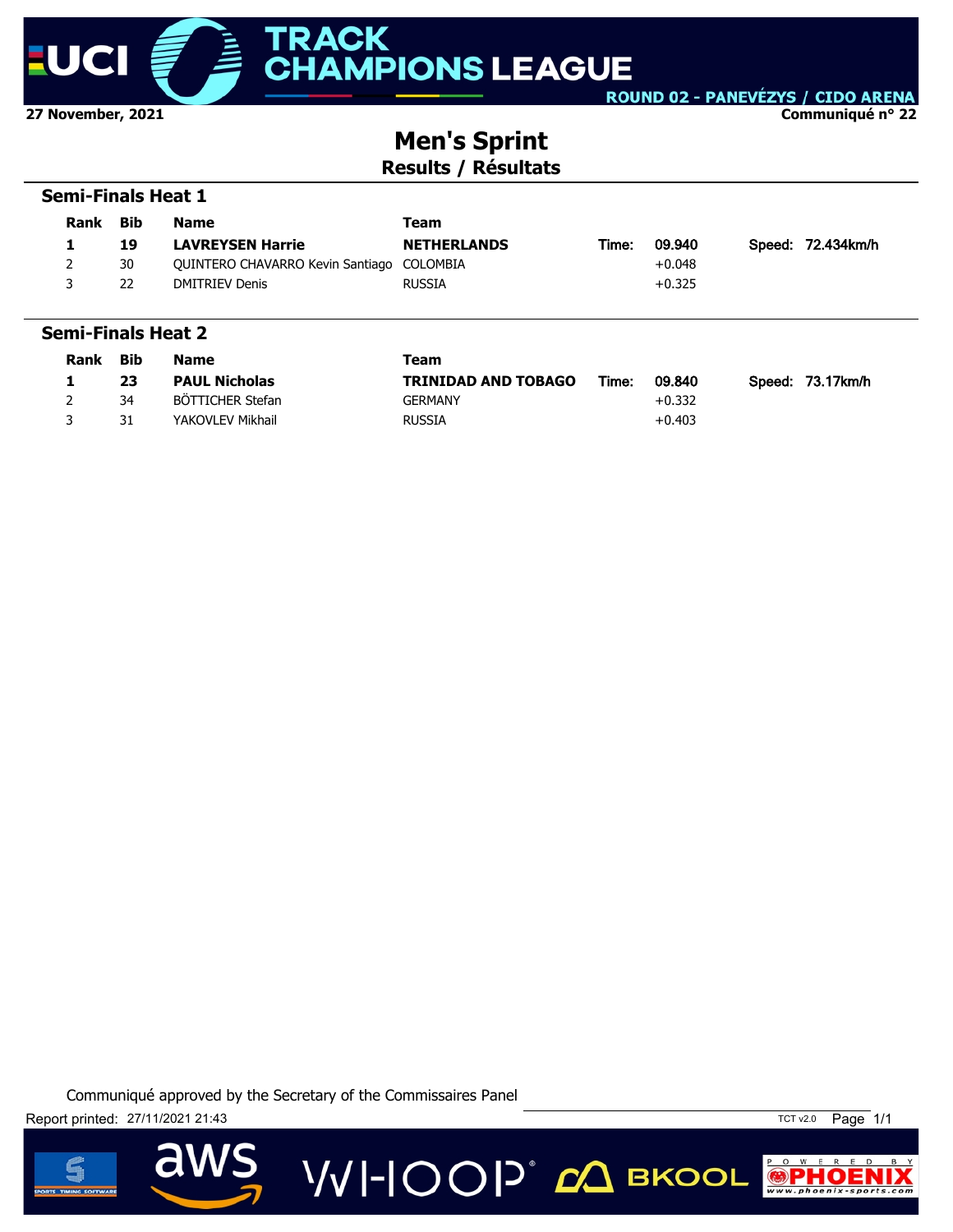

ROUND 02 - PANEVÉZYS / CIDO ARENA **Communiqué n° 23**

## **Men's Sprint**

### **Start List / Liste de départ**

| Final | <b>Bib</b> | <b>Name</b>             | <b>Team</b>         |
|-------|------------|-------------------------|---------------------|
|       | 19<br>--   | <b>LAVREYSEN Harrie</b> | <b>NETHERLANDS</b>  |
|       | 23         | <b>PAUL Nicholas</b>    | TRINIDAD AND TOBAGO |
|       |            |                         |                     |

VVI-IOOP<sup>®</sup> с вкоог

Communiqué approved by the Secretary of the Commissaires Panel

Report printed: 27/11/2021 21:44 TCT v2 Page 1/1



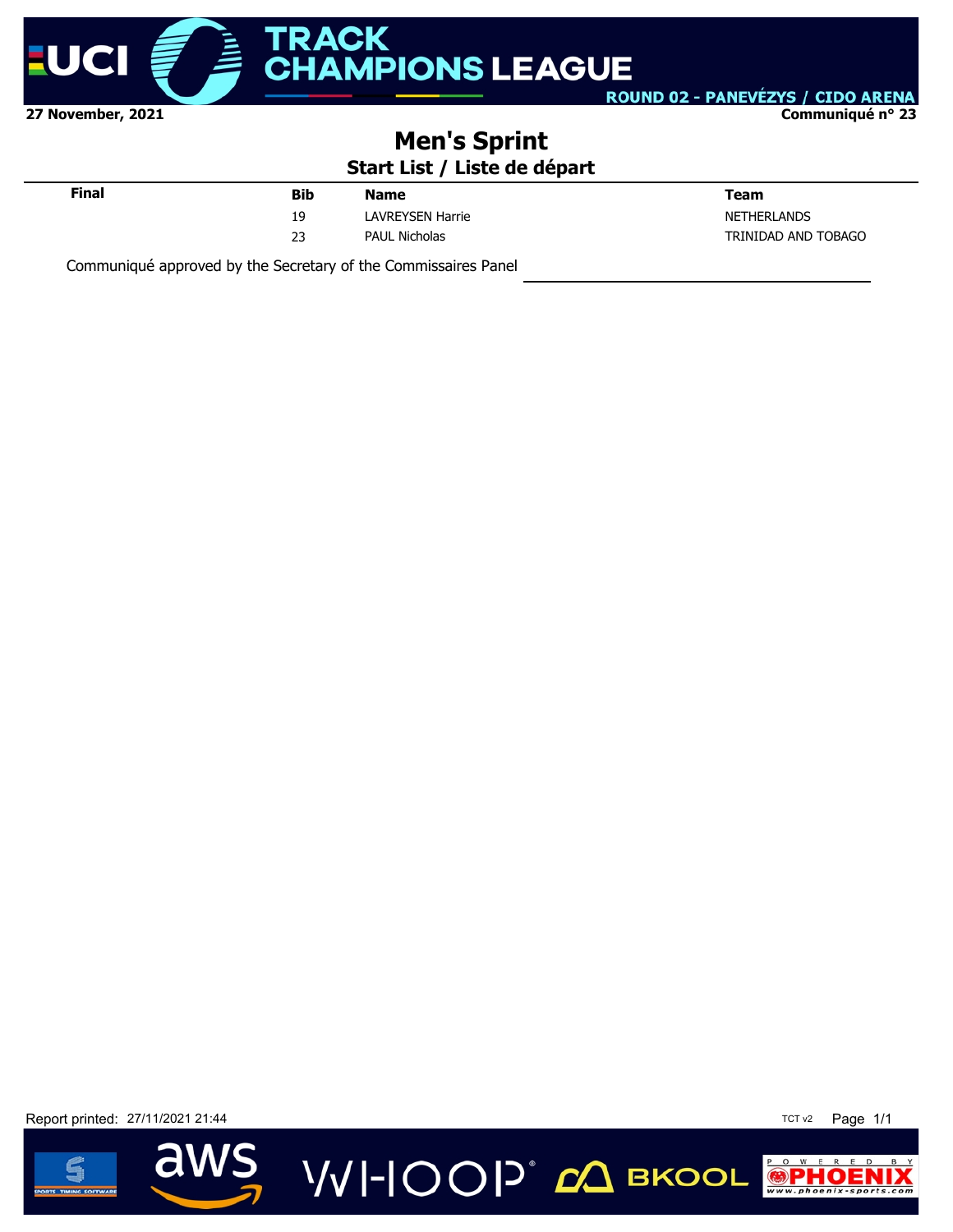

**Communiqué n° 24**

# **Men's Sprint**

**Results / Résultats**

|       |    | <b>Rank Bib Name</b>    | Team                            |           |                   |  |  |
|-------|----|-------------------------|---------------------------------|-----------|-------------------|--|--|
| Final |    |                         |                                 |           |                   |  |  |
|       | 19 | <b>LAVREYSEN Harrie</b> | <b>NETHERLANDS Time: 09.952</b> |           | Speed: 72.347km/h |  |  |
|       | 23 | PAUL Nicholas           | TRINIDAD AND TOB                | $+0.0353$ |                   |  |  |

**VVI-IOOP** ДВКООL

Communiqué approved by the Secretary of the Commissaires Panel

Report printed: 27/11/2021 22:15 TCT v2.0 Page 1/1

d



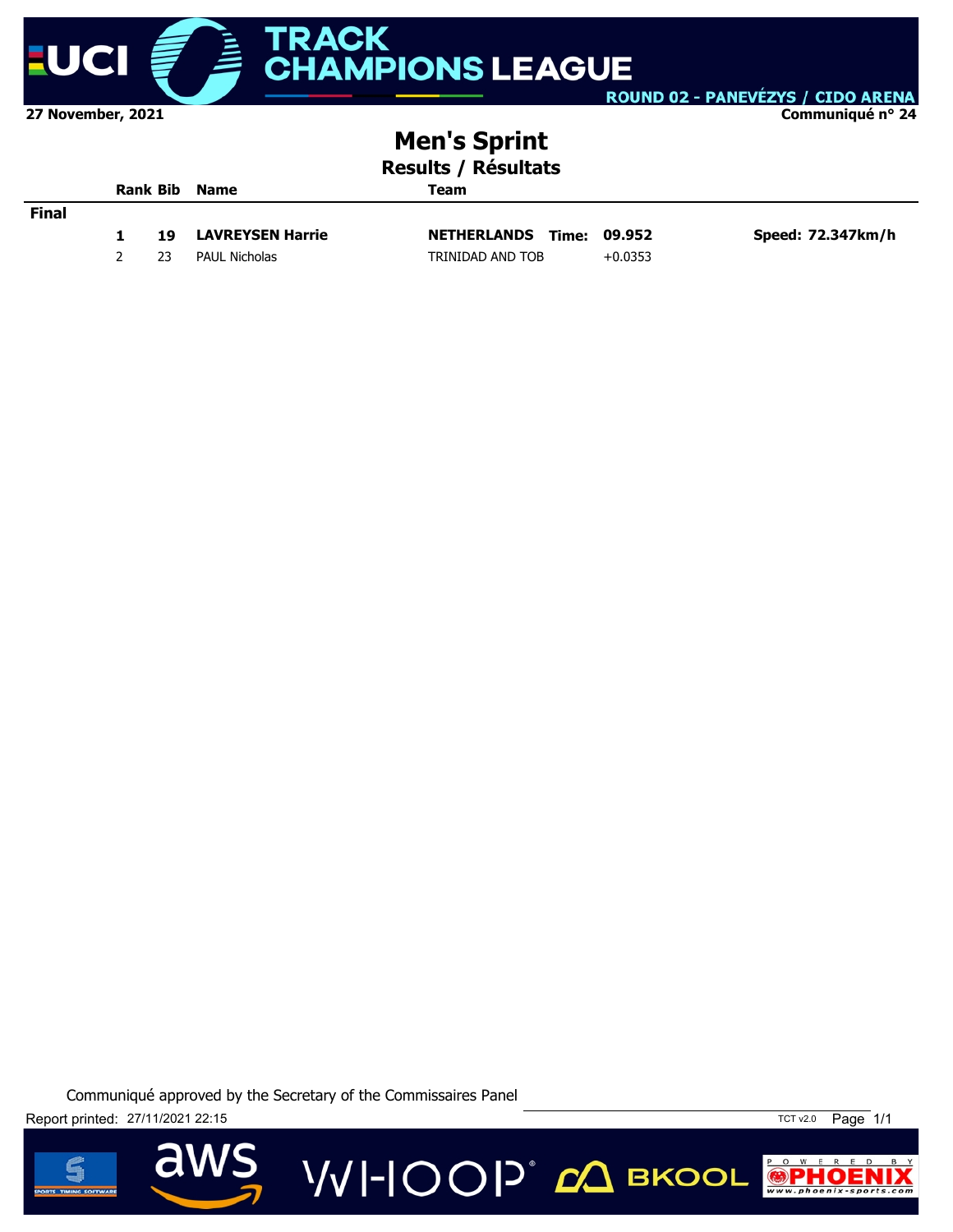

**Communiqué n° 26**

#### **Men's Keirin - First Round Results / Résultats**

|        | Rank       | No. | <b>Rider</b>                   | <b>Nation</b> | <b>Team</b>        | Time / Diff  |                   |
|--------|------------|-----|--------------------------------|---------------|--------------------|--------------|-------------------|
| Heat 1 |            |     |                                |               |                    |              |                   |
|        | 1          | 19  | <b>LAVREYSEN Harrie</b>        | <b>NED</b>    | <b>NETHERLANDS</b> | Time: 10.086 | Speed: 71.38km/h  |
|        | 2          | 33  | <b>HELAL Rayan</b>             | <b>FRA</b>    | <b>FRANCE</b>      | $+0.061$     |                   |
|        | 3          | 35  | ANGSUTHASAWIT Jai              | THA           | THAILAND           | $+0.073$     |                   |
|        | 4          | 26  | <b>RUDYK Mateusz</b>           | <b>POL</b>    | <b>POLAND</b>      | $+0.117$     |                   |
|        | 5          | 27  | TJON EN FA Jair                | <b>SUR</b>    | <b>SURINAME</b>    | $+0.268$     |                   |
|        | <b>REL</b> | 30  | QUINTERO CHAVARRO Kevin Santia | <b>COL</b>    | <b>COLOMBIA</b>    | $+2$         |                   |
| Heat 2 |            |     |                                |               |                    |              |                   |
|        | 1          | 34  | BÖTTICHER Stefan               | <b>GER</b>    | <b>GERMANY</b>     | Time:10.087  | Speed: 71.377km/h |
|        | 2          | 24  | <b>LENDEL Vasilijus</b>        | LTU           | LITHUANIA          | $+0.088$     |                   |
|        | 3          | 29  | CASTLE Jordan                  | <b>NZL</b>    | <b>NEW ZEALAND</b> | $+0.161$     |                   |
|        | 4          | 31  | YAKOVLEV Mikhail               | <b>RUS</b>    | <b>RUSSIA</b>      | $+0.174$     |                   |
|        | 5          | 32  | YAMASAKI Kento                 | <b>JPN</b>    | <b>JAPAN</b>       | $+0.362$     |                   |
|        | 6          | 25  | SPIES Jean                     | <b>RSA</b>    | SOUTH AFRICA       | $+0.539$     |                   |
| Heat 3 |            |     |                                |               |                    |              |                   |
|        | 1          | 20  | <b>HOOGLAND Jeffrey</b>        | <b>NED</b>    | <b>NETHERLANDS</b> | Time: 10.087 | Speed:71.377km/h  |
|        | 2          | 22  | <b>DMITRIEV Denis</b>          | <b>RUS</b>    | <b>RUSSIA</b>      | $+0.395$     |                   |
|        | 3          | 36  | <b>BARRETTE Hugo</b>           | <b>CAN</b>    | <b>CANADA</b>      | $+0.546$     |                   |
|        | 4          | 28  | <b>DERACHE Tom</b>             | <b>FRA</b>    | <b>FRANCE</b>      | $+0.560$     |                   |
|        | 5          | 21  | <b>LEVY Maximilian</b>         | <b>GER</b>    | <b>GERMANY</b>     | $+0.799$     |                   |
|        | 6          | 23  | <b>PAUL Nicholas</b>           | TTO           | TRINIDAD AND TOBAG | $+0.887$     |                   |

Communiqué approved by the Secretary of the Commissaires Panel





 $\overline{\mathbf{d}}$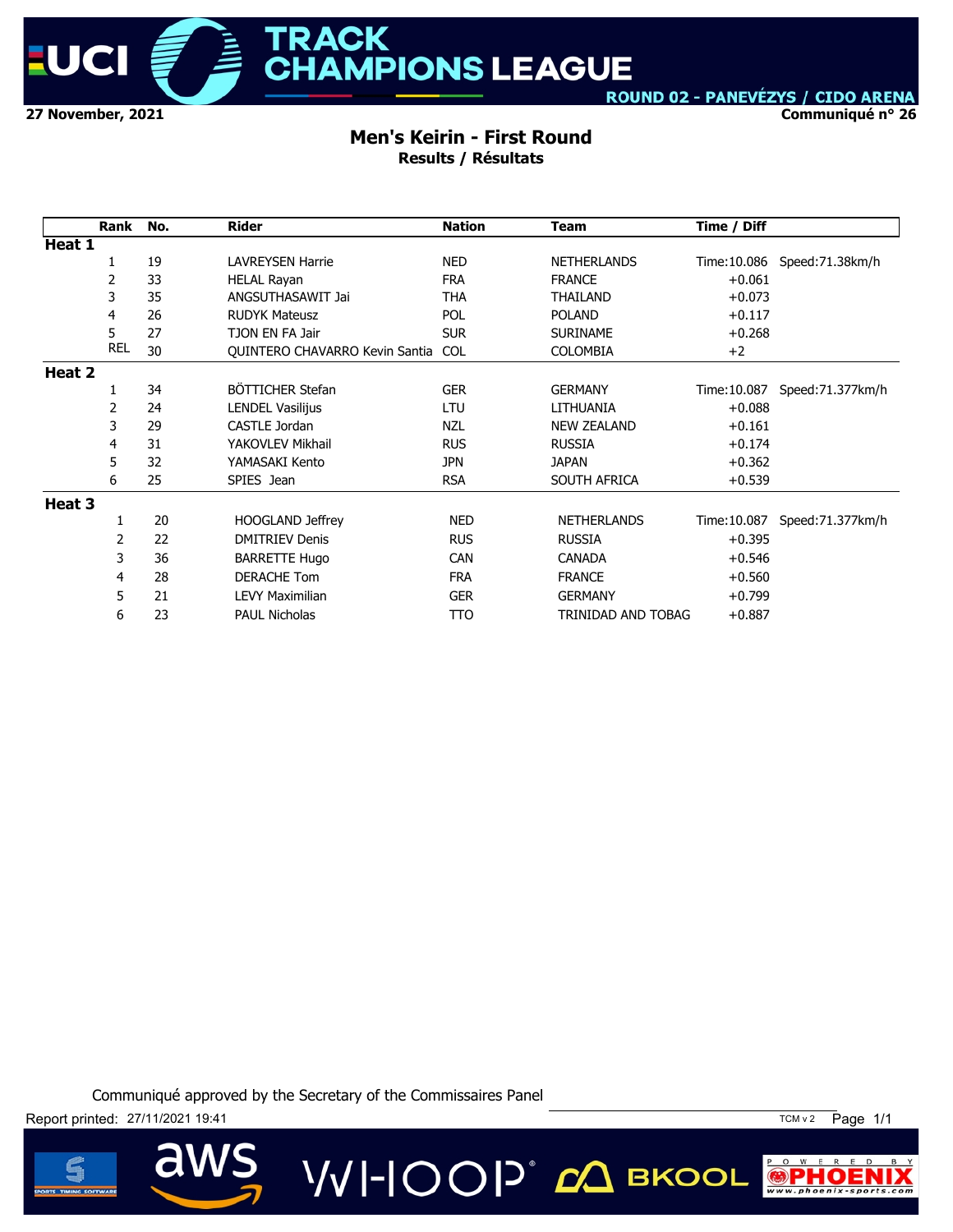

**Communiqué n° 27**

### **Men's Keirin - Final Start List / Liste de départ**

| Race distance: 5 laps |  |  |
|-----------------------|--|--|
|                       |  |  |

|     | Heat 1           |                |               |                    |  |  |
|-----|------------------|----------------|---------------|--------------------|--|--|
| No. | Rider            |                | <b>Nation</b> | Team               |  |  |
| 19  | LAVREYSEN        | Harrie         | <b>NED</b>    | <b>NETHERLANDS</b> |  |  |
| 20  | <b>HOOGLAND</b>  | <b>Jeffrey</b> | <b>NED</b>    | <b>NETHERLANDS</b> |  |  |
| 22  | <b>DMITRIEV</b>  | Denis          | <b>RUS</b>    | <b>RUSSIA</b>      |  |  |
| 24  | LENDEL           | Vasilijus      | LTU           | LITHUANIA          |  |  |
| 33  | <b>HELAL</b>     | Rayan          | <b>FRA</b>    | <b>FRANCE</b>      |  |  |
| 34  | <b>BÖTTICHER</b> | Stefan         | <b>GER</b>    | <b>GERMANY</b>     |  |  |

Communiqué approved by the Secretary of the Commissaires Panel

Report printed: 27/11/2021 19:45 TCM v 2 Page 1/1



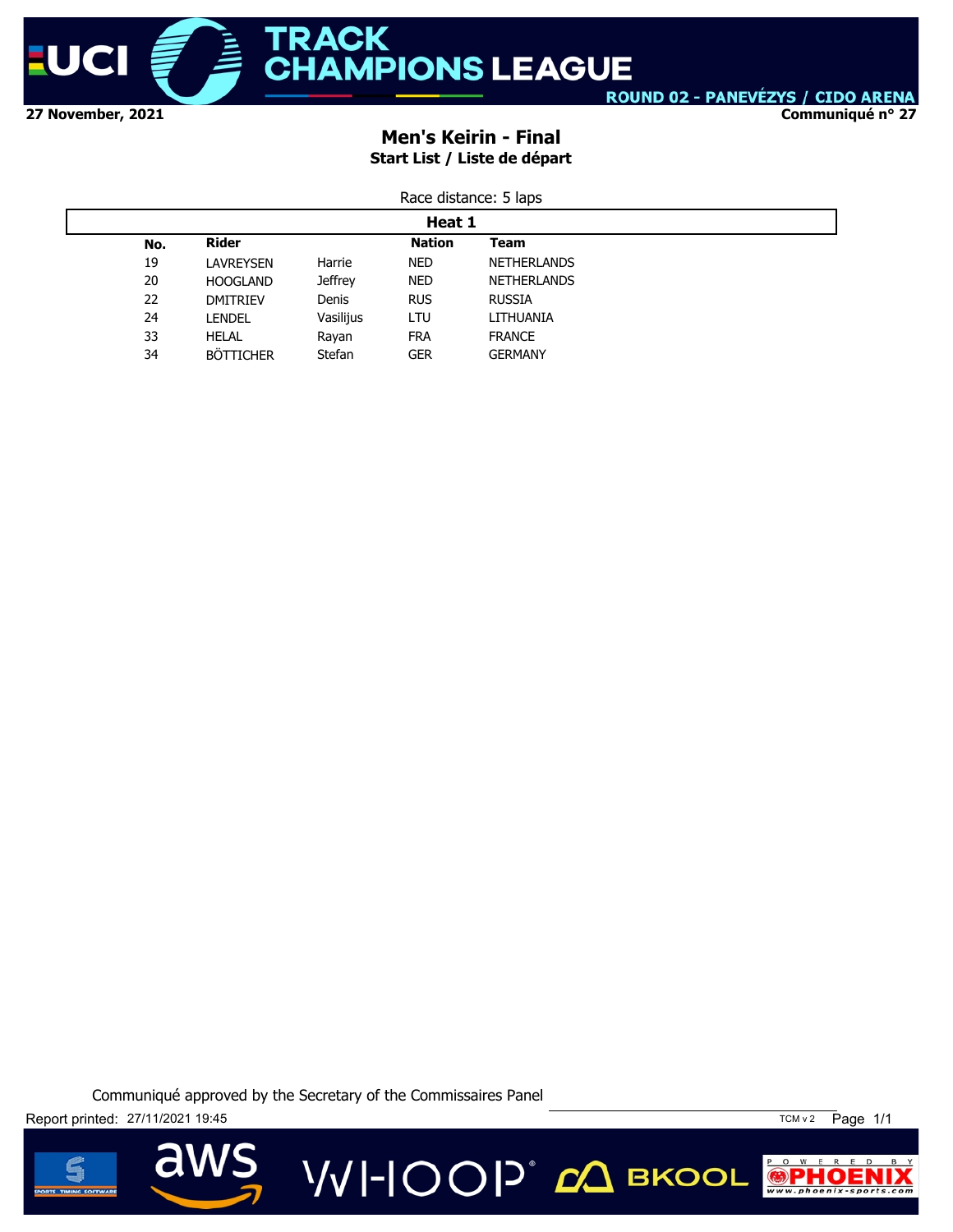

**Communiqué n° 28**

### **Men's Keirin - Final Results / Résultats**

|        | Rank | No. | Rider                   | <b>Nation</b> | Team               | Time / Diff |                              |
|--------|------|-----|-------------------------|---------------|--------------------|-------------|------------------------------|
| Heat 1 |      |     |                         |               |                    |             |                              |
|        |      | 19  | LAVREYSEN Harrie        | <b>NED</b>    | <b>NETHERLANDS</b> |             | Time:09.998 Speed:72.014km/h |
|        | 2    | 20  | <b>HOOGLAND Jeffrey</b> | <b>NED</b>    | <b>NETHERLANDS</b> | $+0.056$    |                              |
|        | 3    | 34  | BÖTTICHER Stefan        | <b>GER</b>    | <b>GERMANY</b>     | $+0.092$    |                              |
|        | 4    | 33  | <b>HELAL Rayan</b>      | <b>FRA</b>    | <b>FRANCE</b>      | $+0.188$    |                              |
|        | 5.   | 22  | <b>DMITRIEV Denis</b>   | <b>RUS</b>    | <b>RUSSIA</b>      | $+0.385$    |                              |
|        | 6    | 24  | LENDEL Vasilijus        | LTU           | LITHUANIA          | $+0.525$    |                              |

Communiqué approved by the Secretary of the Commissaires Panel

Report printed: 27/11/2021 20:14 20:14



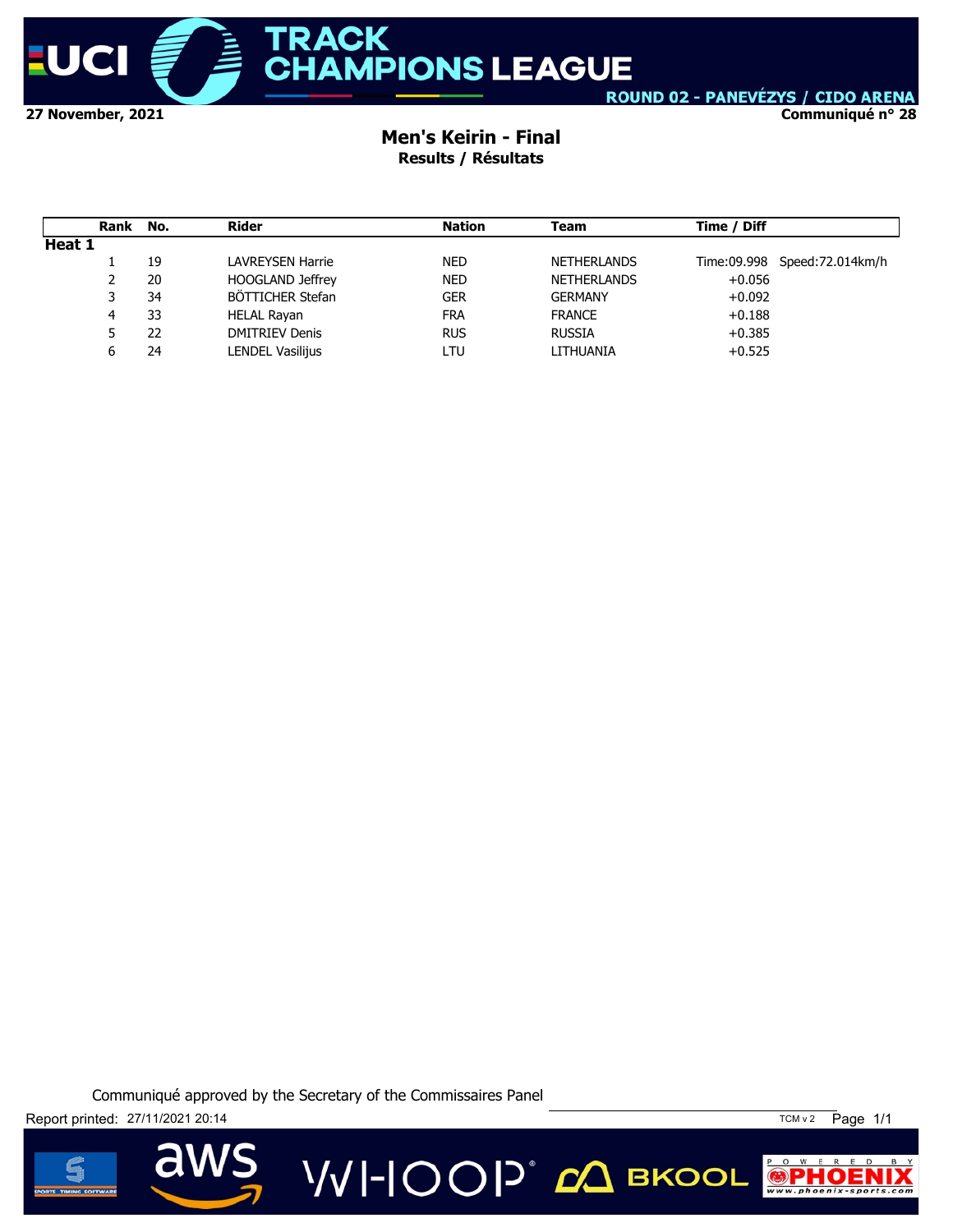

ACK **MPIONS LEAGUE** 

ROUND 02 - PANEVÉZYS / CIDO ARENA

**Communiqué n° 30**

### **Men's Scratch Results / Résultats**

Race distance: 5 km (20 laps)

Elapsed time: 05:21 **Average speed: Speed: 55.906 km/h** 

| <b>Rank Bib</b> |    | <b>Name</b>  |                       | <b>Nation</b> | <b>Team</b>          | <b>Laps Down</b> |
|-----------------|----|--------------|-----------------------|---------------|----------------------|------------------|
| 1               | 56 | Sebastian    | <b>MORA</b>           | <b>ESP</b>    | <b>SPAIN</b>         |                  |
| 2               | 61 | Rhys         | <b>BRITTON</b>        | <b>GBR</b>    | <b>GREAT BRITAIN</b> |                  |
| 3               | 65 | Gavin        | <b>HOOVER</b>         | <b>USA</b>    | <b>USA</b>           |                  |
| 4               | 59 | Kelland      | O'BRIEN               | <b>AUS</b>    | <b>AUSTRALIA</b>     |                  |
| 5               | 68 | Claudio      | <b>IMHOF</b>          | <b>SUI</b>    | SWITZERLAND          |                  |
| 6               | 66 | Michele      | <b>SCARTEZZINI</b>    | ITA           | <b>ITALY</b>         |                  |
| 7               | 63 | Alan         | <b>BANASZEK</b>       | POL           | <b>POLAND</b>        |                  |
| 8               | 57 | Corbin       | <b>STRONG</b>         | <b>NZL</b>    | <b>NEW ZEALAND</b>   |                  |
| 9               | 70 | Iuri         | <b>LEITAO</b>         | <b>POR</b>    | <b>PORTUGAL</b>      |                  |
| 10              | 67 | Kazushige    | <b>KUBOKI</b>         | <b>JPN</b>    | <b>JAPAN</b>         |                  |
| 11              | 55 | Ed           | <b>CLANCY</b>         | <b>GBR</b>    | <b>GREAT BRITAIN</b> |                  |
| 12              | 69 | Aaron        | <b>GATE</b>           | <b>NZL</b>    | <b>NEW ZEALAND</b>   |                  |
| 13              | 62 | Roy          | <b>EEFTING</b>        | <b>NED</b>    | <b>NETHERLANDS</b>   |                  |
| 14              | 64 | <b>Jules</b> | <b>HESTERS</b>        | <b>BEL</b>    | <b>BELGIUM</b>       |                  |
| 15              | 71 | Erik         | <b>MARTORELL HAGA</b> | <b>ESP</b>    | <b>SPAIN</b>         |                  |
| 16              | 72 | Rotem        | <b>TENE</b>           | <b>ISR</b>    | <b>ISRAEL</b>        |                  |
| 17              | 58 | Yacine       | <b>CHALEL</b>         | ALG           | <b>ALGERIA</b>       |                  |
|                 | 60 | Tuur         | <b>DENS</b>           | <b>BEL</b>    | <b>BELGIUM</b>       | <b>DNS</b>       |

Communiqué approved by the Secretary of the Commissaires Panel

Report printed: 27/11/2021 20:29 **Website the SPORTS TIMING SOFTWARE** WWW.Veloresults.com TCM v4 Page 1/1

**VVI-IOOP** CA BKOOL



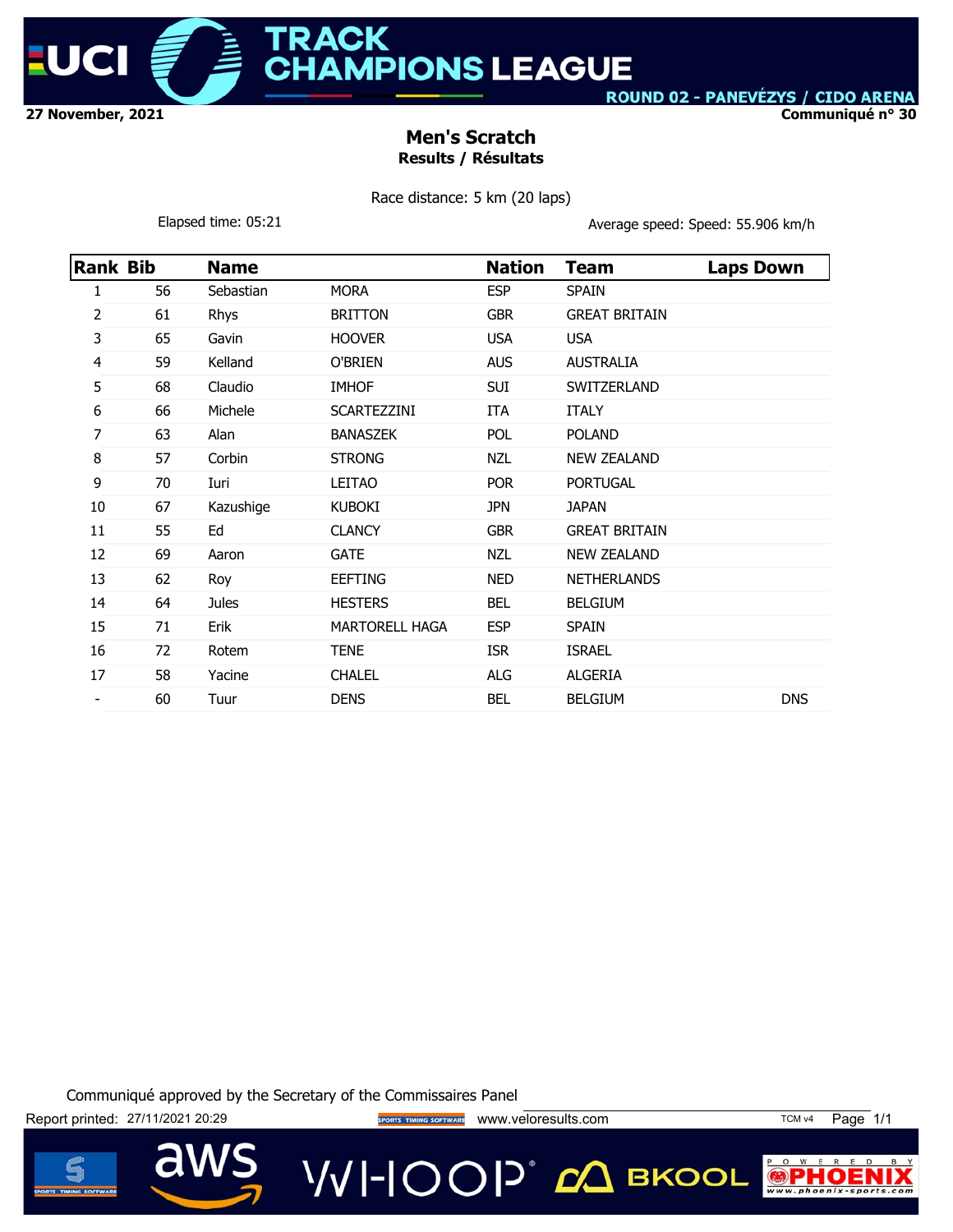

**Communiqué n° 32**

### **Men's Elimination Results / Résultats**

Race distance: 9 km (36 laps)

| <b>Rank Bib</b> |    | <b>Name</b>                 |                       | <b>Nation</b> | Team                 | <b>Laps Down</b> |
|-----------------|----|-----------------------------|-----------------------|---------------|----------------------|------------------|
| 1               | 56 | <b>MORA Sebastian</b>       | <b>MORA</b>           | <b>ESP</b>    | <b>SPAIN</b>         |                  |
| 2               | 69 | <b>GATE Aaron</b>           | <b>GATE</b>           | NZL           | <b>NEW ZEALAND</b>   |                  |
| 3               | 59 | O'BRIEN Kelland             | O'BRIEN               | <b>AUS</b>    | <b>AUSTRALIA</b>     |                  |
| 4               | 66 | SCARTEZZINI Mic SCARTEZZINI |                       | ITA           | <b>ITALY</b>         |                  |
| 5               | 65 | <b>HOOVER Gavin</b>         | <b>HOOVER</b>         | <b>USA</b>    | <b>USA</b>           |                  |
| 6               | 67 | KUBOKI Kazushige KUBOKI     |                       | <b>JPN</b>    | <b>JAPAN</b>         |                  |
| 7               | 57 | <b>STRONG Corbin</b>        | <b>STRONG</b>         | <b>NZL</b>    | <b>NEW ZEALAND</b>   |                  |
| 8               | 64 | <b>HESTERS Jules</b>        | <b>HESTERS</b>        | BEL           | <b>BELGIUM</b>       |                  |
| 9               | 70 | LEITAO Iuri                 | LEITAO                | <b>POR</b>    | <b>PORTUGAL</b>      |                  |
| 10              | 62 | <b>EEFTING Roy</b>          | <b>EEFTING</b>        | NED           | <b>NETHERLANDS</b>   |                  |
| 11              | 61 | <b>BRITTON Rhys</b>         | <b>BRITTON</b>        | <b>GBR</b>    | <b>GREAT BRITAIN</b> |                  |
| 12              | 72 | <b>TENE Rotem</b>           | <b>TENE</b>           | <b>ISR</b>    | <b>ISRAEL</b>        |                  |
| 13              | 68 | <b>IMHOF Claudio</b>        | <b>IMHOF</b>          | SUI           | <b>SWITZERLAND</b>   |                  |
| 14              | 63 | <b>BANASZEK Alan</b>        | <b>BANASZEK</b>       | <b>POL</b>    | <b>POLAND</b>        |                  |
| 15              | 71 | <b>MARTORELL HAG</b>        | <b>MARTORELL HAGA</b> | <b>ESP</b>    | <b>SPAIN</b>         |                  |
| 16              | 58 | <b>CHALEL Yacine</b>        | <b>CHALEL</b>         | <b>ALG</b>    | ALGERIA              |                  |
| 17              | 55 | <b>CLANCY Ed</b>            | <b>CLANCY</b>         | <b>GBR</b>    | <b>GREAT BRITAIN</b> |                  |
|                 | 60 | Tuur                        | <b>DENS</b>           | <b>BEL</b>    | <b>BELGIUM</b>       | <b>DNS</b>       |

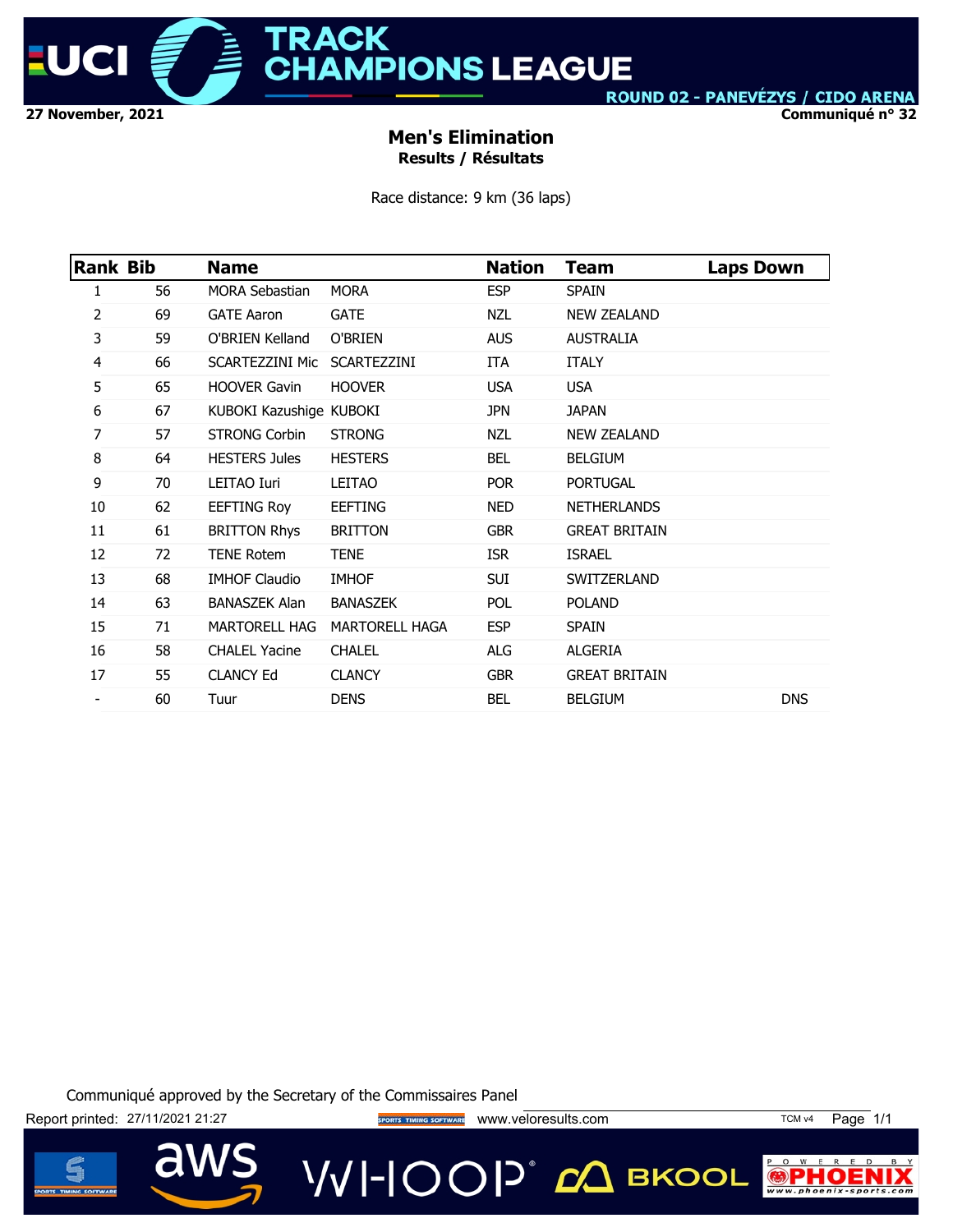

ACK **MPIONS LEAGUE** 

ROUND 02 - PANEVÉZYS / CIDO ARENA

**Communiqué n° 34**

### **Women's Scratch Results / Résultats**

Race distance: 5 km (20 laps)

Elapsed time: 05:58 Clapsed: Speed: Speed: 50.217 km/h

|    | Rank Bib | <b>Name</b>  |                     | <b>Nation</b> | Team                 | <b>Laps Down</b> |
|----|----------|--------------|---------------------|---------------|----------------------|------------------|
| 1  | 37       | Katie        | ARCHIBALD           | <b>GBR</b>    | <b>GREAT BRITAIN</b> |                  |
| 2  | 42       | Maggie       | <b>COLES-LYSTER</b> | <b>CAN</b>    | <b>CANADA</b>        |                  |
| 3  | 39       | Yumi         | <b>KAJIHARA</b>     | <b>JPN</b>    | <b>JAPAN</b>         |                  |
| 4  | 41       | Annette      | <b>EDMONDSON</b>    | <b>AUS</b>    | <b>AUSTRALIA</b>     |                  |
| 5  | 40       | Anita Yvonne | <b>STENBERG</b>     | <b>NOR</b>    | <b>NORWAY</b>        |                  |
| 6  | 38       | Kirsten      | WILD                | <b>NED</b>    | <b>NETHERLANDS</b>   |                  |
| 7  | 48       | Emily        | <b>KAY</b>          | IRL           | <b>IRELAND</b>       |                  |
| 8  | 51       | Maria        | <b>MARTINS</b>      | <b>POR</b>    | <b>PORTUGAL</b>      |                  |
| 9  | 52       | Olivija      | <b>BALEISYTE</b>    | LTU           | LITHUANIA            |                  |
| 10 | 49       | Silvia       | ZANARDI             | ITA           | <b>ITALY</b>         |                  |
| 11 | 53       | Eukene       | <b>LARRARTE</b>     | <b>ESP</b>    | <b>SPAIN</b>         |                  |
| 12 | 47       | Gulnaz       | <b>KHATUNTSEVA</b>  | <b>RUS</b>    | <b>RUSSIA</b>        |                  |
| 13 | 45       | Michelle     | <b>ANDRES</b>       | SUI           | SWITZERLAND          |                  |
| 14 | 54       | Kendall      | <b>RYAN</b>         | <b>USA</b>    | <b>USA</b>           |                  |
| 15 | 44       | Tania        | <b>CALVO</b>        | <b>ESP</b>    | <b>SPAIN</b>         |                  |
| 16 | 46       | Alzbeta      | <b>BACIKOVA</b>     | <b>SVK</b>    | <b>SLOVAKIA</b>      |                  |
| 17 | 43       | Hanna        | <b>TSERAKH</b>      | <b>BLR</b>    | <b>BELARUS</b>       |                  |
| 18 | 50       | Karolina     | <b>KARASIEWICZ</b>  | POL.          | <b>POLAND</b>        |                  |
|    |          |              |                     |               |                      |                  |

Communiqué approved by the Secretary of the Commissaires Panel

Report printed: 27/11/2021 20:30 **VVI-IOOP** 20 BKOOL



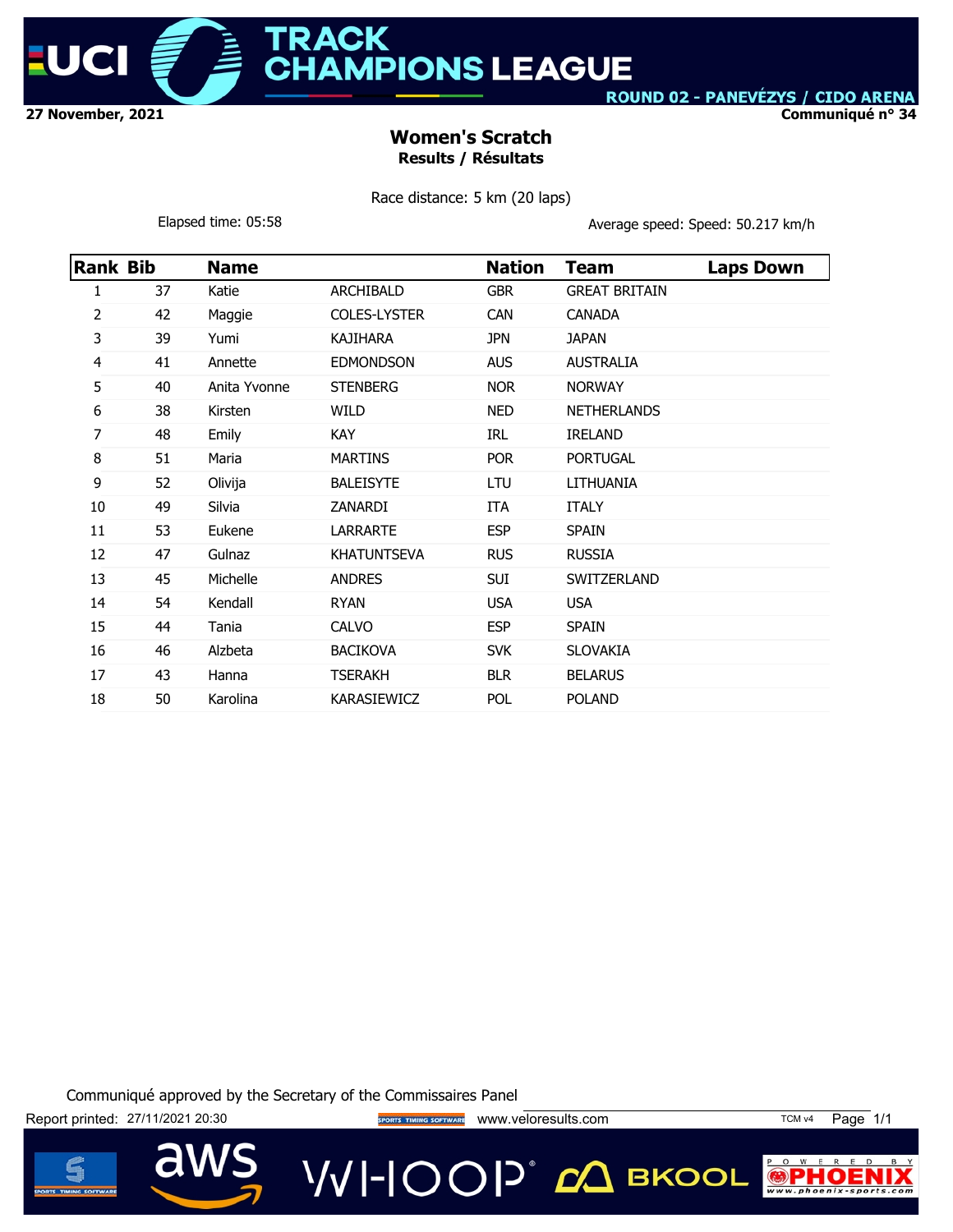

**RACK HAMPIONS LEAGUE** 

ROUND 02 - PANEVÉZYS / CIDO ARENA

**Communiqué n° 36**

### **Women's Elimination Results / Résultats**

Race distance: 9 km (36 laps)

| Rank Bib       |    | <b>Name</b>                        |                | <b>Nation</b> | <b>Team</b>          | <b>Laps Down</b> |
|----------------|----|------------------------------------|----------------|---------------|----------------------|------------------|
| 1              | 37 | ARCHIBALD Katie ARCHIBALD          |                | <b>GBR</b>    | <b>GREAT BRITAIN</b> |                  |
| $\overline{2}$ | 40 | STENBERG Anita Y STENBERG          |                | NOR.          | <b>NORWAY</b>        |                  |
| 3              | 49 | ZANARDI Silvia                     | ZANARDI        | ITA           | <b>ITALY</b>         |                  |
| 4              | 42 | COLES-LYSTER M COLES-LYSTER        |                | <b>CAN</b>    | <b>CANADA</b>        |                  |
| 5              | 41 | EDMONDSON Ann EDMONDSON            |                | AUS.          | <b>AUSTRALIA</b>     |                  |
| 6              | 54 | RYAN Kendall                       | <b>RYAN</b>    | <b>USA</b>    | <b>USA</b>           |                  |
| 7              | 52 | <b>BALEISYTE Olivija BALEISYTE</b> |                | LTU           | LITHUANIA            |                  |
| 8              | 44 | CALVO Tania                        | <b>CALVO</b>   | <b>ESP</b>    | <b>SPAIN</b>         |                  |
| 9              | 50 | KARASIEWICZ Kar KARASIEWICZ        |                | <b>POL</b>    | <b>POLAND</b>        |                  |
| 10             | 45 | ANDRES Michelle ANDRES             |                | SUI.          | SWITZERLAND          |                  |
| 11             | 51 | <b>MARTINS Maria</b>               | <b>MARTINS</b> | <b>POR</b>    | <b>PORTUGAL</b>      |                  |
| 12             | 48 | KAY Emily                          | KAY.           | IRL           | <b>IRELAND</b>       |                  |
| 13             | 46 | BACIKOVA Alzbeta BACIKOVA          |                | <b>SVK</b>    | <b>SLOVAKIA</b>      |                  |
| 14             | 47 | KHATUNTSEVA Gu KHATUNTSEVA         |                | <b>RUS</b>    | <b>RUSSIA</b>        |                  |
| 15             | 53 | <b>LARRARTE Eukene LARRARTE</b>    |                | <b>ESP</b>    | <b>SPAIN</b>         |                  |
| 16             | 39 | <b>KAJIHARA Yumi</b>               | KAJIHARA       | <b>JPN</b>    | <b>JAPAN</b>         |                  |
| 17             | 43 | <b>TSERAKH Hanna</b>               | <b>TSERAKH</b> | <b>BLR</b>    | <b>BELARUS</b>       |                  |
| 18             | 38 | <b>WILD Kirsten</b>                | WILD           | NED.          | <b>NETHERLANDS</b>   |                  |
|                |    |                                    |                |               |                      |                  |

Communiqué approved by the Secretary of the Commissaires Panel

Report printed: 27/11/2021 22:00 sports TIMING SOFTWARE WWW.Veloresults.com TCM v4 Page 1/1 VVI-IOOP® ДВКООL

P O W E